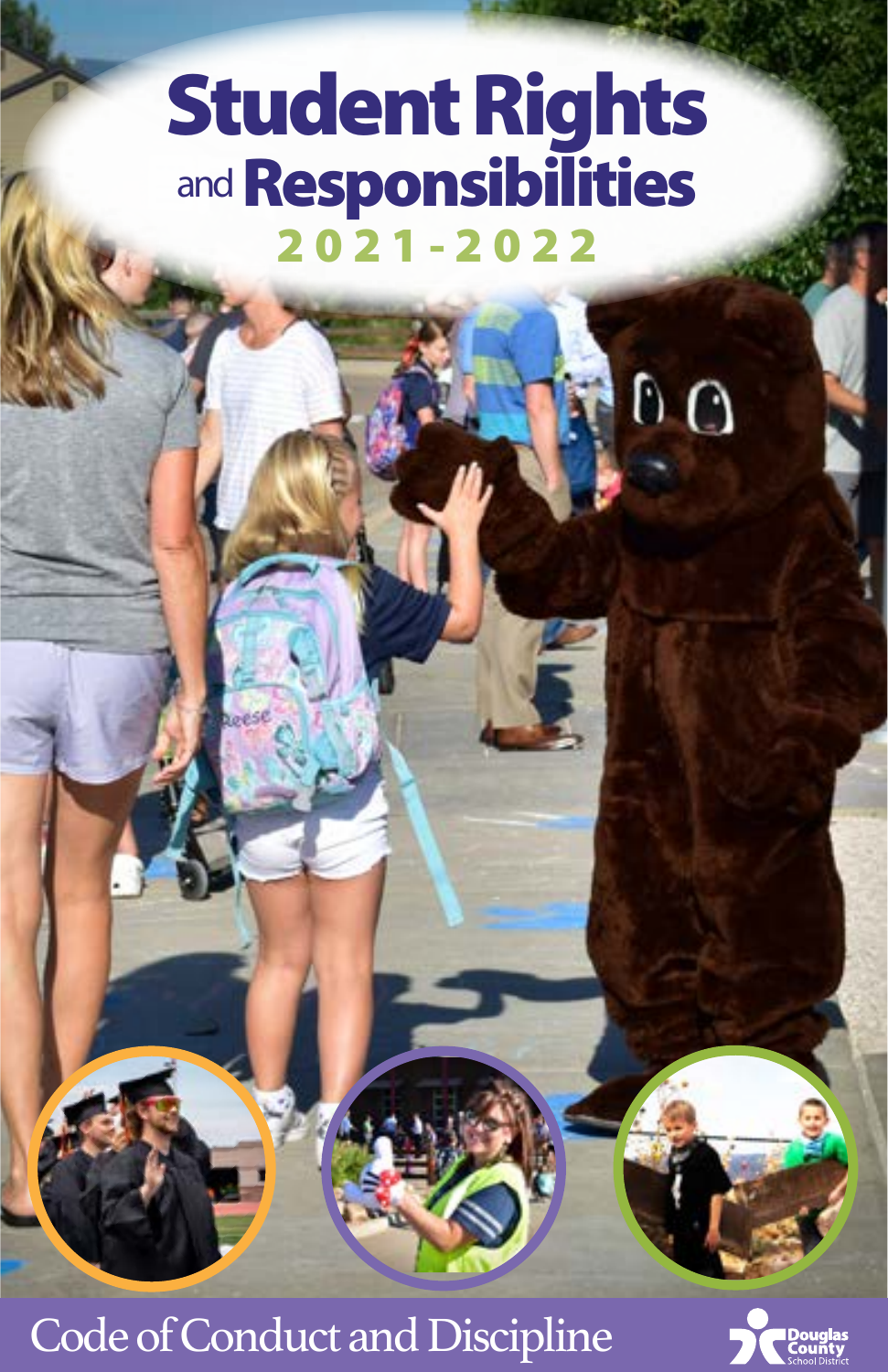## <span id="page-1-0"></span>I. Academic Excellence

- A. All students have equitable access to a Douglas County public school that promotes growth in their cognitive, physical, social and emotional needs and builds on their strengths.
- B. Academic expectations are clearly articulated and supported with an appropriate curriculum that includes content, scope and sequence.
- C. Every student has equitable opportunity to acquire the knowledge and skills that will ensure performance at his/her highest individual potential.
- D. A diverse set of educational options are provided which enables students to pursue different post secondary options (e.g. college, career and technology education, independent living, military or direct entrance into the workforce).
- E. Students graduate with acquired content and cultural knowledge, workforce readiness, interpersonal skills, civic responsibility, global awareness, independent living and an understanding of the essentials for health and wellness.

## II. Outstanding Educators and Staff

- A. Quality educators and staff have been recruited, developed, supported, retained and celebrated.
- B. A positive, growth-oriented performance assessment system has been identified, adopted, and implemented.
- C. Research-based professional development opportunities are consistently provided, reflect best practices, allow for innovation, and promote lifelong learning.
- D. Communication between and among students, parents, community, educators and staff is frequent, collaborative, and helpful.
- E. Educators and staff are valued and given multiple opportunities for their voices to be heard.

## III. Safe, Positive Culture and Climate

- A. A purposeful focus on creating a caring, safe, fun, supportive, and positive learning and working environment for all students, district employees, parents, and community is manifest throughout the district.
- B. There is clear evidence and a common understanding of the shared belief that all students can succeed when given a safe and caring learning environment. To that end:
	- 1. District employees, parents, and community work collaboratively, proactively, and responsibly to ensure the psychological wellbeing of all students.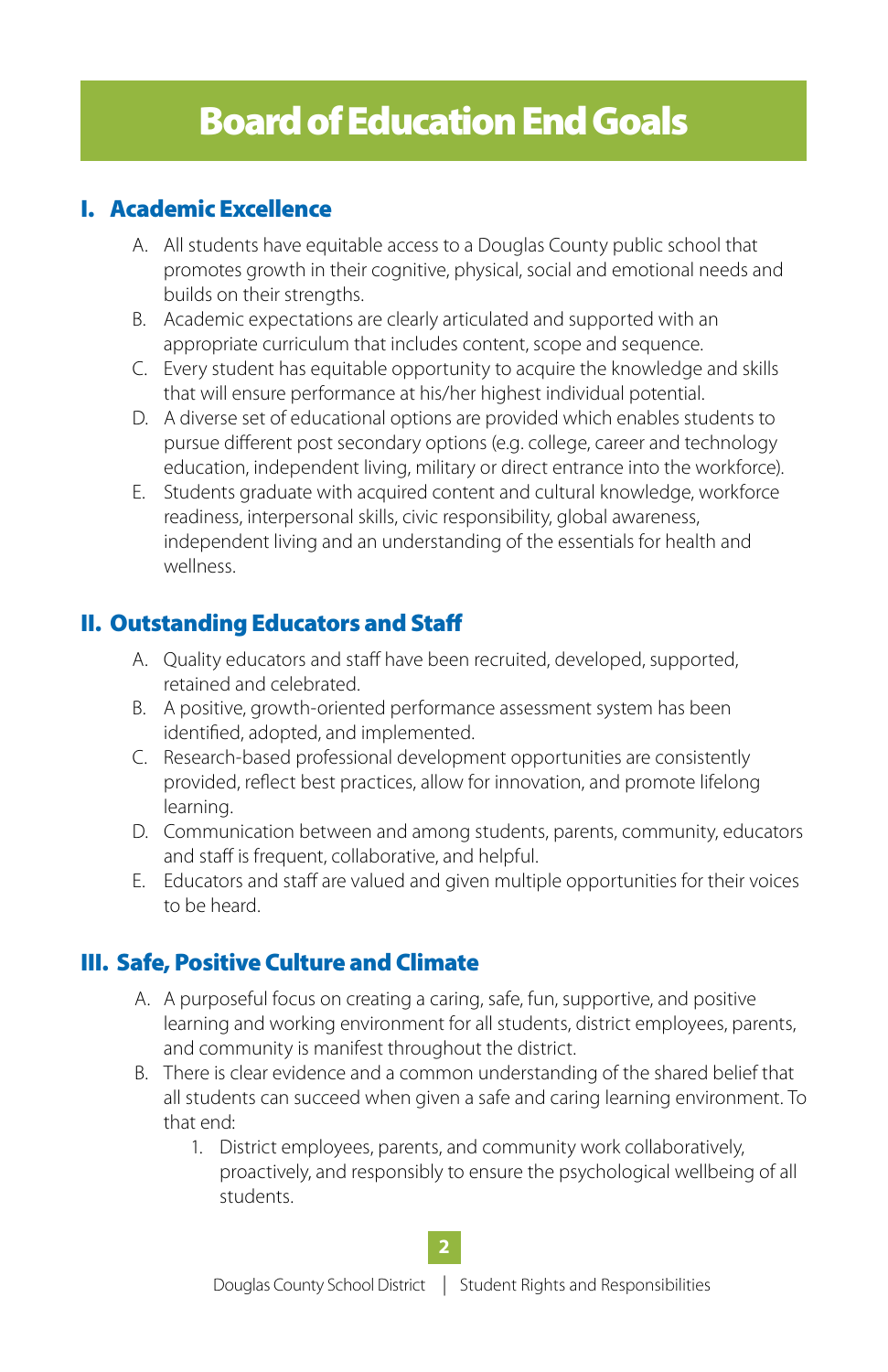# Board of Education End Goals

- 2. A focused level of teamwork and professional development is on-going among district employees, community, and law enforcement agencies to ensure the physical safety of students, district employees and visitors.
- C. Behavior Expectations, are clearly articulated, supported, and taught.
- D. Multiple communication systems are available and used by students, district employees, parents, and community to ensure all voices are heard.

## IV. Collaborative Parent, Family, and Community Relations

- A. Parents, guardians, families, and community members partner with each other and the District to empower students to maximize their individual educational experience.
- B. Collaboration with community, business, government, educational, and organizational leaders is sought to provide opportunities for students to create positive change and provide service in our community.
- C. Schools are the center of community learning, entertainment and gathering.
- D. Multiple effective pathways for communication are available to all parents, guardians, families, community members, and district employees and are conducted with respect and kindness.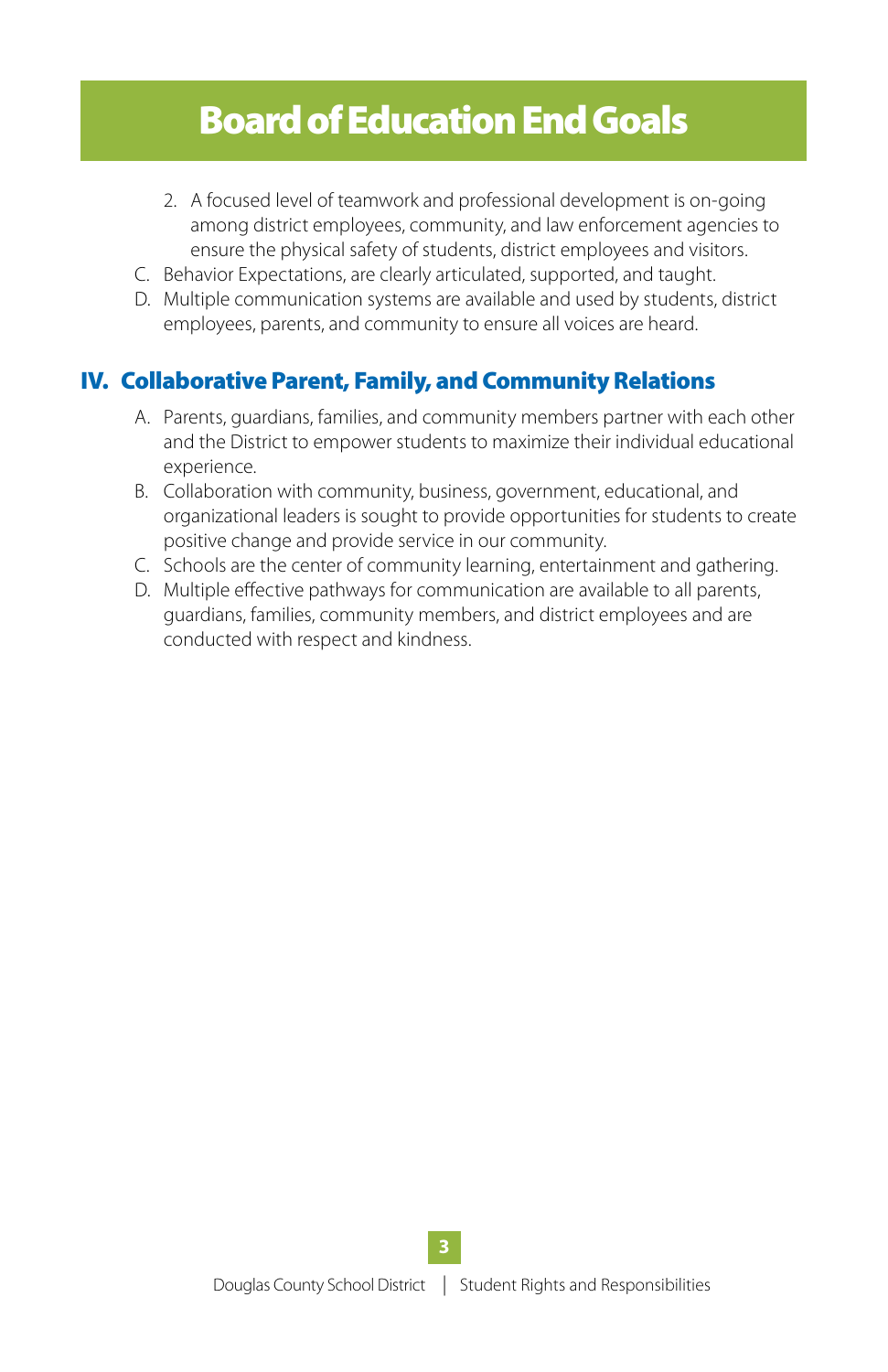# Core Values

## <span id="page-3-0"></span>Educational Excellence

High expectations are the focus of everything we do. We challenge all people to acquire a foundation of knowledge and academic skills, and to achieve their highest potential.

## Human Diversity

Varied beliefs and backgrounds strengthen a public education system. We respect differences which contribute to a better society for all human beings.

## Individual Potential

Individuals develop within an environment that nurtures intellectual, social, emotional, physical and aesthetic growth.

## Lifelong Learning

Education is a process that begins at birth and continues throughout life. We foster curiosity, motivation and the desire to learn that extends beyond school settings.

## Productive Effort

The pursuit of greater knowledge and more powerful thinking demands hard work, perseverance and commitment.

## Shared Responsibility

The partnerships among parents, students, staff and community members are characterized by mutual commitment and collaborative effort.

## Ethical Behavior

Our actions are distinguished by the highest standards of personal behavior, including trust, honesty, fairness, integrity and mutual respect.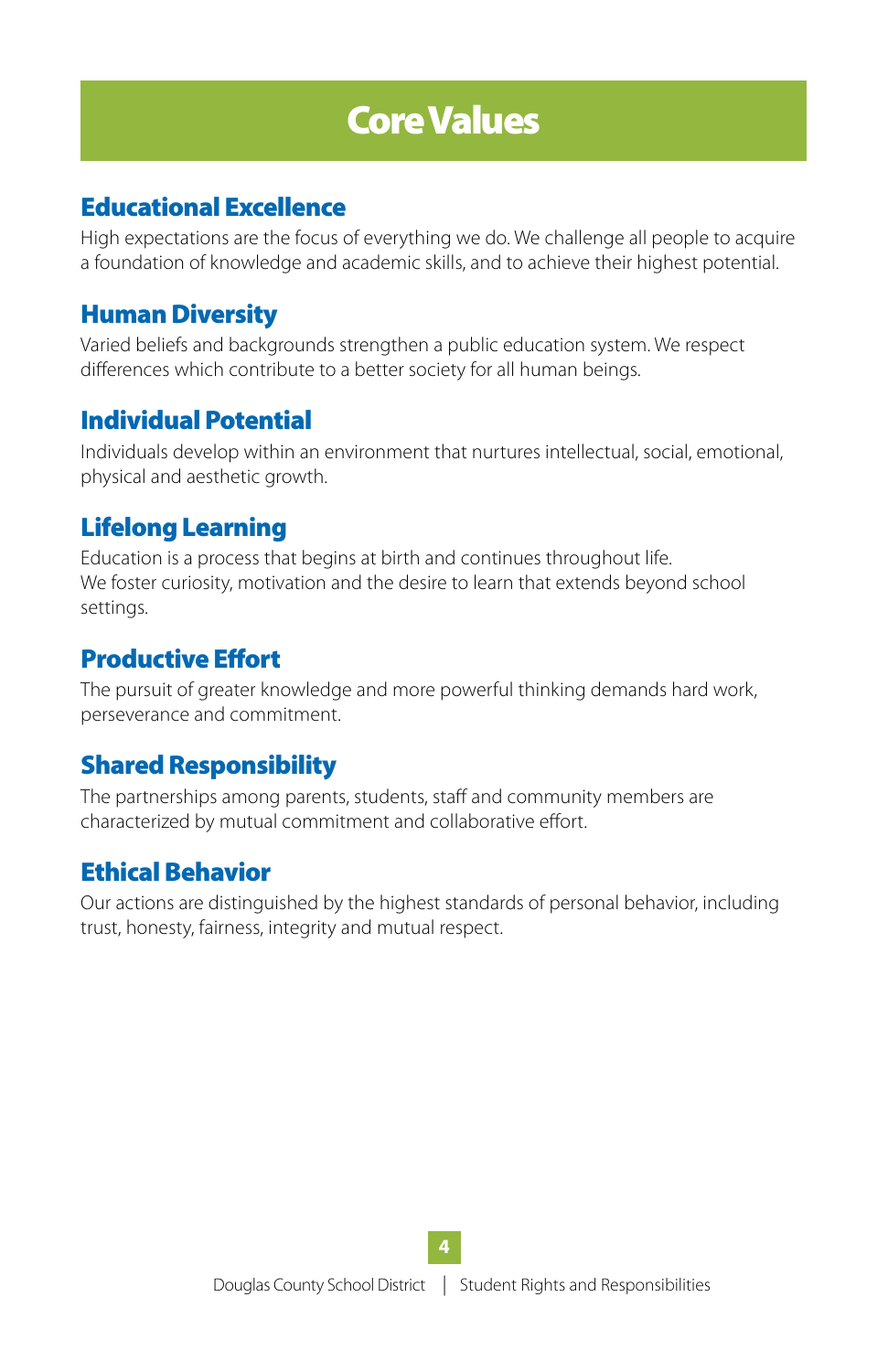# Table of Contents

<span id="page-4-0"></span>

## Student Rights and Responsibilities

|  |  | Student Rights and Responsibilities/Due Process Rights (JI/JIA) 7 |  |
|--|--|-------------------------------------------------------------------|--|
|  |  |                                                                   |  |

## Section A: Student Conduct Policies

| Student Involvement Regarding Drugs and Alcohol (JICH, JICH-R)11                                |  |
|-------------------------------------------------------------------------------------------------|--|
| Smoking and Other Uses of Tobacco by Students (JICG)14                                          |  |
|                                                                                                 |  |
|                                                                                                 |  |
|                                                                                                 |  |
|                                                                                                 |  |
| Student Conduct on School Buses (JICC, JICC-R-1, JICC-R-2, JICC-R-3)                            |  |
|                                                                                                 |  |
| Student Possession and Use of PortableElectronic Devices (Including Cellular Phones) (JIHA)  25 |  |

## Section B: Student Discipline Policies

| Discipline Procedures for Disciplanary Removals of Students with Disabilities (JK-2) 26 |
|-----------------------------------------------------------------------------------------|
| Suspensions, Expulsions, Manifestation Determinations, and Provision of Services 26     |
|                                                                                         |
|                                                                                         |
|                                                                                         |
|                                                                                         |
|                                                                                         |
|                                                                                         |
| Expulsion for Unlawful Sexual Behavior or Crime of Violence31                           |
|                                                                                         |
|                                                                                         |
| Procedure for Crimes of Violence or Unlawful Sexual Behavior 34                         |
|                                                                                         |
| Corporal Punishment/Use of Physical Intervention and Restraints by Employees (JKA)38    |
|                                                                                         |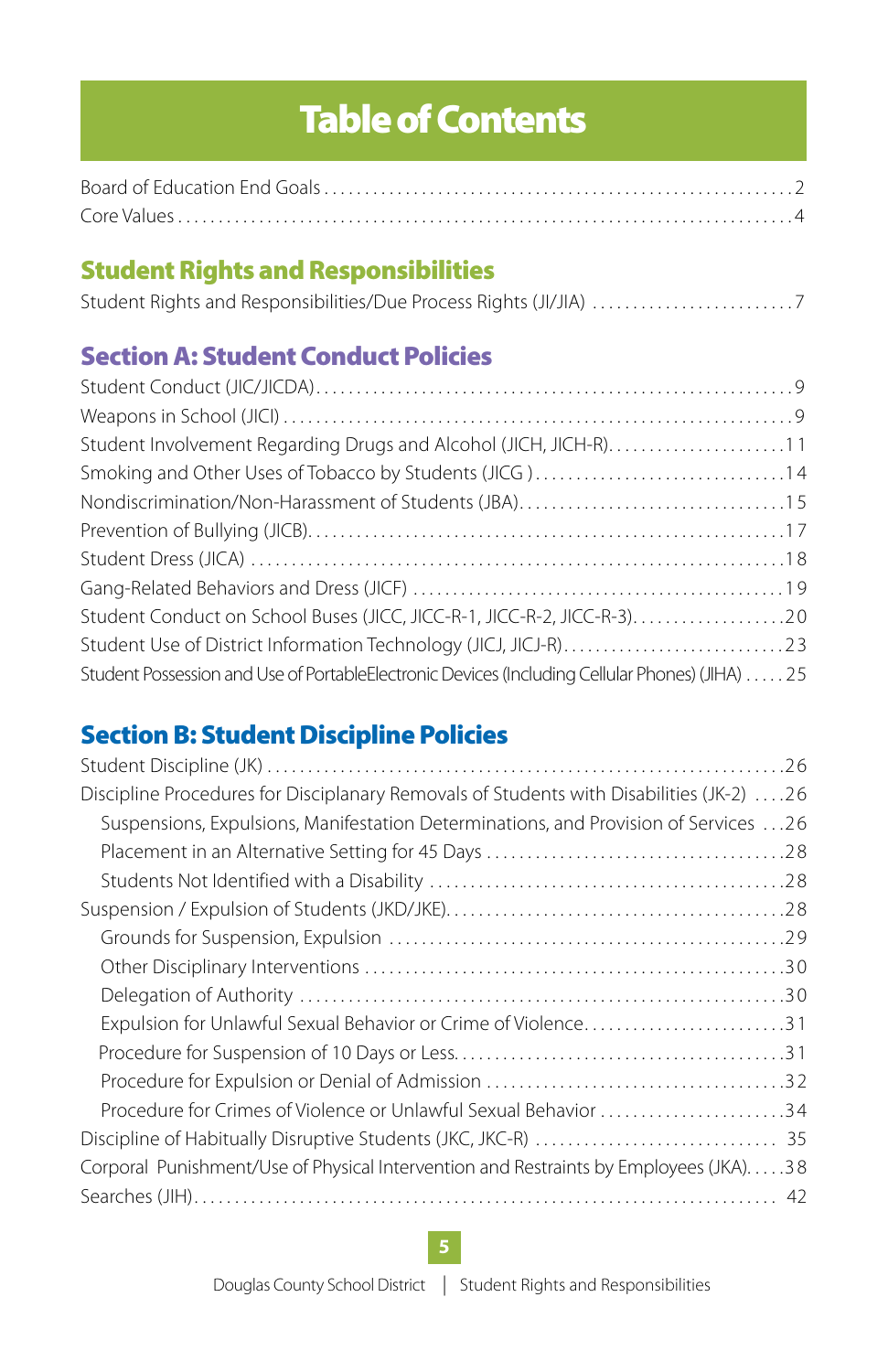## Section C: Other Important Policies

| Communicable Diseases and Long-Term Illnesses (JLCC)51 |  |
|--------------------------------------------------------|--|
|                                                        |  |
|                                                        |  |
|                                                        |  |
|                                                        |  |
|                                                        |  |
|                                                        |  |
|                                                        |  |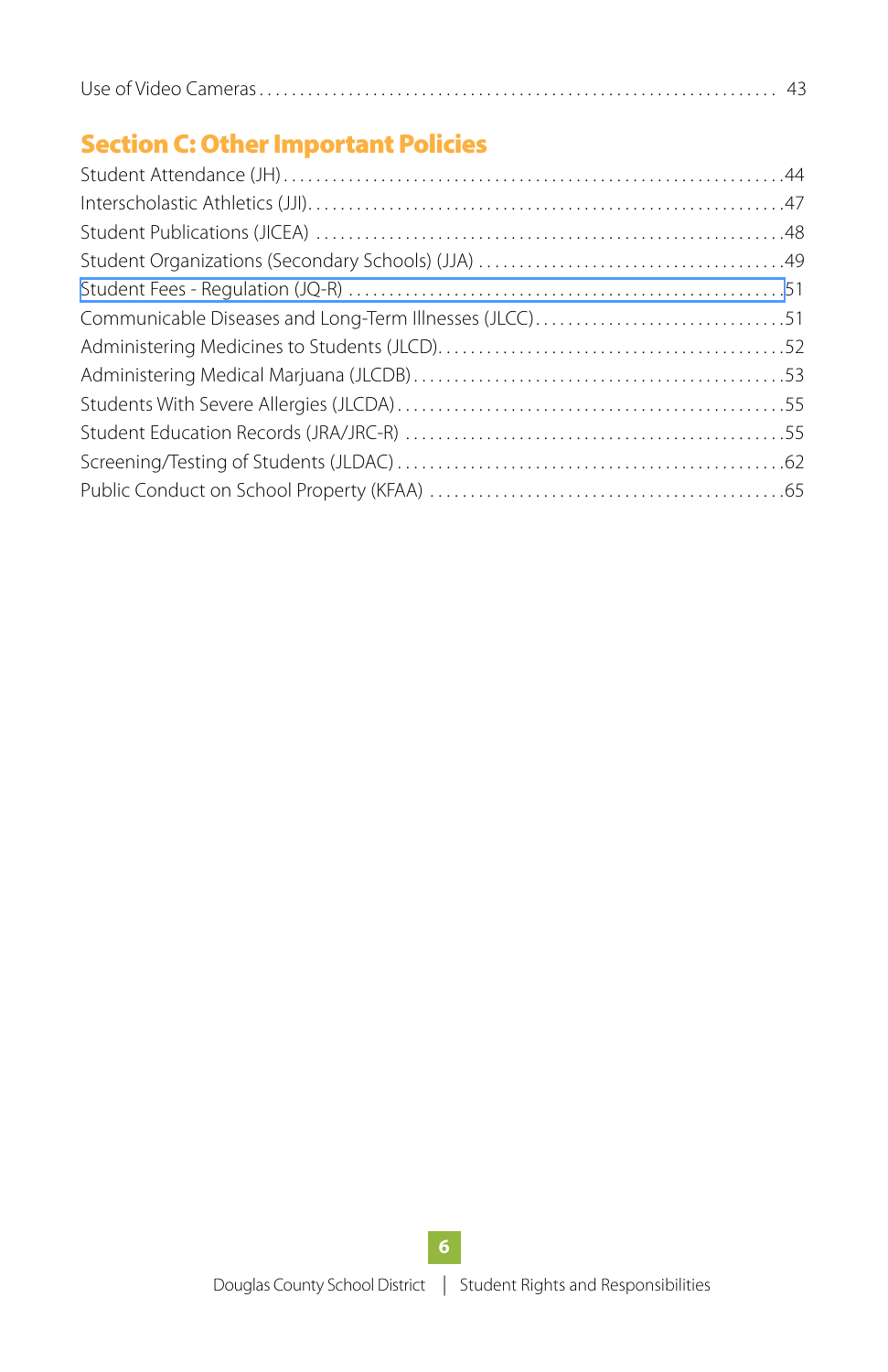# <span id="page-6-0"></span>Student Rights And Responsiblities

## STUDENT RIGHTS AND RESPONSIBILITIES / DUE PROCESS RIGHTS

Each student has the opportunity and the right to use school as a means for selfimprovement and individual growth. In so doing, he/she is expected to conduct him or herself in a manner compatible with the school's function as an educational facility, and in accordance with District policies and regulations concerning student conduct and discipline, including but not limited to suspension, expulsion and classroom removal. Conduct that disrupts or threatens to disrupt the operation of a school, that interferes in any way with the public or private rights of other students or citizens, that threatens or endangers the health or safety of any person, or that damages property, will not be tolerated and will result in disciplinary action.

It is the intent of the District to afford vigilant protection of the constitutional freedoms of all school personnel and students, and to guarantee those protections as provided in the Constitution, including the rights of free inquiry and expression, the right to freedom of association, and the right to administrative due process.

Of equal importance is the right of school authorities to prescribe and control, consistent with fundamental and constitutional safeguards, student conduct in the schools, on school grounds, at school sanctioned activities and events, and while being transported in school approved vehicles.

- 1. **Freedom of Expression** Students may freely express their points of view, provided they do not seek to coerce others to join in their way of expression and provided also that they do not substantially disrupt school operations, intrude upon the rights of others, or endanger the health and/or safety of other students or school personnel.
- 2. **Personal Appearance** Restrictions on a student's hairstyle or manner of dress will be imposed when there is a "clear and present danger" to the student's health and/or safety, or where the behavior causes an interference with work, or creates classroom or school disorder. Participation in voluntary activities may make it necessary to impose specific requirements for grooming and dress, due to the nature of the activity.
- 3. **The Right to Petition** Students are allowed to present petitions to the administration at any time. Collecting signatures on petitions is limited to before and after school hours. No student will be subjected to disciplinary measures of any kind for signing a petition to the administration - assuming that the petition is free of obscenities, libelous statements, personal attack, or advocating disruption which poses a threat to the regular school program, and is within the bounds of reasonable conduct.
- 4. **Student Property** A student's person and/or personal effects in his/her possession (e.g. purse, book bag, etc.) may be searched whenever a school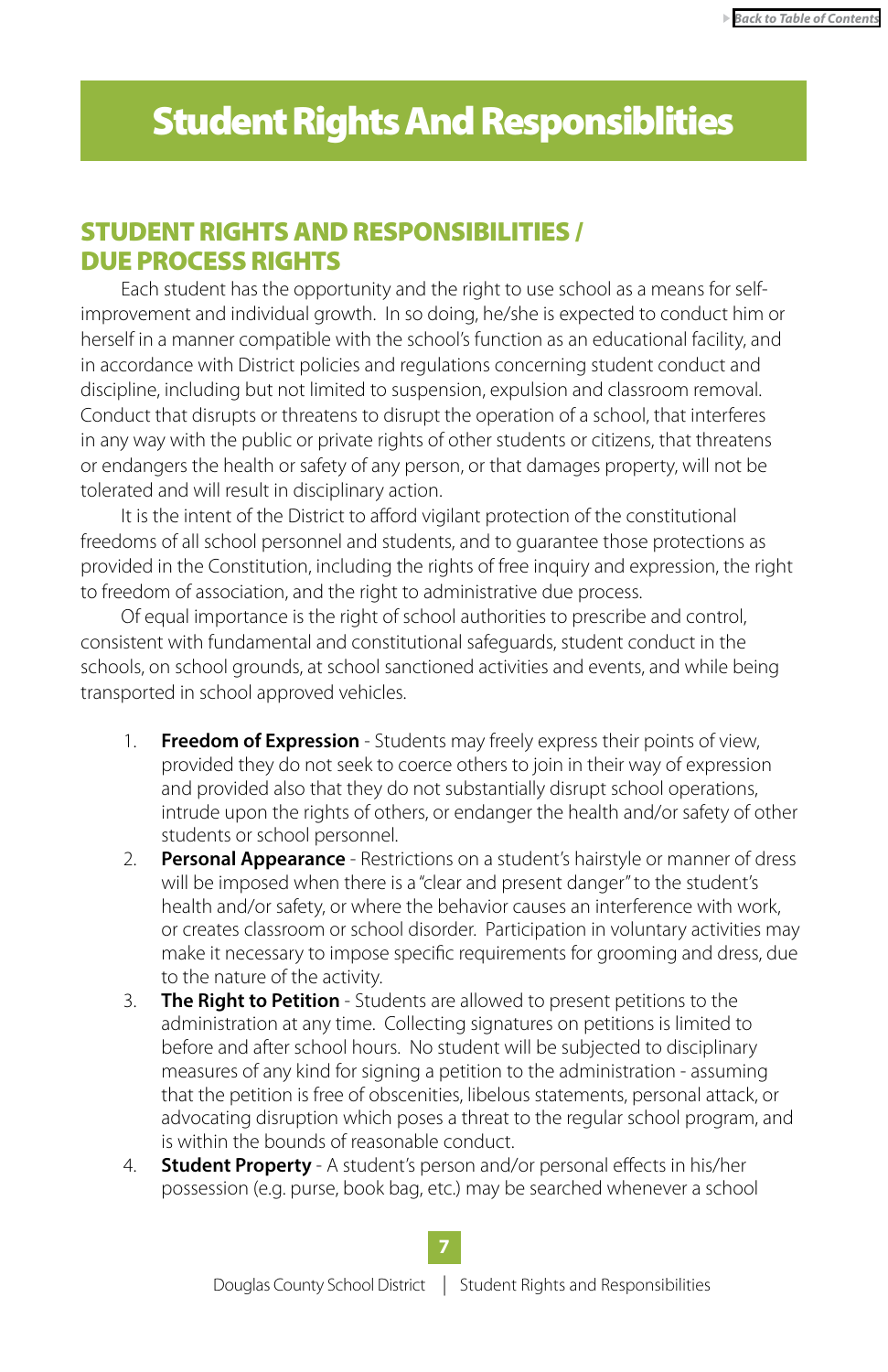authority has reasonable suspicion to believe that the student is in possession of illegal or unauthorized materials. Student lockers and desks are school property and remain at all times under the control of the school; however, students are expected to assume full responsibility for the security of their lockers. Periodic general inspections of locker contents may be conducted by school authorities for any reason at any time without notice, without student consent, and without a search warrant. Locker clean-out sessions will be conducted as determined by the principal. Such clean-outs will be to dispose of waste materials, recover missing books and other school property, and for other reasons as determined by the principal.

- 5. **Textbooks and Library Resources** Students are responsible for the proper care of school textbooks and library resources that are provided for their use. Students who damage or fail to return school textbooks and/or library resources shall be responsible for the cost of replacing them. Student payment of such replacement costs may be enforced by withholding the diploma, transcript, or grades of any student who fails to return a textbook or library resources or to replace a textbook or library resources damaged by the student at the completion of any semester or school year, and/or by refusing to allow the student to participate in any school graduation or continuation ceremony. Before these methods of enforcement are implemented with respect to any student, the school shall make other reasonable efforts to obtain payment for the textbook(s) or library resource(s). If the school determines that a student is unable to pay the full amount of a textbook or library resource at one time, it may obtain payment through other methods, including but not limited to payment plans or service at the school where the student is enrolled.
- 6. **Student Involvement in School Affairs** While on school grounds, in school facilities, at school-sponsored activities, when being transported in vehicles approved by the District, or off school property when their conduct has a nexus to school or any District curricular or non-curricular activity or event, students shall comply with District policies and regulations pertaining to student conduct. Students shall have the right to participate, as suitable to their age and maturity, in decision making processes; student government; and student organizations. They shall have the constitutional rights to freedom of assembly and expression, and the right to possess and distribute literature, as set forth in District policies pertaining to student organizations and publications.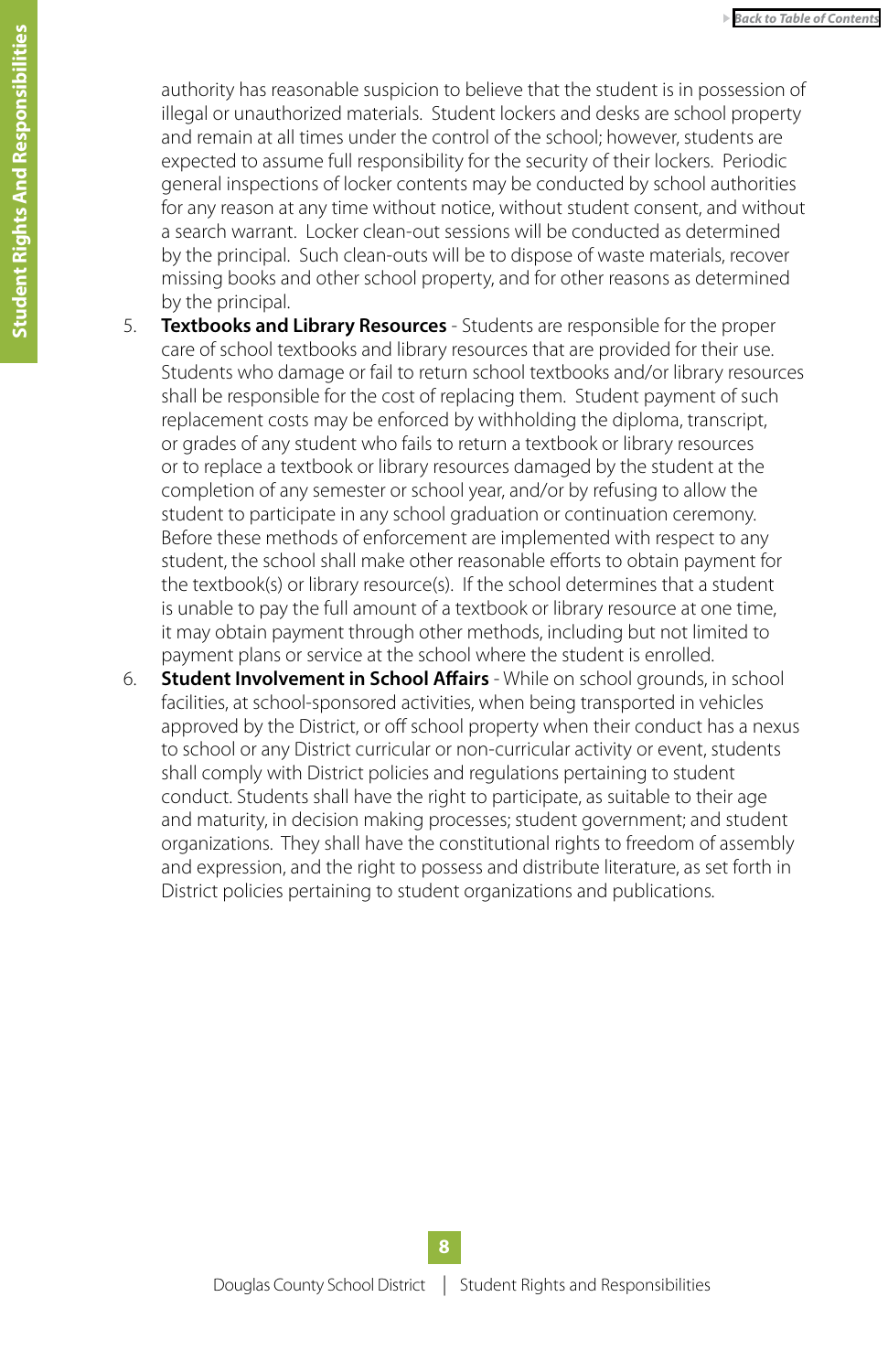# <span id="page-8-0"></span>SECTION A: Student Conduct Policies

## STUDENT CONDUCT (See Board Policy JIC/JICDA)

Public schools provide students with the opportunity for self improvement and individual growth. School authorities have the right to control student conduct. Students are expected to conduct themselves at all times in a manner which is compatible with the school's function as an education facility, and in accordance with District policies and regulations concerning student conduct and discipline, including but not limited to the grounds for suspension, expulsion, and classroom removal. Conduct which disrupts or threatens to disrupt the operation of a school, which interferes in any way with the rights and privileges of other students or citizens, which endangers the health or safety of any person, or which damages property, will not be tolerated and will result in disciplinary action.

## WEAPONS IN SCHOOL (See Board Policy JICI)

Carrying, bringing, using, or possessing a dangerous weapon in a school building, on school grounds, in any school vehicle, or at any school-sponsored activity without the authorization of the school principal or the District is prohibited.

"Dangerous weapons" include, but are not limited to:

- 1. Firearms, loaded or unloaded
- 2. Pellet or BB guns or other devices, whether operational or not, designed to propel projectiles by spring action or compressed air.
- 3. Fixed-blade knives with blades that measure longer than three inches in length or spring-loaded knives or pocket knives with blades that measure longer than three and one-half inches in length (the knife blade will be measured from the hilt to the top of the blade); and any knives, regardless of length, which a student uses or presents in a threatening manner.
- 4. Another object, device, instrument, material, or substance, whether animate or inanimate, used or intended to be used to inflict death or serious bodily injury.
- 5. Any other object identified and defined as a dangerous weapon by state statute.

For purposes of this policy, a "firearm" includes:

- 1. Any weapon, including a starter gun, which will, or is designed to, or may readily be converted to expel a projectile by the action of an explosive;
- 2. The frame or receiver of any such weapon;
- 3. Any firearm muffler or firearm silencer; or
- 4. Any explosive, incendiary, poison gas, bomb, grenade, or similar device.

School staff members shall confiscate dangerous weapons possessed in violation of this policy and submit them to the appropriate school administrator. Law enforcement authorities shall also be contacted in accordance with applicable law.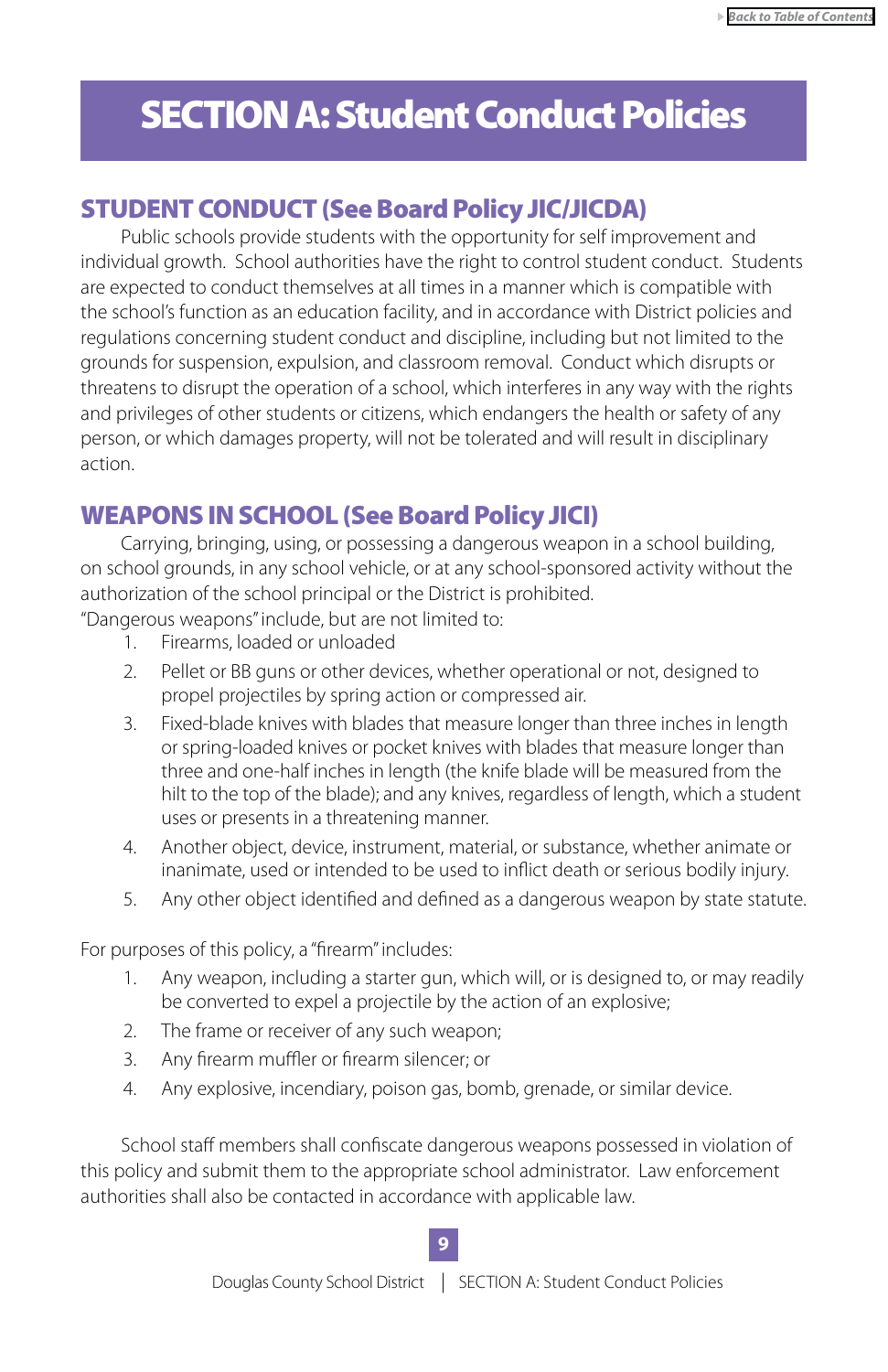### Mandatory expulsion

The principal shall initiate expulsion proceedings for students who carry, bring, use or possess a firearm in a school building, on school grounds, in any school vehicle, or at any school-sponsored activity. Unless expulsion is otherwise required by federal law, a student may, but need not, be expelled for violating this policy if, as soon as possible upon discovering that he or she is in possession of a dangerous weapon, the student notifies and delivers the weapon to a teacher, administrator, or other authorized person.

Expulsion shall be for one calendar year for any student who is determined to have brought a firearm to school without the authorization of the school or the District. The superintendent may modify the length of this required expulsion period on a case-bycase basis. Such modification must be in writing. Any student bringing a firearm or other dangerous weapon to school shall be referred to the criminal justice or juvenile delinquency system.

Student possession or use of fixed-blade knives with blades that measure less than three inches in length or pocket knives with blades that measure less than three and one-half inches in length (the knife blade will be measured from the hilt to the of the blade), box cutters, razor blades, hobby knives and similar instruments without the specific authorization of a school official is prohibited. The possession or use of such items without authorization may be grounds for disciplinary action including, but not limited to suspension or expulsion.

### Discretionary discipline

Carrying, using, actively displaying or threatening with the use of a firearm facsimile that could reasonably be mistaken for an actual firearm on District property, when being transported in vehicles dispatched by the District or one of its schools, during a schoolsponsored or District-sponsored activity or event, and off school property when such conduct has a reasonable connection to school or any District curricular or non-curricular event without the authorization of the school or school District is prohibited. Students who violate this policy provision may be subject to disciplinary action including but not limited to suspension and/or expulsion.

A student may seek prior authorization from the building principal to carry, bring, use or possess a firearm facsimile that could reasonably be mistaken for an actual firearm on school property for purposes of a school-related or non-school related activity. A student's failure to obtain such prior authorization is a violation of this policy provision and may result in disciplinary action, including but not limited to suspension and/or expulsion. The principal's decision to deny or permit a student to carry, bring, use or possess a firearm facsimile that could reasonably be mistaken for an actual firearm on school property shall be final.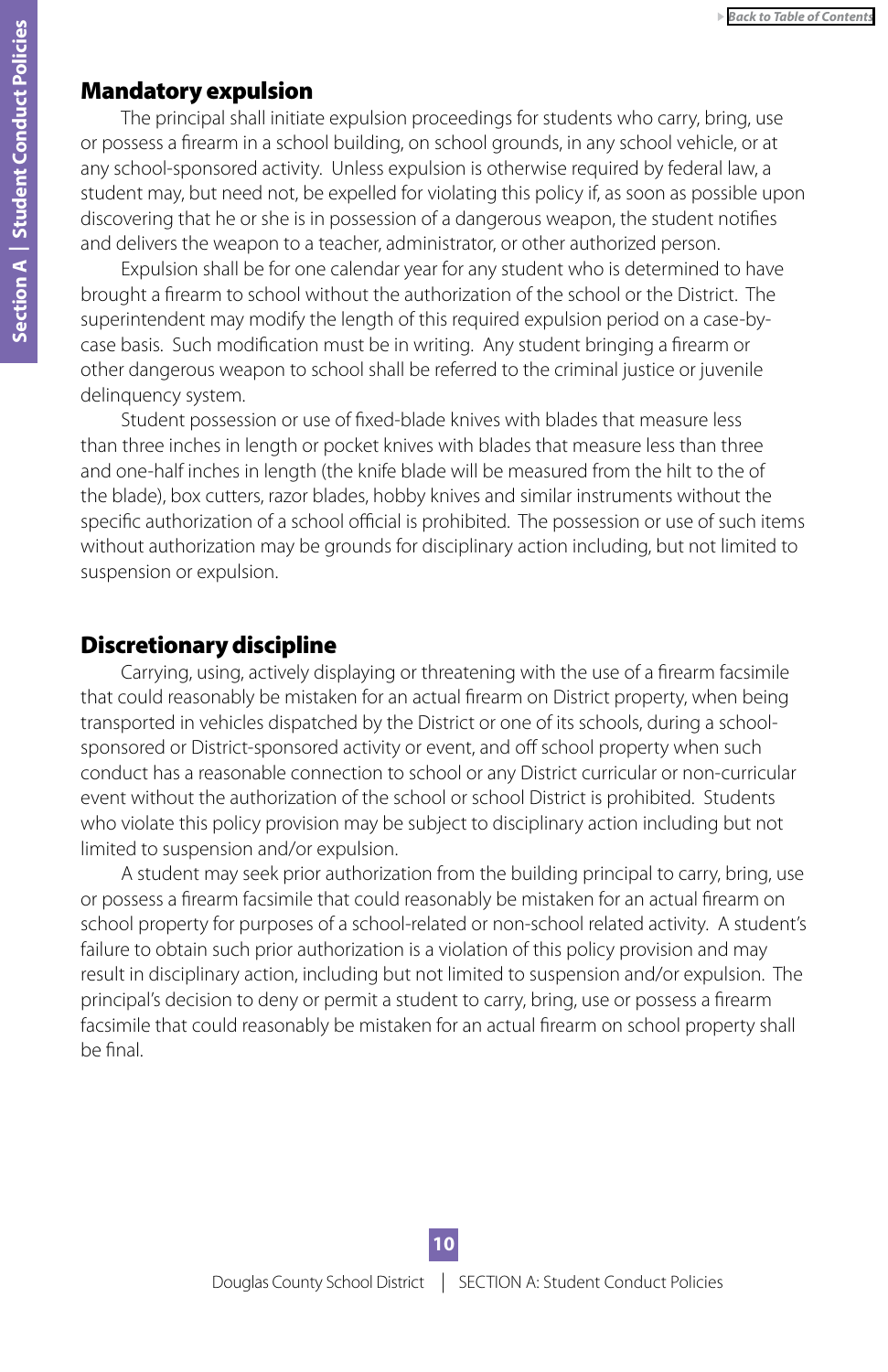## <span id="page-10-0"></span>STUDENT INVOLVEMENT REGARDING DRUGS AND ALCOHOL (See Board Policy JICH and JICH-R)

"Drugs" are all substances defined under federal and state statutes as "drugs" or "controlled substances," as well as counterfeit drugs, substances falsely represented as being drugs, and drug-containing paraphernalia.

"Legal drugs" are defined as over-the-counter and prescription drugs, including vitamins and other dietary supplements, that are properly possessed and used by the person for whom they are intended. However, marijuana dispensing, usage or possession is not considered a "legal drug" under federal law or District policy.

"Illegal drugs" are all drugs not defined herein as legal drugs. Student distribution, gift/exchange, sale, use, possession, purchase or being under the influence of alcohol or illegal drugs is prohibited in all District schools, on all school grounds and District property, at any school-sanctioned activities, when students are being transported in vehicles dispatched by the District, and at any time or in any place where the student's conduct interferes with or disrupts the educational program or operations of the District.

A violation shall subject a student to appropriate disciplinary action, up to and including expulsion and referral for prosecution. The District reserves the right to expel students where there is a sufficient connection between the off-campus behavior and the school, notwithstanding other provisions in this policy and regardless of whether it is a first-time offense. In appropriate circumstances, disciplinary sanctions may include the completion of an approved drug or alcohol abuse rehabilitation program. The regulations shall be in keeping with applicable laws and shall be observed by all staff members. Appropriate procedures shall be followed by all school personnel in working with students who may:

- 1. be under the influence of alcohol or illegal drugs on school property, at schoolsanctioned activities, while being transported on school approved vehicles, or at any time or in any place where the student's conduct interferes with or disrupts the educational program or operations of the District;
- 2. use or possess alcohol or illegal drugs on school property, at school-sanctioned activities, while being transported on school approved vehicles, or at any time or in any place where the student's conduct interferes with or disrupts the educational program or operations of the District; and/or
- 3. be engaged in acts of giving/exchanging, selling, distributing, purchasing alcohol or illegal drugs on school property, at school-sanctioned activities, while being transported on school approved vehicles, or at any time or in any place where the student's conduct interferes with or disrupts the educational program or operations of the District.

Disciplinary action, including suspension and/or expulsion, will be taken in cases involving student distribution, gift/exchange, sale, use, possession, purchase or being under the influence of alcohol or illegal drugs in any District school, on any school grounds and District property, at any school-sanctioned activities, when students are being transported in vehicles dispatched by the District, or at any time or in any place where the student's conduct interferes with or disrupts the educational program or operations of the District.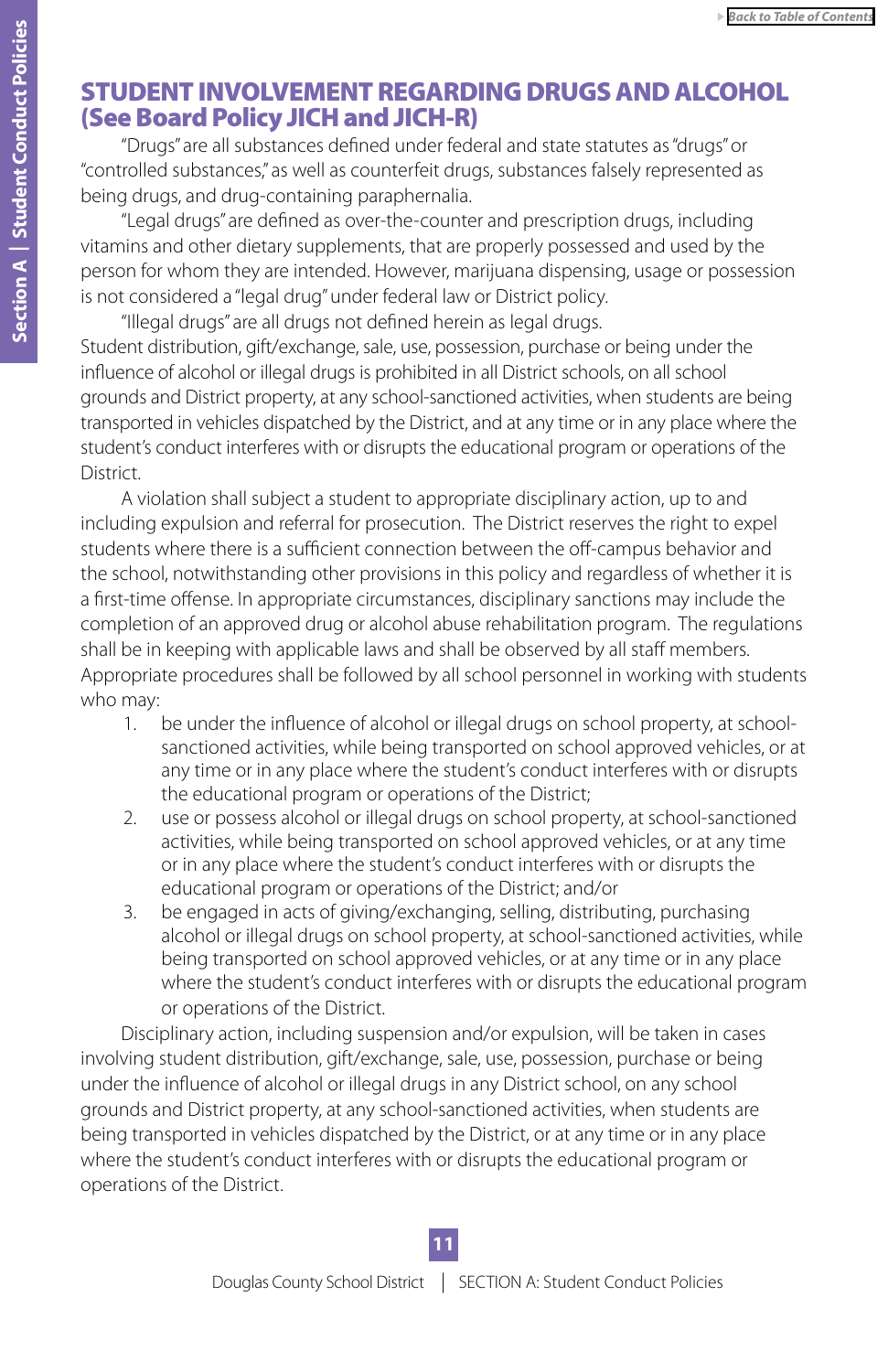General Procedures (note that the District's authority to suspend or expel a student shall not be compromised in any manner by the failure to follow these general procedures)

- 1. Students who are or appear to be under the influence of alcohol or illegal drugs on school property, at school-sanctioned activities, when being transported in vehicles dispatched by the District, or at any time or in any place where the student's conduct interferes with or disrupts the educational program or operations of the District will be handled in the following manner:
	- a. If a student appears to be displaying unusual behavior in or out of the classroom because of the possibility of current or prior use of alcohol or drugs, the staff member will notify the administrator or designee, who will observe the student.
	- b. When necessary, standard emergency procedures will be followed.
	- c. Parents must be contacted as soon as possible. When contacting parents or the designated person on the student's emergency card, advise them that the child is displaying unusual or dangerous behavior. Describe the behavior but do not attempt to diagnose the student's condition.
	- d. While waiting for parents or further medical aid, the student will not be left alone, but placed in a quiet situation where the student will remain under observation.
	- e. The school staff member(s) who observed the display of unusual behavior will file a written description with the principal to include the date, time, and place of the occurrence.
	- f. Records of student drug and alcohol offenses noting date, type of offense, and disciplinary action taken will be kept at the local school and forwarded to the next Douglas County school the student will be attending.
	- g. If it is determined by the administrator that the student is under the influence of an illegal drug or alcohol, the appropriate law enforcement agency will be called.
- 2. Students who use or possess alcohol or illegal drugs on school property, at school-sanctioned activities, or when being transported in vehicles dispatched by the District, or any time or in any place where the student's conduct interferes with or disrupts the educational program or operations of the District, will be handled in the following manner:
	- a. A school staff member who comes in contact with evidence and/or prohibited items will notify an administrator immediately.
	- b. A school staff member who has reasonable suspicion to believe that a student is in possession of alcohol or illegal drugs will request that the student accompany him/her to the principal or designee. If the student refuses, the staff member will notify the principal or designee immediately. If this occurs, the staff member should make every effort to remain with the student while using other means to contact the principal or principal's designee.
	- c. The principal or designee will attempt to obtain evidence by directly requesting it from the student or through search procedures that are outlined in Policy JIH.
	- d. If the substance is suspected to be alcohol or illegal drugs, the principal or principal's designee may arrange for the testing of the evidence to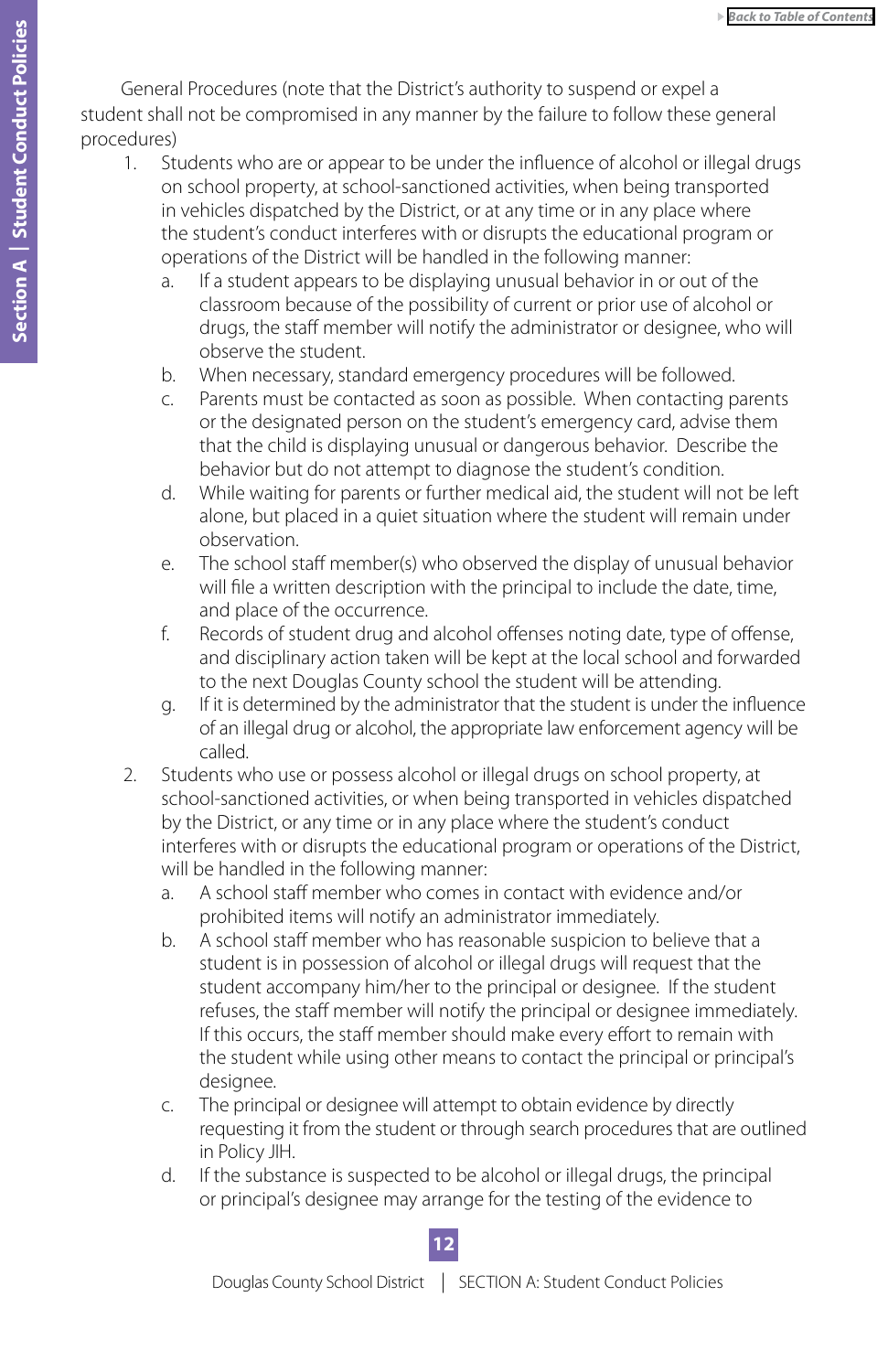determine its contents. When appropriate, the principal or designee will then place the evidence in an envelope or other suitable container. The envelope or container will be sealed, dated, and initialed by the individual who originally obtained the materials and the principal or designee, and then placed in the school safe.

- e. The principal or designee will contact the parent or guardian as soon as possible, and will call the appropriate law enforcement agency and request that an officer pick up the sealed envelope or container holding the substance. This will be handed to the officer personally by the principal or designee.
- f. Written documentation must be made by the school staff member(s) initiating the procedure and by the administration to include description, date, time, place of occurrence, and written admission by the student, if obtained.
- 3. Students who are engaged in distributing, selling, giving/exchanging alcohol or illegal drugs on school property, at school-sanctioned activities, when students are being transported in vehicles dispatched by the District, or at any time or in any place where the students' conduct interferes with or disrupts the educational program or operations of the District will be handled in the following manner:
	- a. If an employee is a witness to an act in which suspected alcohol or illegal drugs are being transferred from one student to another, the staff member will immediately attempt to detain the students and request that they accompany him/her to the principal or designee. If the student(s) refuse, the staff member will notify the principal or designee immediately. If this occurs, the staff member should make every effort to remain with the student(s) while using other means to contact the principal or principal's desianee.
	- b. Follow the same procedure for handling evidence and/or prohibited items as outlined in paragraphs 2.c. through 2.f. above.

**Consequences for Students Who Use, Possess or are Under the Influence of Illegal Drugs or Alcohol on School Property, at School-Sanctioned Activities, when being Transported in Vehicles Dispatched by the District or at Any Time or in Any Place where the Student's Conduct Interferes With or Disrupts the Educational Program or Operations of the District:**

- 1. **First Offense**
	- a. The student shall be suspended, except that the principal may recommend expulsion if warranted by the circumstances of the case.
	- b. The principal or principal's designee will attempt to develop with the parents and the student a procedure that will outline the responsibilities of the parent, the student, and the school in an effort to keep any further offenses from occurring.
	- c. Information on available drug or alcohol counseling and rehabilitation programs and recommendations for chemical dependency assessment,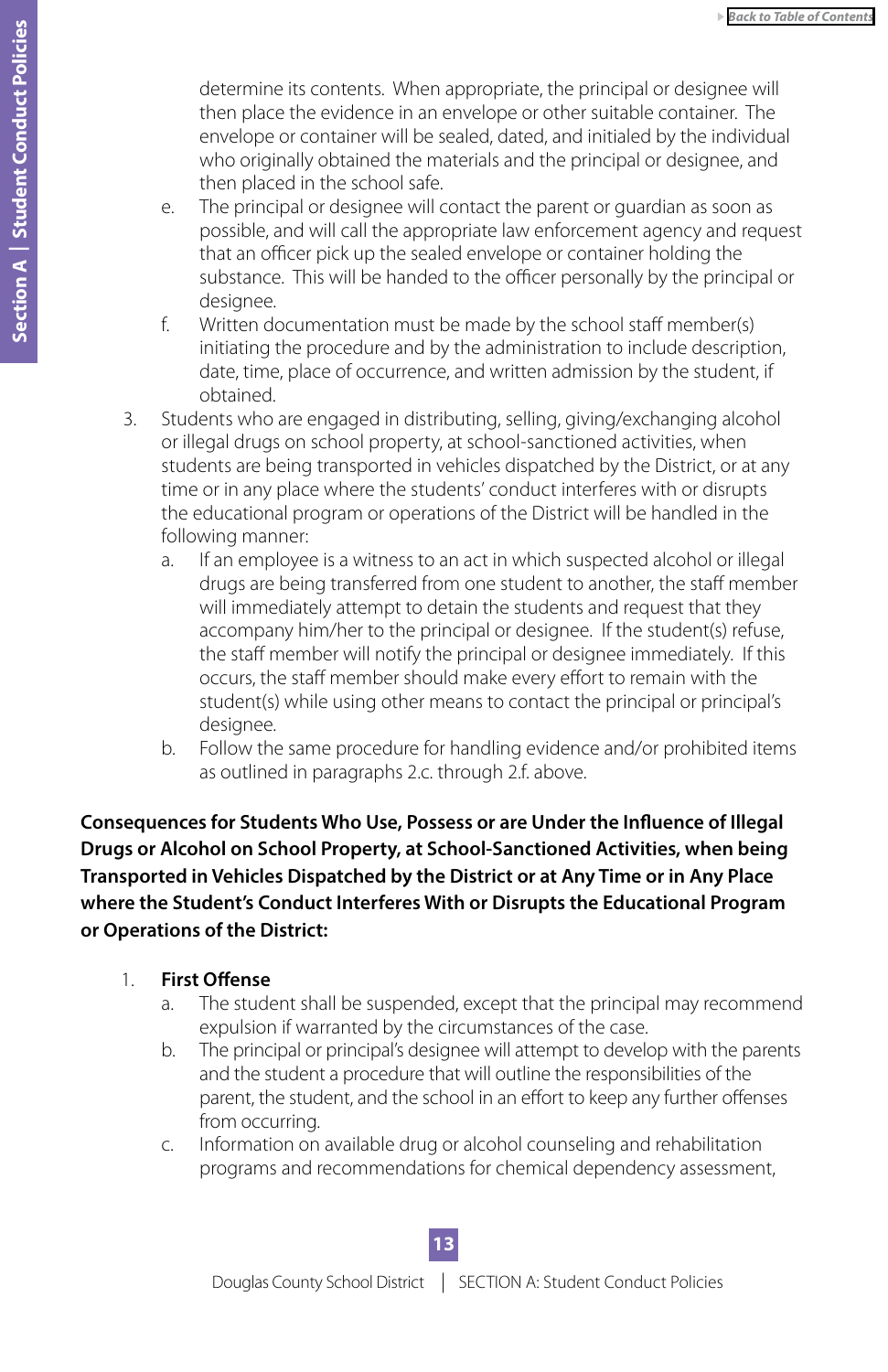diagnosis, and possible treatment will be given to students and parents.

- <span id="page-13-0"></span>d. When appropriate, students and parents will be encouraged to agree to follow up with assessment, diagnosis or treatment as a condition to readmission. Evaluation of any such participation will be made at the parent conference at the time the suspension is reviewed and the student is considered for readmission to school.
- e. The District's authority to expel a student for a second offense as provided below shall not be compromised in any manner by a failure to take action as described in paragraphs 1.b through 1.d above.
- 2. **Second Offense**
	- a. A recommendation for expulsion may result for a second offense at that level (elementary/secondary).
	- b. The student may be expelled upon the second offense and all subsequent offenses at that level (elementary/secondary).

**Consequences for Students Directly Involved in the Distribution, Gift/Exchange or Sale of Illegal Drugs or Alcohol on School Property, at School-Sanctioned Activities, when being Transported in Vehicles Dispatched by the District or at Any Time or in Any Place where the Student's Conduct Interferes with or Disrupts the Educational Program or Operations of the District:**

1. A recommendation for expulsion shall result in each and every case.

## SMOKING AND OTHER USES OF TOBACCO BY STUDENTS (Board Policy JICG)

The Douglas County School District is committed to high standards of personal and public health and safety. Therefore, in recognition of the School District's responsibility to prepare students to make sound decisions about personal health and safety issues, and in recognition of Colorado law, it is the policy of the Board of Education to prohibit the possession or use of tobacco by students, or the use of tobacco by teachers, staff, and visitors in or on any school property or while participating at any student activity sponsored by the School District. Signs regarding this prohibition and the consequences of a violation shall be prominently displayed on all school property.

School property includes, but is not limited to, any building used for instruction, administration, support services, maintenance, or storage, the grounds surrounding those buildings if the school is authorized to exercise dominion and control over those grounds, and all vehicles used by the school for transporting students, workers, visitors, or other persons.

Tobacco and/or tobacco products means all kinds and forms of tobacco such as cigarettes, cigars, smokeless tobacco, dissolvables, electronic cigarettes, paraphernalia and other emerging products suitable for chewing or smoking and any other product that is packaged for smoking.

Use means the lighting, chewing, smoking, consuming or ingesting of any tobacco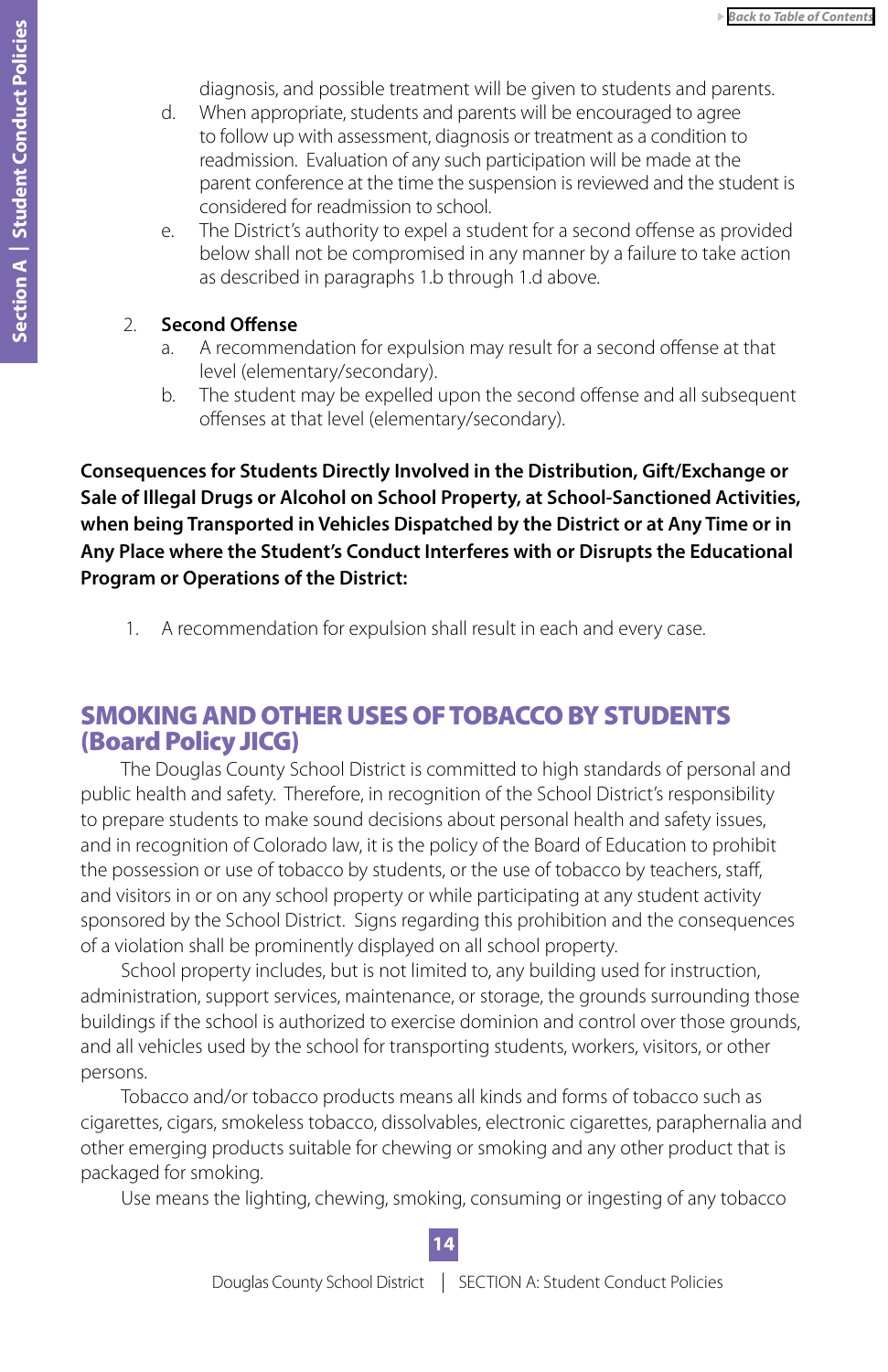#### <span id="page-14-0"></span>product.

The Board of Education may seek and accept gifts, donations, or grants of any kind from any private or charitable sources or any government agency to meet the expenses required by this policy. Such funds shall be accounted for separately, and, to the extent that such funds are available, shall maintain and operate an educational program at each school to assist students, faculty, and staff to avoid or discontinue the use of tobacco.

This prohibition against tobacco use shall not apply to the use of a tobacco product in a limited classroom demonstration to show the health hazards of smoking.

## NONDISCRIMINATION/NON-HARASSMENT OF STUDENTS (Board Policy JBA)

The Board of Education is committed to the policy that no otherwise qualified student shall be excluded from participation in, be denied the benefits of, or be subjected to discrimination under any District program or activity on the basis of disability, race, creed, color, sex, sexual orientation, national origin, religion, or ancestry. For purposes of this policy: "Sexual orientation" means a person's actual or perceived orientation toward heterosexuality, homosexuality, bisexuality, or transgender status.

The Board of Education is committed to maintaining a learning environment for students that is free from harassment based on an individual's disability, race, creed, color, sex, sexual orientation, national origin, religion, or ancestry. All such harassment, by District employees, students and third parties, is strictly prohibited.

Harassment based on disability, race, creed, color, sex, sexual orientation, national origin, religion, or ancestry is a violation of this policy when: (1) submission to such conduct is made either explicitly or implicitly a term or condition of a student's education; (2) submission to or rejection of such conduct is used as the basis for educational decisions affecting the student; or (3) such conduct has the purpose or effect of adversely affecting a student's ability to participate in or benefit from District program(s), or of creating an intimidating, hostile or offensive educational environment.

Harassment based on race or color can include unwelcome, hostile and offensive verbal and written conduct based on or directed at the characteristics of a person's race or color, such as nicknames emphasizing stereotypes, racial slurs, and negative references to racial customs. Harassment based on religion can include unwelcome, hostile and offensive verbal or written conduct based on or directed at the characteristics of a person's religion or creed, such as comments regarding surnames, religious tradition or religious clothing, as well as religious slurs and/or graffiti.

Harassment based on national origin, ancestry, or creed can include unwelcome, hostile and offensive verbal or written conduct based on or directed at the characteristics of a person's national origin, such as comments regarding surnames, manner of speaking, customs, language or ethnic slurs.

Harassment based on disability can include unwelcome, hostile and offensive verbal or written physical conduct based on or directed at the characteristics of a person's disabling condition, such as imitating manner of speech or movement; hostile or offensive acts; and/or interference with movement or access to necessary equipment.

Due to its possible criminal nature, any physical or sexually natured contact that is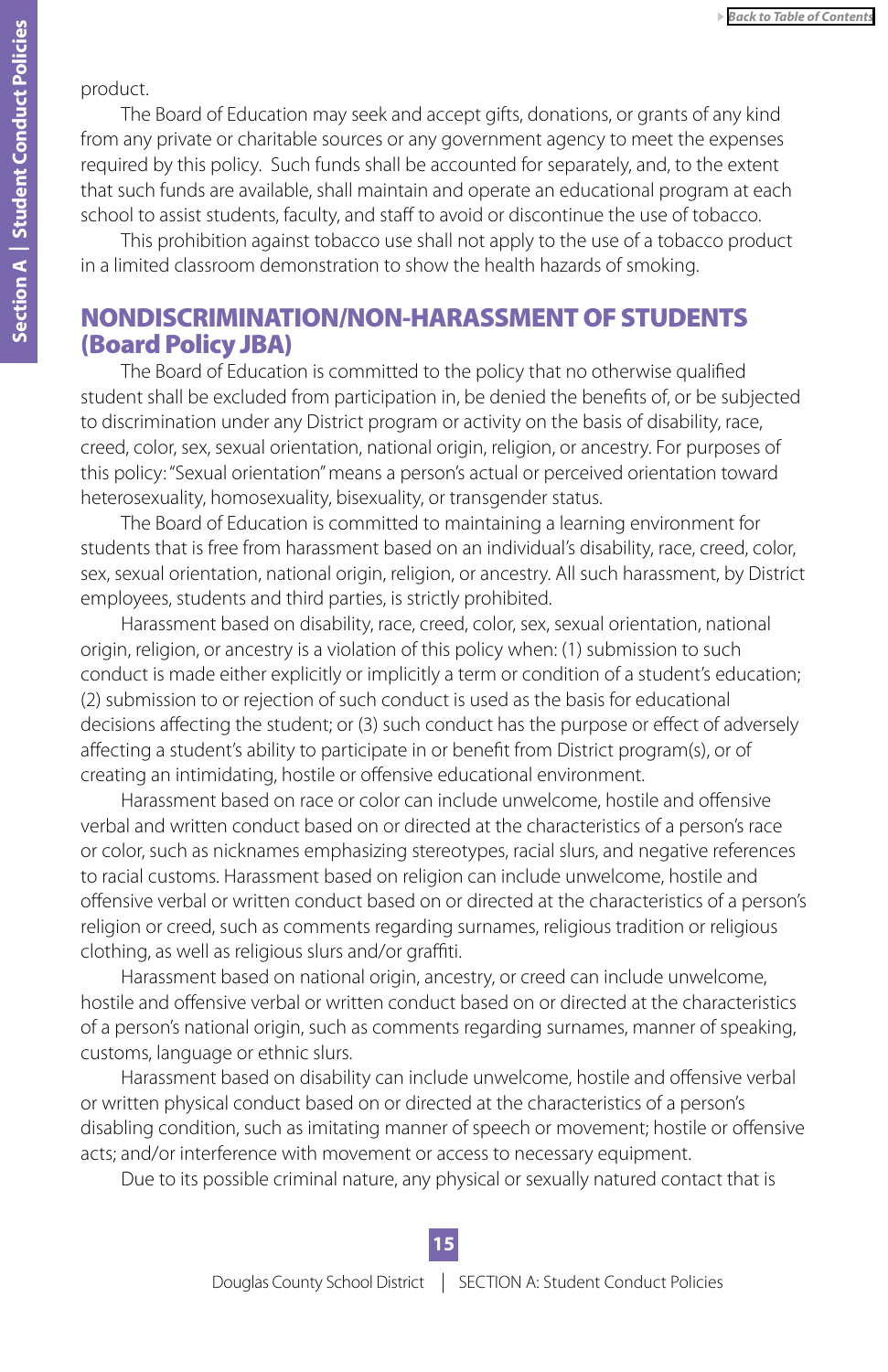based on race, color, national origin, ancestry, creed or disability shall not be considered as merely harassment under this Board Policy, but will instead be referred to law enforcement.

Sexual harassment of students by District employees includes verbal sexual advances, and verbal conduct of a sexual nature.

District employees that engage in any physical conduct of a sexual nature, request sexual favors or disseminate pornographic material to or attempt to coerce a student in such acts commits a criminal act, not merely harassment. Behaviors listed in this paragraph shall be reported by any student, staff, or school administrator to law enforcement in accordance with Board Policy and under the mandatory reporting law in the Colorado Revised Statutes.

Sexual harassment of students by other students includes unwelcome sexual verbal advances, requests for sexual favors, and other verbal conduct of a sexual nature. Sexual harassment may occur whether the harassment is between people of the same or different gender. Sexual harassment can include unwelcome oral or written conduct, directed at or related to a person's gender, such as sexual gossip or personal comments of a sexual nature, sexually suggestive or foul language, sexual jokes, whistling, spreading rumors or lies of a sexual nature about someone. Due to the complexity of child safety and sexual based criminal laws, students who engage in behaviors involving other students to include demanding sexual favors, forcing sexual activity by threat of punishment or offer of educational reward, obscene graffiti, display or sending of pornographic pictures or objects, offensive touching, pinching, grabbing, kissing or hugging, or restraining someone's movement in a sexual way can fall under violation of criminal law, and all physically based acts shall be reported to law enforcement under the Colorado's mandatory reporting law in the Colorado Revised Statutes.

Sexual Harassment by third parties, including acts committed by parents or other adults who are not students or District employees, that is physical or coercive in its nature shall be reported to law enforcement under the mandatory reporting law in the Colorado Revised Statutes. All verbal acts of a sexual nature committed by third parties shall be reported to the Principal or the Principal's designee.

Harassment based on sexual orientation can include but is not limited to damage or vandalism to a person's property directed at or related to a person's sexual orientation, unwelcome, hostile and offensive verbal and/or written language, or physical conduct directed at or related to a person's sexual orientation, such as gossip or personal comments, suggestive and foul language, jokes, spreading rumors or lies regarding the person's sexual orientation, obscene graffiti, threats, or bullying.

All District employees and students share the responsibility to ensure that harassment based on disability, race, creed, color, sex, sexual orientation, national origin, religion, or ancestry does not occur at any District school, on any District property, at any District or schoolsanctioned activities or events, when students are being transported in any vehicle dispatched by the District or one of its schools, or off school property when such conduct has a nexus to school or any District curricular or non-curricular activity or event. Toward that end:

All students who believe they have been victims of such harassment are encouraged to immediately report it to an administrator or teacher at their school. If the harassment is being committed by the principal or another administrator in the building, the report shall be made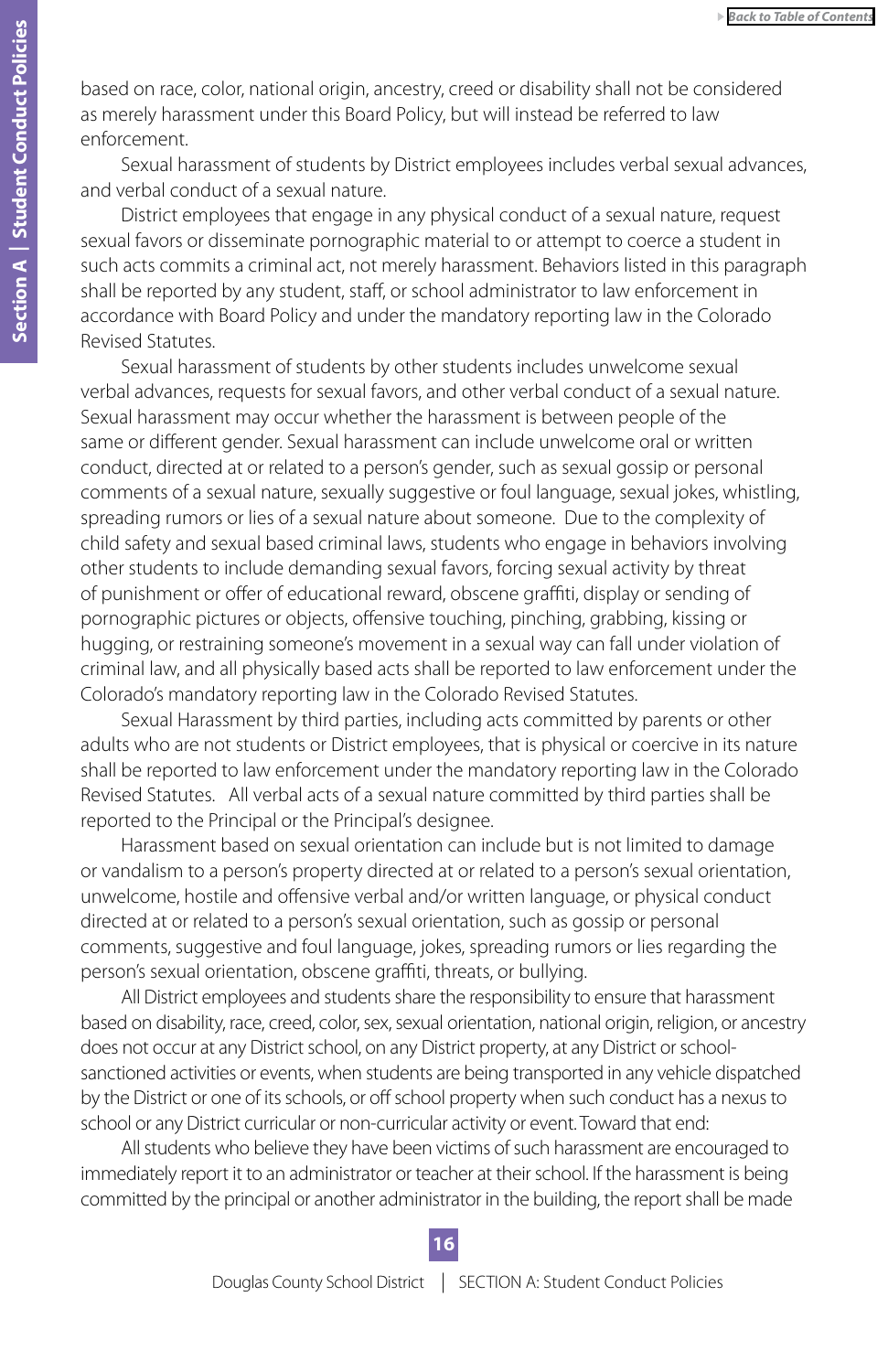<span id="page-16-0"></span>to the appropriate Director of Schools assigned to the building. All students who witness such harassment are encouraged to immediately report it to an administrator or teacher at their school. If the harassment is being committed by the principal or another administrator in the building, the report shall be made to the appropriate Director of Schools assigned to the building.

In addition to the foregoing, students may utilize the complaint policies at [Policy AC-](https://www.dcsdk12.org/common/pages/DisplayFile.aspx?itemId=12265431)[R-2](https://www.dcsdk12.org/common/pages/DisplayFile.aspx?itemId=12265431), Sexual Harassment Grievance Process, or [Policy KE](https://www.dcsdk12.org/common/pages/DisplayFile.aspx?itemId=8287523), Public Complaints, to file resports of harassment. Students who wish to appeal any decision regarding reported harassment may do so using the appeal procedures in Policies AC-R-2 and KE.

Any student who engages in harassment

of another student based on the other student's disability, race, creed, color, sex, sexual orientation, national origin, religion, or ancestry shall be required to attend a meeting with his or her parent(s) or guardian and the principal or principal's designee; be subject to remedial action such as education or counseling; and be subject to disciplinary action up to and including suspension or expulsion. Guidelines for dealing with students who engage in the harassment of other students are outlined below:

Revised: July 09, 2021

## PREVENTION OF BULLYING (Board Policy JICB)

Bullying is prohibited on all District property, at District or school-sanctioned activities or events, when students are being transported in vehicles dispatched by the District or one of its schools, and off school property when such conduct has a nexus to school or any District curricular or non-curricular activity or event.

"Bullying" includes any written, verbal or pictorial expression, physical act or gesture, or a pattern thereof by a student that is intended to cause distress upon one or more students and is sufficiently severe that it has the effect of:

- 1. creating an intimidating, hostile, or significantly offensive environment for the learning or performance of school-sanctioned activities of any student; or
- 2. unreasonably interfering with or disrupting the educational performance or participation in any other school-sanctioned activity of any student.

Cyber-bullying (a form of bullying) involves the use of information and communication technologies such as email, cell phone, PDA's, pagers, text messaging, instant messaging, digital cameras, personal computer, school computer, chat room, personal website, defamatory website, defamatory online personal polling website, to support deliberate, repeated, and hostile behavior by an individual or group that is intended to harm others.

All administrators, teachers, classified staff, and students share the responsibility to ensure that bullying does not occur at any District school, on any District property, at any District or school-sanctioned activities or events, when students are being transported in any vehicle dispatched by the District or one of its schools, or off school property when such conduct has a nexus to school or any District curricular or non-curricular activity or event. Toward that end:

• All students who believe they have been victims of bullying in any such circumstance shall immediately report it to an administrator or teacher at their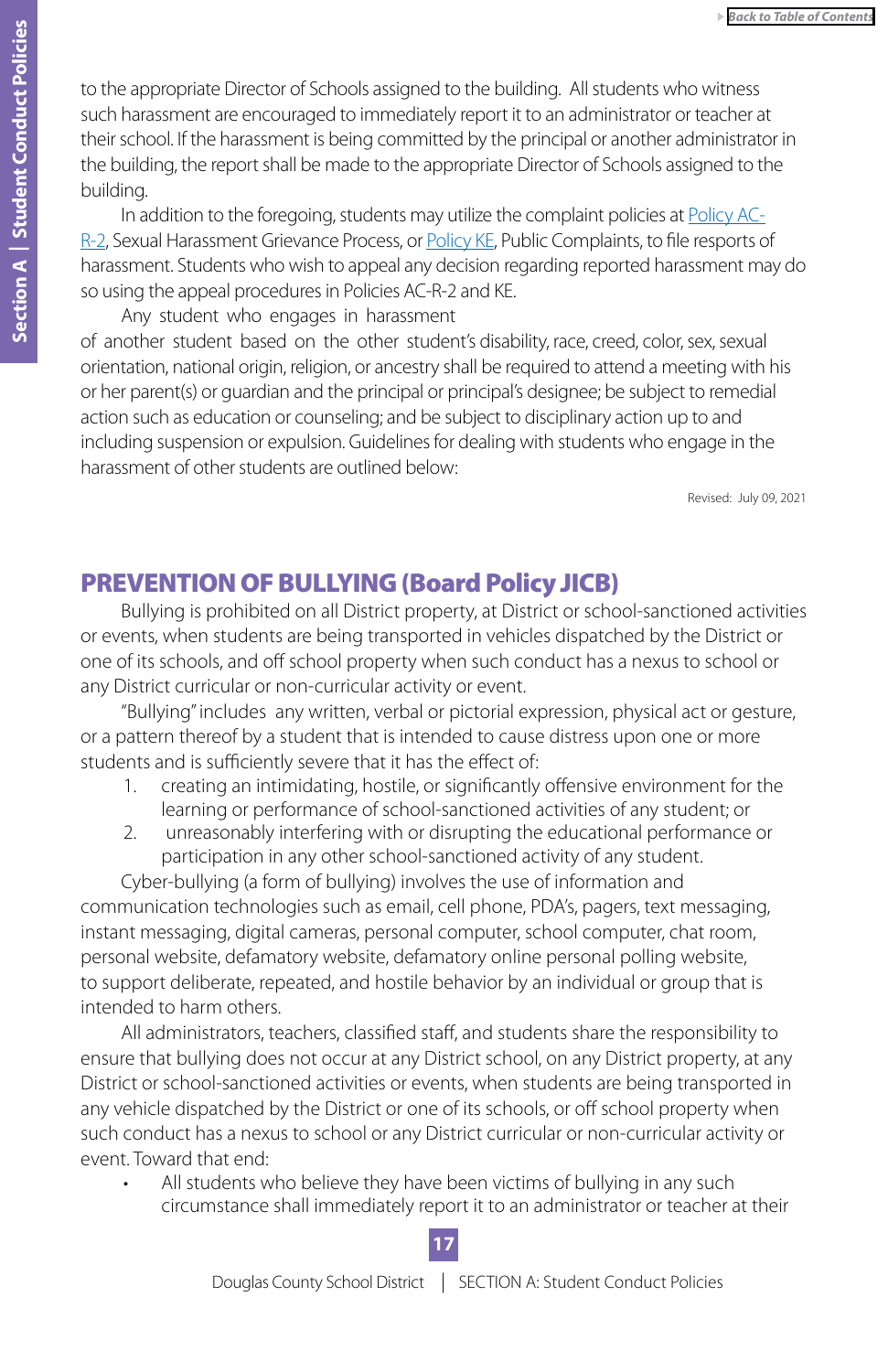school.

<span id="page-17-0"></span>All students who witness student bullying in any such circumstance shall immediately report it to an administrator or teacher at their school.

Discipline for student bullying may include suspension, expulsion, and/or classroom removal.

For any student against whom an allegation under this policy is lodged, that student shall have all of the due process rights contained in JI/JIA, JKD/JKE, and JKD/JKE-R.

Revised July 11, 2017

## STUDENT DRESS (Board Policy JICA)

The Board recognizes that responsibility for the dress and appearance of students generally rests with individual students and their parents. Students are encouraged to dress appropriately for all school activities. The following general standards will be in effect:

- 1. Reasonable cleanliness of wearing apparel is expected as a matter of general health and welfare.
- 2. To avoid injury and disease, shoes, sandals, or boots must be worn in the buildings.
- 3. Beach or swim wear and items of clothing intended to be worn while participating in athletics are inappropriate except in the gym and on athletic fields.
- 4. Dress that causes or is likely to cause disruption of the educational process is prohibited.
- 5. Wearing apparel that interferes with or endangers the student while he/she is participating in classroom or other school-sponsored activities is prohibited. The decision as to the safety or unsuitability of the clothing is a matter for the instructor's or school administrator's judgment.
- 6. Pupils must not wear hats or dark glasses in the building without permission from an administrator.
- 7. Any manner of grooming or apparel, including clothing, jewelry, hats, emblems, and badges, which by virtue of color, arrangement, trademark, or other attribute is associated with or denotes membership in or affiliation with any gang, will not be allowed. The prohibition on gang-related apparel shall be applied at the discretion of building-level administrators after consultation with the superintendent or designee as the need arises at individual schools.

Disciplinary action for violation of any standard will include notification of the violation, the requirement that the clothing be changed before re-entering class, and, at the discretion of the building-level administrator, a parental conference. More severe disciplinary consequences, including suspension or expulsion, may result from repeated or serious violations.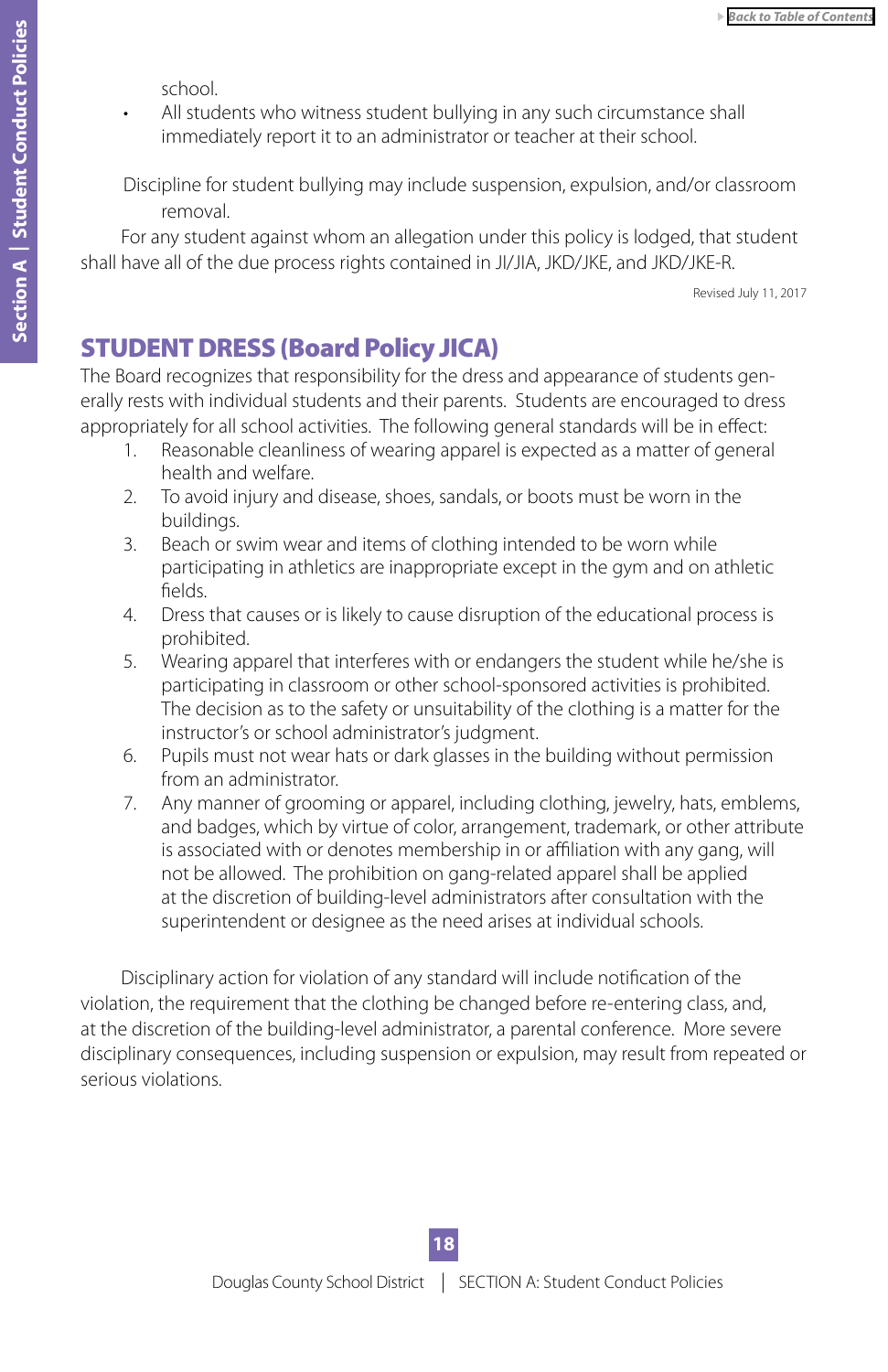## <span id="page-18-0"></span>GANG-RELATED BEHAVIORS AND DRESS (Board Policy JICF)

Gang activities at school impose a threat to the welfare and safety of students and others in the school community and cause substantial disruption to the educational process.

The term "gang" as used in this policy refers to all groups of three or more individuals with a common interest, bond, or activity characterized by criminal or delinquent conduct, engaged in either collectively or individually.

- 1. Any manner of grooming or apparel, including clothing, jewelry, hats, emblems, and badges which by virtue of color, arrangement, trademark, or other attribute is associated with or denotes membership in or affiliation with any gang or group which advocate drug use, violence or disruptive behavior will not be allowed in school buildings or on school grounds, at school-sanctioned activities and events, or while being transported in school approved vehicles. The prohibition on gang-related apparel shall be applied at the discretion of building level administrators, after consultation with the superintendent or designee, as the need arises at individual schools.
- 2. Gestures, signals, or graffiti which connote gang membership or activities are prohibited in school buildings and on school grounds, at school-sanctioned activities and events, and while being transported in school approved vehicles. This prohibition of gang-related gestures, signals, and graffiti shall be applied at the discretion of building level administrators, after consultation with the superintendent or designee, as the need arises at individual schools.
- 3. Incidents involving initiations, hazing, intimidations, and/or related activities of such group affiliations which are likely to cause bodily danger, physical harm, personal degradation, or disgrace resulting in physical or mental harm to students or staff will result in suspension and/or expulsion.
- 4. Gangs or individuals who initiate, promote, or participate in activities which threaten the safety or well-being of persons or property on school grounds or at school-related activities, or which disrupt the school environment will be suspended and/or expelled.
- 5. Gang graffiti on school premises shall be removed, washed down, or painted over as soon as discovered and photographed. The photographs shall be shared with local law enforcement authorities and used in future disciplinary or criminal actions against the offenders.
- 6. Any student wearing or carrying overt gang paraphernalia or making gestures that symbolize gang membership shall be referred to the principal or designee for disciplinary action.
- 7. Disciplinary action for violation of these standards will include notification of the violation; where applicable, the requirement that the apparel be changed before reentering class; and, at the discretion of the building level administrator, a parental conference. More severe disciplinary consequences, including suspension or expulsion, shall result from repeated or serious violations.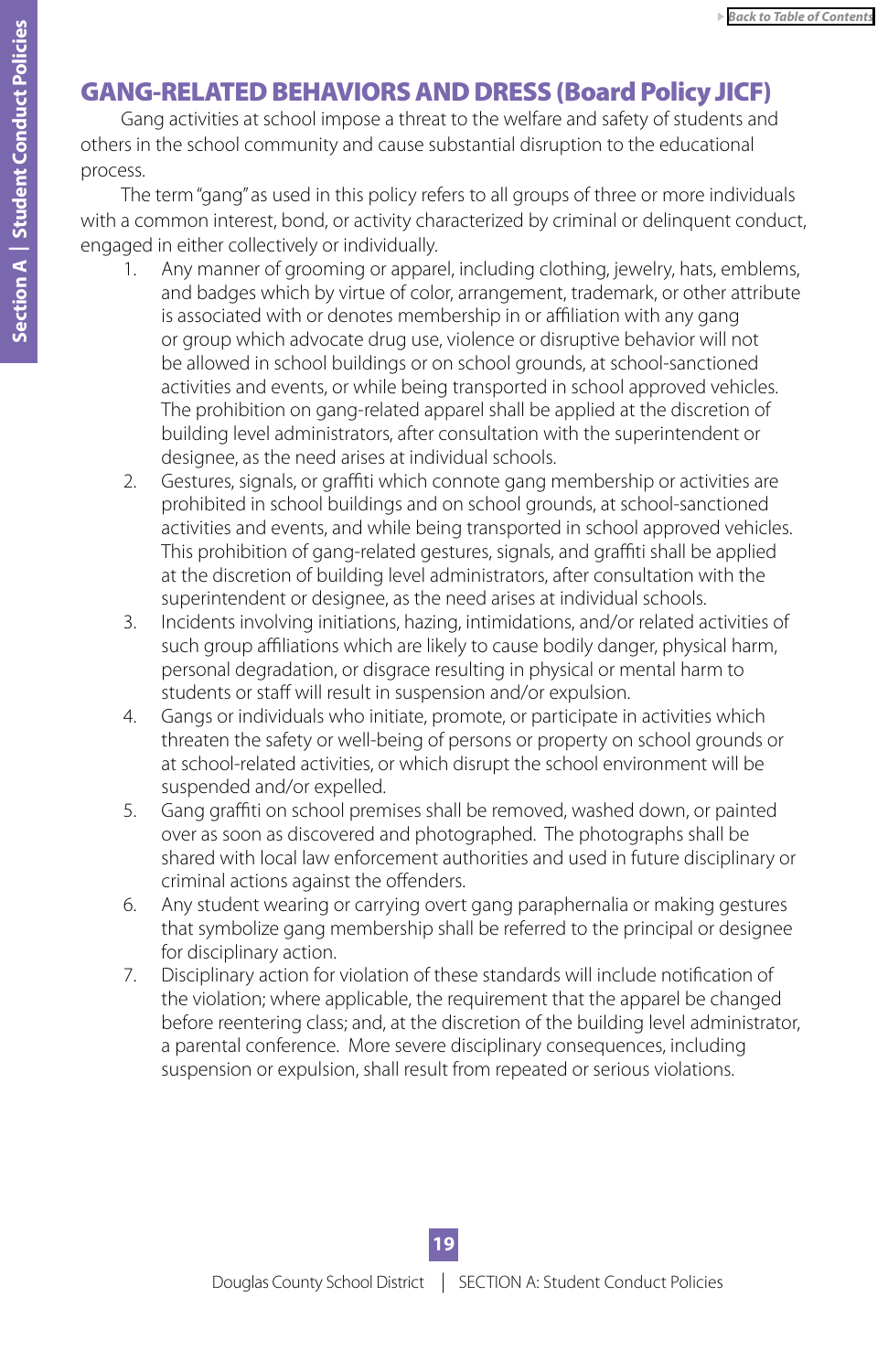## <span id="page-19-0"></span>STUDENT CONDUCT ON SCHOOL BUSES (Policy JICC, JICC-R-1 and JICC-R-2)

#### Procedural Guidelines

#### **A. Regular Daily Bus Service**

The following general procedural guidelines should be followed for scheduled bus service that is not associated with after-school activities.

- 1. Initially bus drivers should try to resolve the discipline problem or violation of rules directly with the student(s) involved. Bus drivers also will attempt to confer with parent(s) and request their cooperation in resolving the problem. These actions should be documented by the driver.
- 2. For problems not resolved by step 1, or in cases of more serious discipline or safety problems, including the causing of a disruption requiring the attention of the bus driver or other school personnel to deal with the disturbance, or in the event of a suspension of activity bus riding privileges, a disciplinary referral shall be made to the school principal or designee ("administrator"). In such cases, unless more severe sanctions appear warranted, the administrator will give the student a formal warning, notify the parent(s), and provide the parent(s) with a copy of the disciplinary referral.
- 3. If a problem occurs which results in a second disciplinary referral or, in the case of an initial disciplinary referral involving a serious discipline or safety problem, the following procedure shall apply.
	- a. The administrator will advise the student orally or in writing of the charges.
	- b. If the student denies the charges, the administrator will explain the evidence against the student and give the student the opportunity to present his/her side of the incident.
	- c. If, on the basis of this discussion, the administrator believes the student to be guilty of the misconduct charged, the administrator will suspend the student's bus riding privileges for five school days.
	- d. The administrator shall immediately notify the parent(s) of the suspension of bus riding privileges, the grounds for such suspension, the duration of the suspension, and the time and place for the parent(s) to meet with the administrator to review the suspension. Such meeting shall be held prior to reinstatement of the student's bus riding privileges. The parent(s) shall also be provided with a copy of the disciplinary referral.
- 4. If a student who has previously had bus riding privileges suspended during the current school year receives another disciplinary referral, the administrator will follow the procedures in 3.a. through 3.d. above, with the following modifications.
	- a. If the administrator believes the student to be guilty of the misconduct charged, the administrator will suspend the student's bus riding privileges for ten school days; and
	- b. The student's bus riding privileges will not be reinstated until a meeting with the parent(s) and the administrator has taken place or until, in the discretion of the administrator, the parent(s) have agreed to review the suspension. The administrator may also reinstate such privileges where the parent(s) cannot be contacted or if the parent(s) repeatedly fail to appear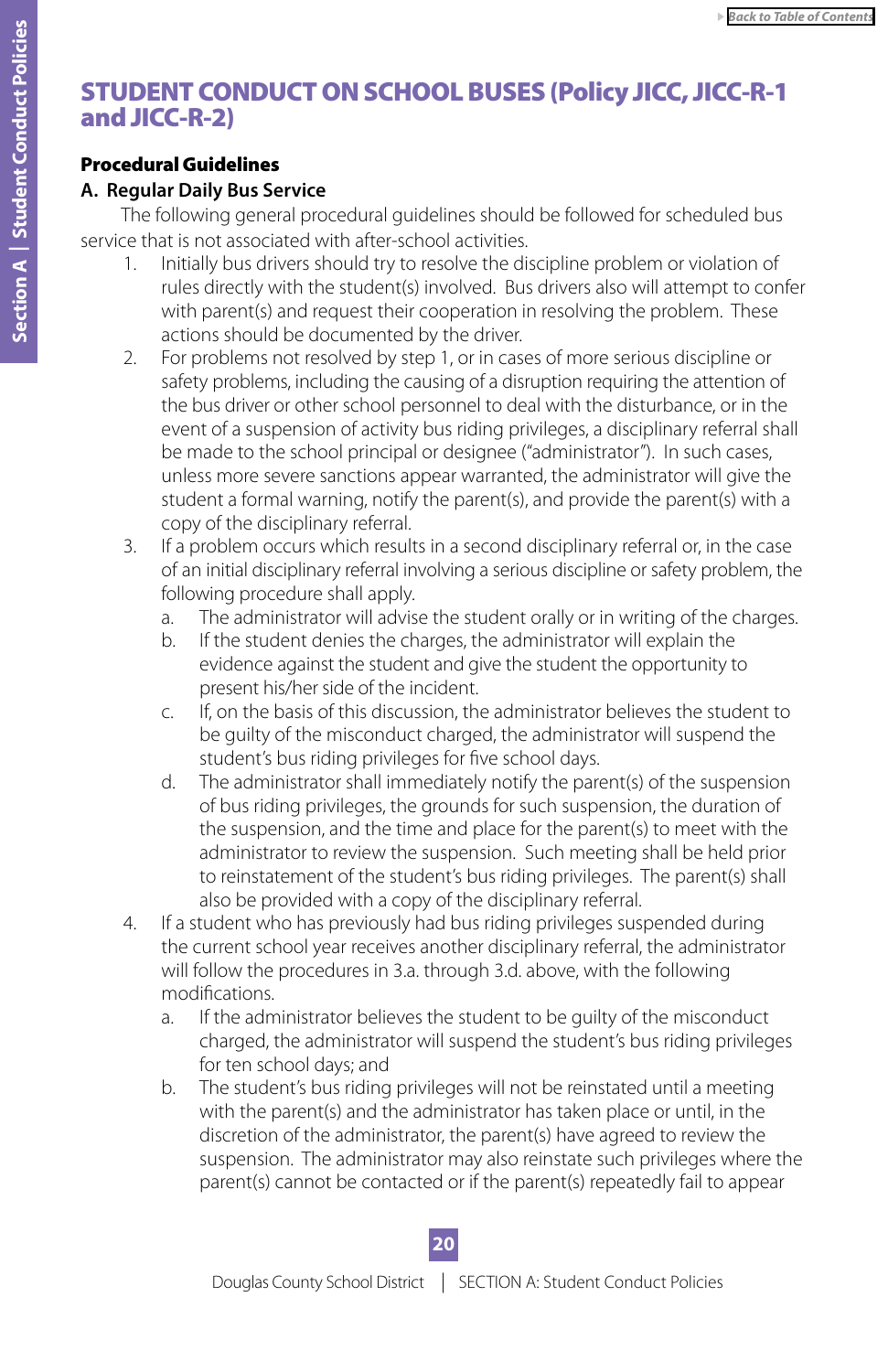for scheduled meetings. Where appropriate, a remedial discipline plan shall be developed.

- 5. If a student who has twice previously during the current school year had bus riding privileges suspended, receives another disciplinary referral, the administrator will follow the procedures in steps 3.a. through 3.d. above with the following modifications.
	- a. If the administrator believes the student to be guilty of the misconduct charged, the administrator will suspend the student's bus riding privileges for thirty school days; and
	- b. The student's bus riding privileges will not be reinstated until a meeting with the student, the parent(s), the bus driver, the administrator, and the director of transportation has taken place.
- 6. In cases of severe and/or continuing problems, the school principal or the director of transportation may, after following the steps 3.a. through 3.d. above, suspend privileges for an additional fifteen days during which time an informal hearing will be scheduled before the superintendent, or the superintendent's designee, with the student, the parent(s), and District officials for the purpose of considering the revocation of the student's bus riding privileges for the remainder of the current school year.
- 7. The decision of the superintendent, or the superintendent's designee, may be appealed by the student to the Board of Education, by filing a written request within five school days.
- 8. These guidelines shall not preclude the school principal or director of transportation from eliminating any of the steps in the process if in his or her judgment the misconduct by the student warrants more severe action.

### **B. After-School Activity Bus Service When Provided**

The after-school activity bus provided to secondary-level students supports the educational and extracurricular program by providing service to students at times outside the normal school day. At these times, supervision by school bus personnel is limited, and the driver requires additional support from parents and students in order to promote the health, safety, and welfare of all students. Accordingly, the following guidelines will apply when school bus discipline or safety regulations are violated by a passenger on an afterschool activity bus.

- 1. The first discipline problem or violation of rules will result in a suspension of the student's activity bus riding privileges for five days in accordance with the procedure in Section A.3. above and result in a first disciplinary referral and formal warning under Section A.2., affecting the student's regular daily bus riding privileges as well.
- 2. The second disciplinary referral from an activity bus driver will result in a thirtyday suspension of activity bus riding privileges following the procedures in Section A.5.
- 3. In cases of severe and/or continuing problems, revocation of the student's activity bus riding privileges may be considered following the procedures in A.6.
- 4. These guidelines shall not preclude the school principal or director of transportation from eliminating any of the steps in the process if in his or her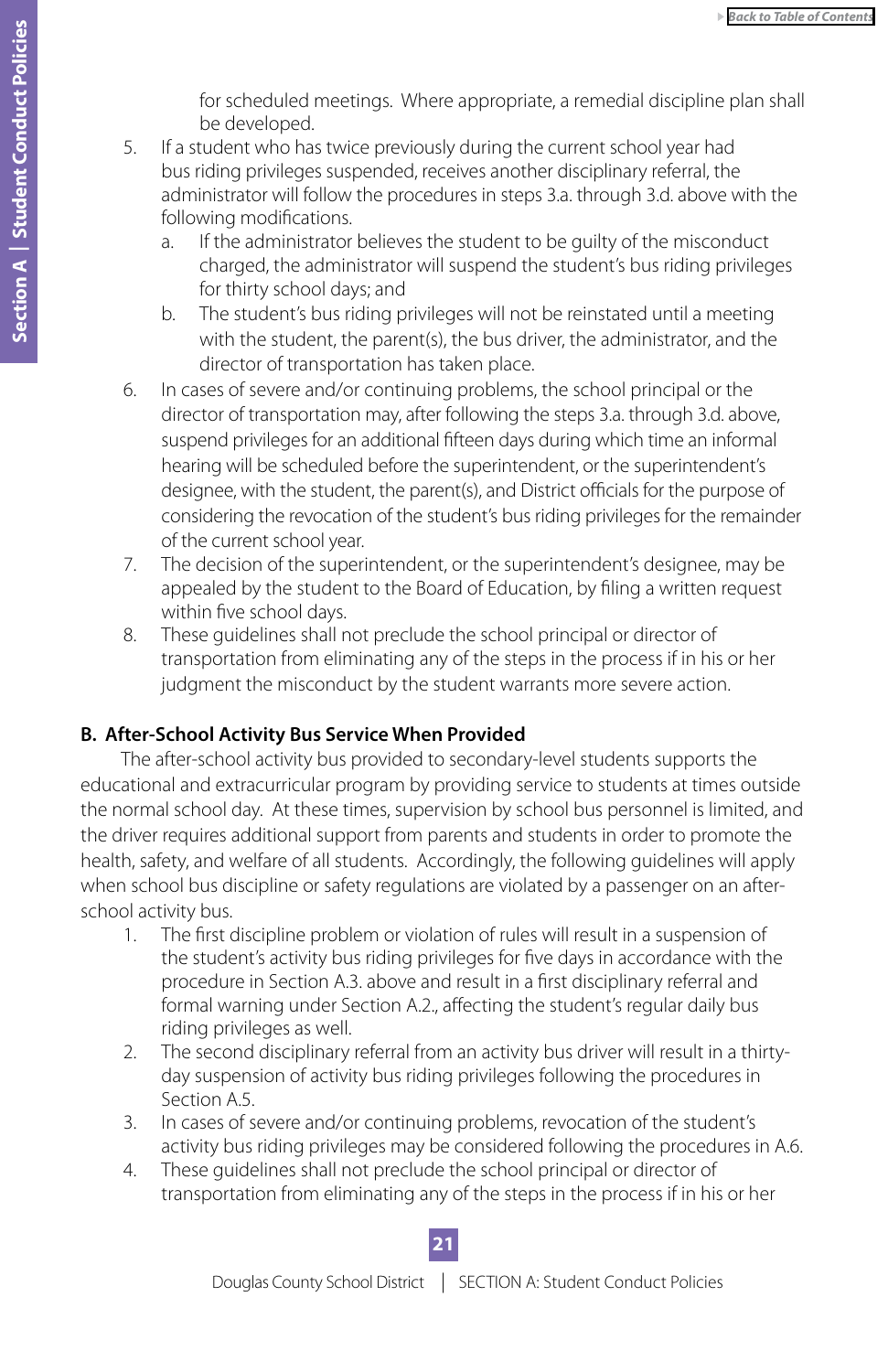judgment the misconduct by the student warrants more severe action.

#### Student Safety and Rules of Conduct

Students are expected to observe the following rules of safety and conduct when using District transportation.

- 1. Students must meet the bus promptly, follow reasonable instructions of the driver, and respect fellow passengers.
- 2. Students shall cross the roadway in front of the stopped school bus in full view of the driver. To avoid creating distractions to the drivers, students must remain quiet at railroad crossings and bus loading/unloading zones.
- 3. Students must remain seated, face forward, and keep the aisles clear. Paper or other debris is not to be left on the bus. Students may talk quietly and shall not make loud, distracting noises. Students shall not use profanity or make obscene gestures to the driver or passengers.
- 4. Students must not throw anything inside or outside the bus. Students shall not abuse other students, their property, or District property, nor shall they trespass on private property.
- 5. Students are not allowed to smoke, use, or chew tobacco or tobacco products, nor use or bring alcohol or illegal drugs on buses.
- 6. Permission to board or leave the bus at other than the scheduled stop must be cleared by the transportation department, the principal, parent or guardian, and written permission must be presented to the driver. Only authorized students and school personnel may board or ride the bus.
- 7. No dangerous weapons or objects, animals, or insects will be allowed to be carried on the bus. Items too large to be held in the lap or below the seats will not be permitted on the bus.
- 8. Being rude/disrespectful to the bus driver or engaging in behavior that distracts the driver, including changing seats while the bus is in motion, will subject the student to disciplinary action in accordance with District policy.
- 9. Lighting matches, lighters, or firecrackers inside the bus, or inflicting bodily harm upon another person may warrant immediate suspension of bus riding privileges and/or other disciplinary action in accordance with District policy.
- 10. Opening or exiting the rear emergency door may warrant immediate suspension of bus riding privileges and/or other disciplinary action in accordance with District policy.

PARENTS are responsible for providing transportation for the student to attend school during loss of bus riding privileges. Suspension from the bus is not a suspension from class.

## BUS PASSES

1. High School and Middle School students must present a Student ID to the Bus Driver upon boarding the school bus. The Student ID is a picture-ID, issued for the current school year by each High School and Middle School.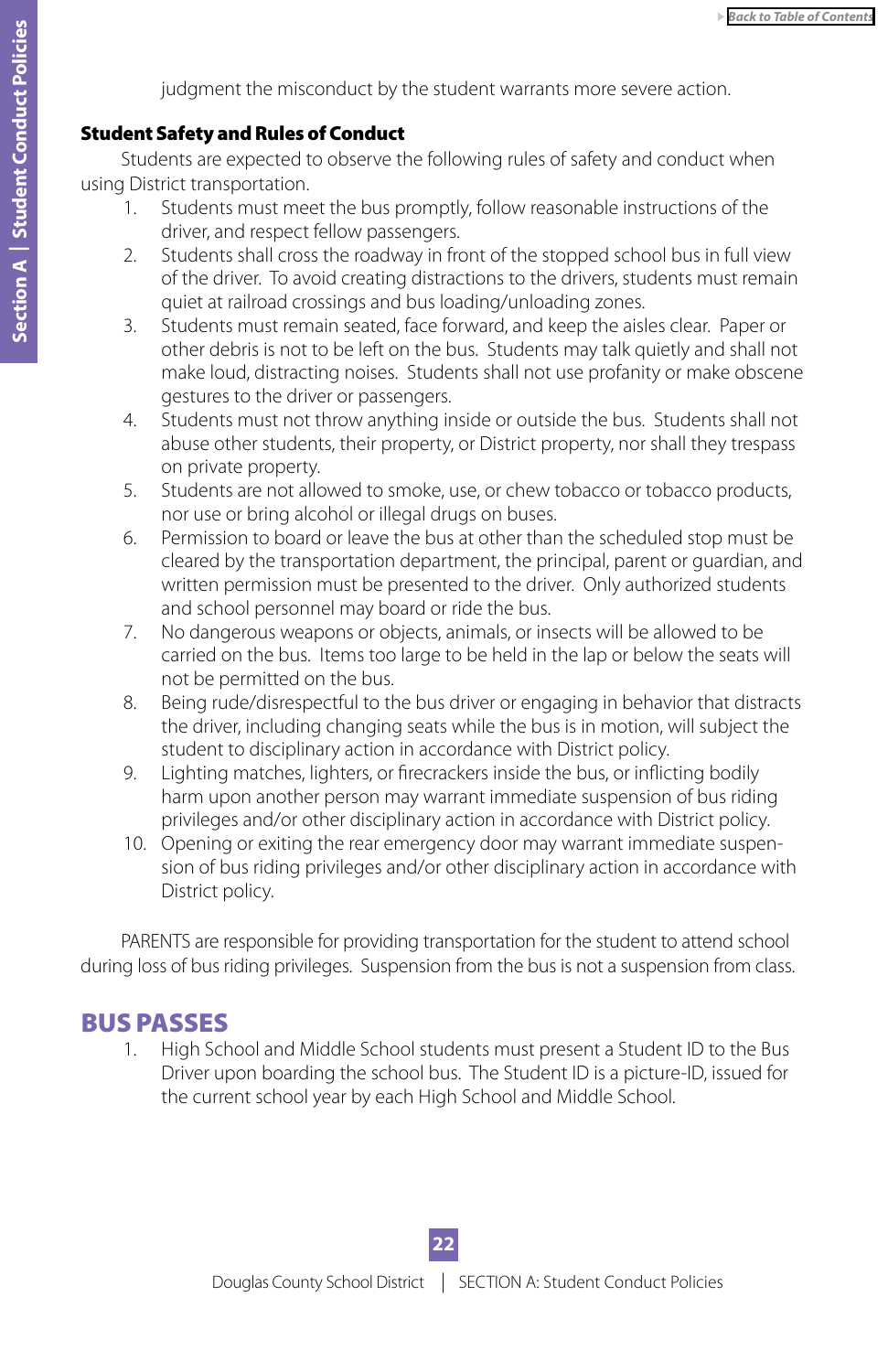- <span id="page-22-0"></span>2. A grace period will apply at the beginning of each school year to allow each school time to manufacture the IDs. A similar grace period will be granted for students entering the school during the school year -- provided the student presents a properly completed Bus Pass to the Route Driver (per Item #5 below) each day for boarding.
- 3. Drivers shall check Student IDs each day, both AM and PM, no exceptions.
- 4. Students who do not have their IDs will **always** be allowed to ride from school on their regular route, i.e., the one to which they are assigned by Transportation. They will, however, be required to sit in the front seats of the bus, as assigned by the driver, for that ride. Students shall **always** be allowed to ride from designated bus stops in the morning to school.
- 5. Permission to ride a bus other than a student's regular assigned route bus must be cleared by the School's Office personnel. The student must present written permission from their Parent or Guardian to the School Office personnel. The written permission must be signed and dated by a Parent or Guardian and include their contact phone number. Once the permission is verified, the School Office personnel will then issue a Bus Pass which the student must present to the Route Driver. The Bus Pass may be valid for a period of one to five school days but must include an expiration date.
- 6. Students who lose their IDs will be allowed not more than one week to replace it before the Route Driver pursues further disciplinary action. Item #4 still applies during this period.
- 7. Continuing failure of the student to obtain and consistently show their ID following a Parent Contact will warrant a Student Discipline Referral being issued by the Driver.
- 8. Refusal or habitual failure to comply with this policy can result in a student's bus riding privileges being suspended through the Referral Process.

## STUDENT USE OF DISTRICT INFORMATION TECHNOLOGY

To support its educational mission, the Douglas County School District may provide information technology ("IT"), such as computers, networks, Internet access, and electronic-mail accounts, to its students.

While parents and students themselves are ultimately responsible for their behavior at school and their use of District IT, the District will make every reasonable effort to ensure that students use District IT appropriately and responsibly. To this end, the District has implemented content filtering measures that direct student learning and restrict student access to inappropriate material, in accordance with applicable law.

In addition to rules specifically concerning District IT, general policies, regulations, and rules governing student conduct apply to the use of District IT. Violating such policies, regulations, or rules may result in the loss of the privilege to use some or all of the District's IT, discipline (may include but not limited to suspension and/or expulsion), the requirement that the District be reimbursed for unauthorized charges or costs, the institution of legal proceedings, and referral to law-enforcement authorities.

Because all District IT is owned, leased, or licensed by the District, the District is responsible for all content stored—permanently or temporarily—on any District IT device,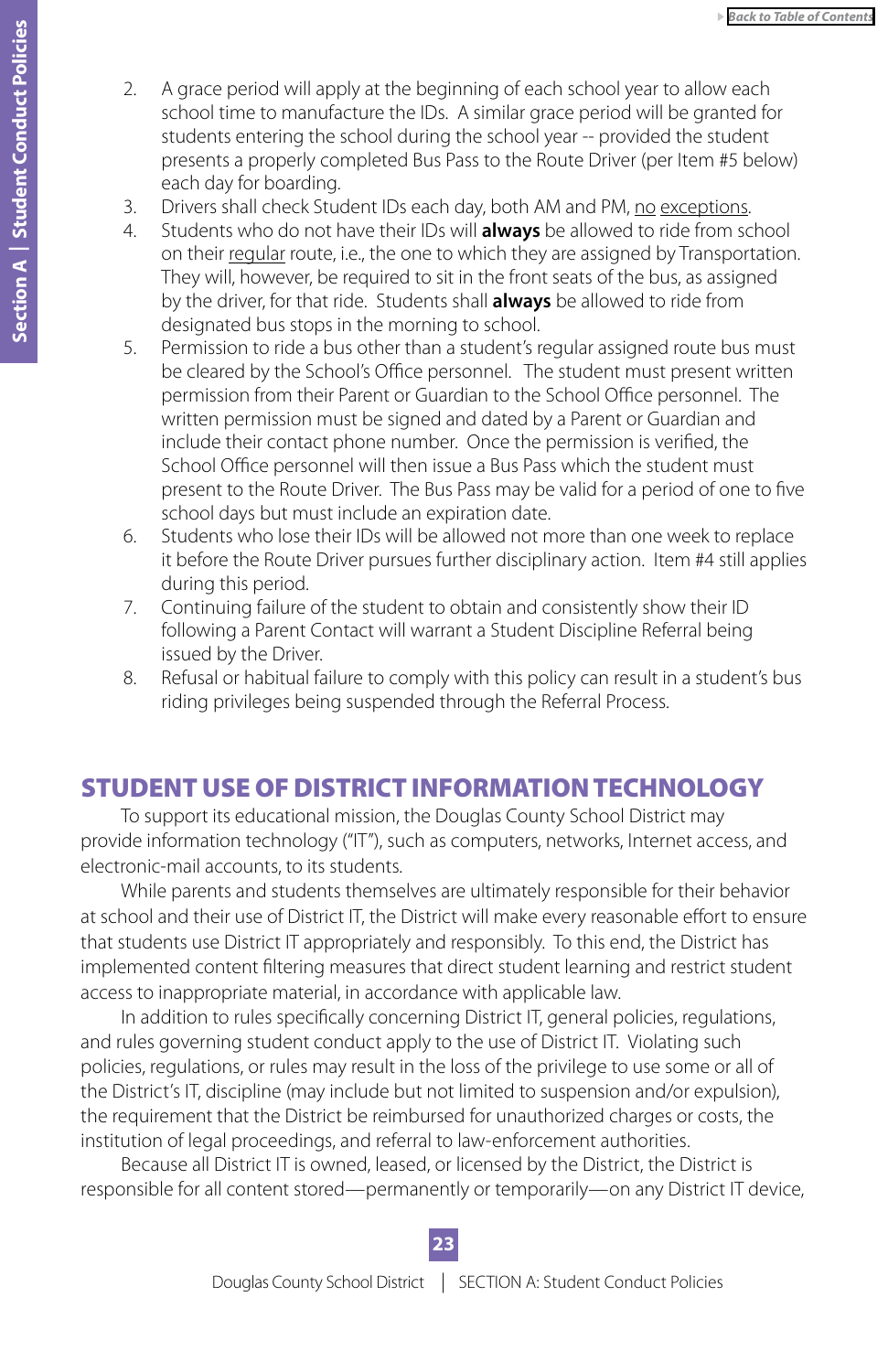or traveling across any of the District's IT networks. The District therefore has the right and the obligation to monitor all District IT activity, and may be required to disclose records of student IT use (including materials and records of use that have been "deleted") under public-records law or other laws. Students therefore have no expectation of privacy—as to the District or the public—in any materials they access, receive, or create using District IT.

District IT may fail or become unstable from time to time, leading to loss of data or service interruptions, and the District therefore makes no warranties of any kind related to its IT.

No less than when in class, in the lunchroom, or at school-sponsored events, students are responsible for good behavior when using District IT to travel through cyberspace. Thus all rules and expectations regarding student conduct, as well as all provisions of the student conduct code, apply to student conduct involving District IT. In addition to general behavioral expectations, additional expectations apply when students use District IT. Examples of prohibited use of District IT include the following:

- 1. Searching, viewing, editing, or retrieving materials that are not related to school work, community service, employment, or further education (therefore, searching or viewing sexually explicit, profane, violence promoting, or illegal materials is not permitted);
- 2. Downloading or loading software without permission, or using software in a way not permitted by its license;
- 3. Accessing, viewing, or altering any official record or file of the school or District;
- 4. Damaging District IT;
- 5. Violating copyright laws;
- 6. Using the passwords of other users;
- 7. Trespassing in the folders, work, or files of other users;
- 8. Any malicious use or disruption of the District's IT or breach of security features;
- 9. Intentionally wasting computer system resources;
- 10. Using the network for commercial purposes;
- 11. Sharing of the student's home address, phone number, or other information;
- 12. Using District IT after losing the privilege to do so;
- 13. Any activity that violates a law or a school or District rule.
	- Students are required to turn portable electronic devices over to school personnel when requested. Students who refuse to do so may be subject to school discipline in accordance with District policy.
	- Portable electronic devices are allowed on District transportation vehicles within the limits of this policy.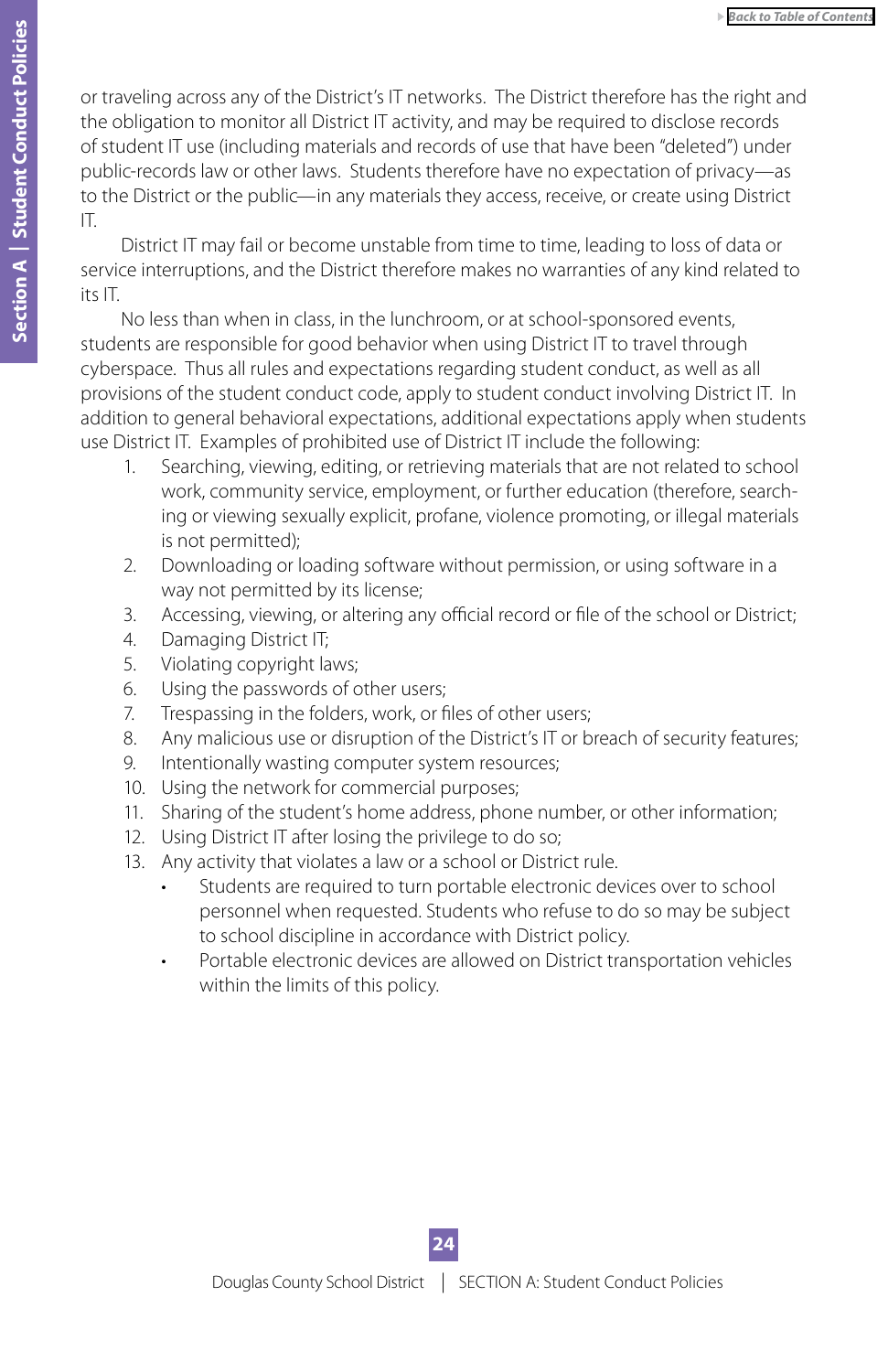## <span id="page-24-0"></span>STUDENT POSSESSION AND USE OF PORTABLE ELECTRONIC DEVICES (INCLUDING CELLULAR PHONES) (BOARD POLICY JIHA)

Douglas County School District recognizes that electronic devices are tools of both communication and learning that, depending upon their use, can either add value to communication and learning or can cause disruption in the school environment. As such, electronic devices demand well-reasoned, practical and wise regulation in the school setting. Students may possess and use portable electronic devices including, but not limited to, laptop computers, cellular telephones, MP3 and similar music players, radios, scanners, portable digital assistants (PDAs), wireless e-mail devices, etc., subject to limitations of this and other policies of the District under the following conditions.

- Portable electronic devices are considered personal effects in a student's possession and thereby subject to the rules and regulations governing searches of such items under Board File JIH - Searches.
- It is understood that there is educational value in utilizing portable electronic devices in classrooms when such devices aid in extending, enhancing, and/or reinforcing the students' learning process related to the educational outcomes they are pursuing. Approval for students' use of such devices will be at the discretion of the classroom teacher or a building administrator unless the use of such a device is provided for in a student's Individualized Education Program  $(IEP)$ .
- The principal may establish and school personnel may enforce additional guidelines limiting or prohibiting the possession and use of portable electronic devices as appropriate to campus needs.
- Students are required to turn portable electronic devices over to school personnel when requested. Students who refuse to do so may be subject to school discipline in accordance with District policy.
- Portable electronic devices are allowed on District transportation vehicles within the limits of this policy.
- Portable electronic devices are allowed to be taken and used on school trips, provided that they are used in accordance with this policy and within the rules or guidelines established by school administration.
- Use of cameras or the camera features on a cell phone or other portable electronic devices in a restroom or a locker room or for any use constituting an invasion of any person's reasonable expectation of privacy is strictly prohibited. Any device used for such purposes shall be confiscated by school personnel, and law enforcement authorities may be notified.
- The District assumes no responsibility for loss or damage to personal property of students, including cell phones and other portable electronic devices in the possession of students. If confiscated by school personnel pursuant to this policy, reasonable care will be taken of the item until either its retrieval or its reasonably being deemed discarded.
- Students violating this policy may be subject to disciplinary action.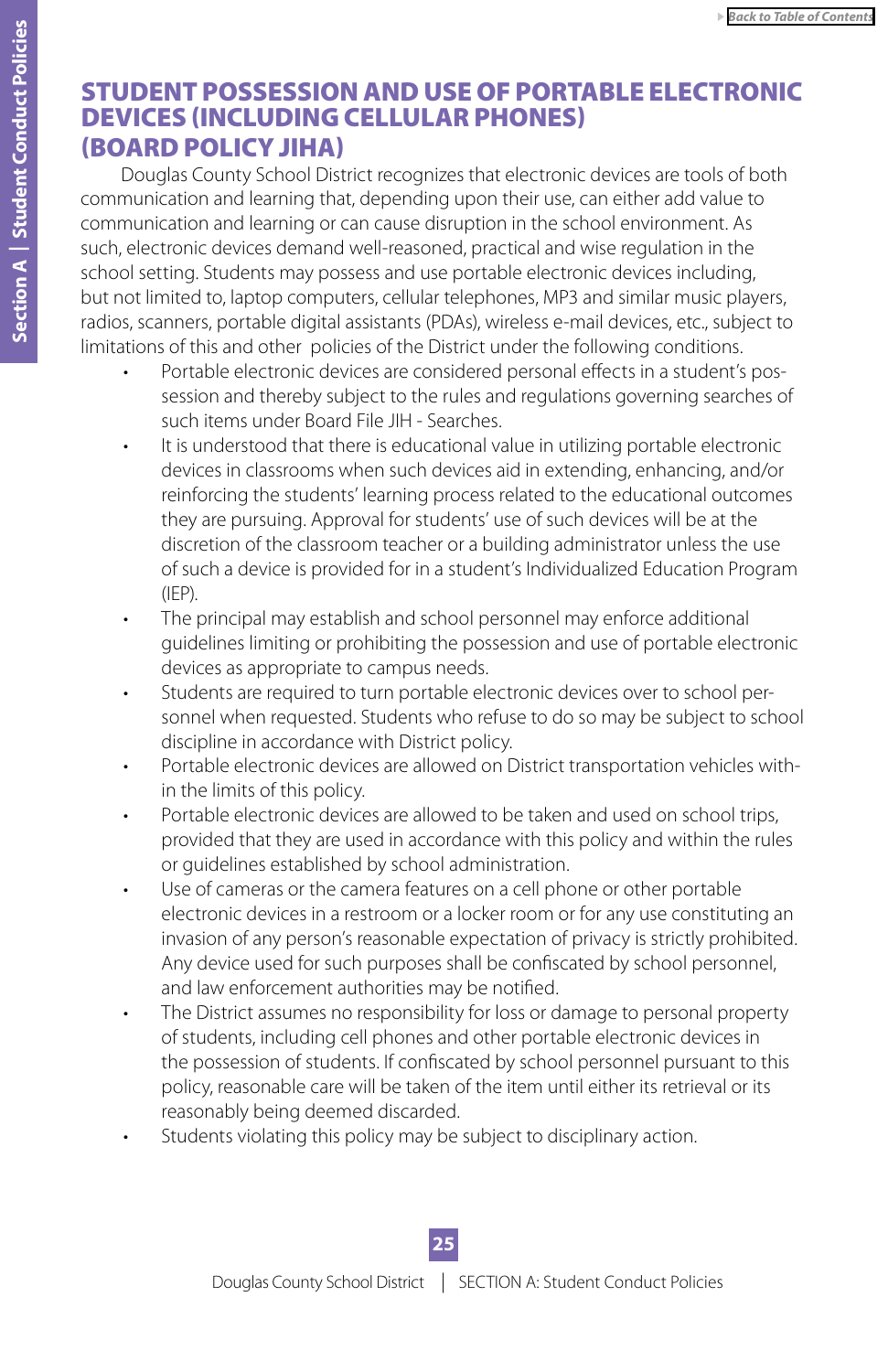# <span id="page-25-0"></span>Section B: Student Discipline Policies

## STUDENT DISCIPLINE (BOARD POLICY JK)

In order to ensure maximum educational benefits for all students, each student is expected to conform to all District and school policies and regulations, show respect for and obey those in authority, and otherwise conduct himself or herself at all times in a manner fitting his or her ability, age, and grade. While the provisions for disciplining students are to allow other students to learn in an atmosphere which is safe, conducive to the learning process, and free from unnecessary disruptions, schools should minimize the use of out-of-school suspension, recommendations for expulsion, and referrals to law enforcement, to the extent practicable while remaining consistent with the requirements of state and local law.

## DISCIPLINE PROCEDURES FOR DISCIPLINARY REMOVALS OF STUDENTS WITH DISABILITIES

Students with disabilities who engage in disruptive activities and/or actions dangerous to themselves or others will be disciplined in accordance with their Individualized Education Programs (IEPs), any behavioral intervention plan, Board policy, and applicable law including the Individuals with Disabilities Education Act of 2004, Section 504 of the Rehabilitation Act of 1973, and Title II of the Americans With Disabilities Act. Nothing shall prohibit an IEP team from establishing consequences for disruptive or unacceptable behavior as a part of the student's IEP and/or behavioral intervention plan (BIP).

## *Suspensions, expulsions, manifestation determinations, and provision of services*

a. **Suspension:** Students with disabilities may be suspended for up to 10 school days in any given school year for violations of the student code of conduct. These 10 days need not be consecutive. During any such suspension, the student shall not be entitled to receive educational services.

 Upon the 11th cumulative school day of suspension during an academic school year, educational services shall be provided to enable the student to continue to participate in the general education curriculum, although in another setting, and to progress toward meeting the goals set out in the student's IEP. School personnel, in consultation with at least one of the student's teachers, shall determine the educational services to be provided to the student during this period of suspension or removal. If the disciplinary removal is a change of placement, then the student's IEP team shall determine appropriate educational services during the period of removal.

- b. **Notification:** Notification of a suspension shall be implemented in the same manner as applied to students without disabilities. Prior to expulsion or other disciplinary change in placement, the student's parents shall be notified of the decision to take such disciplinary action and of their procedural safeguards. This notification shall occur not later than the date on which such decision is made.
- c. **Manifestation determination:** Within 10 school days from the date of the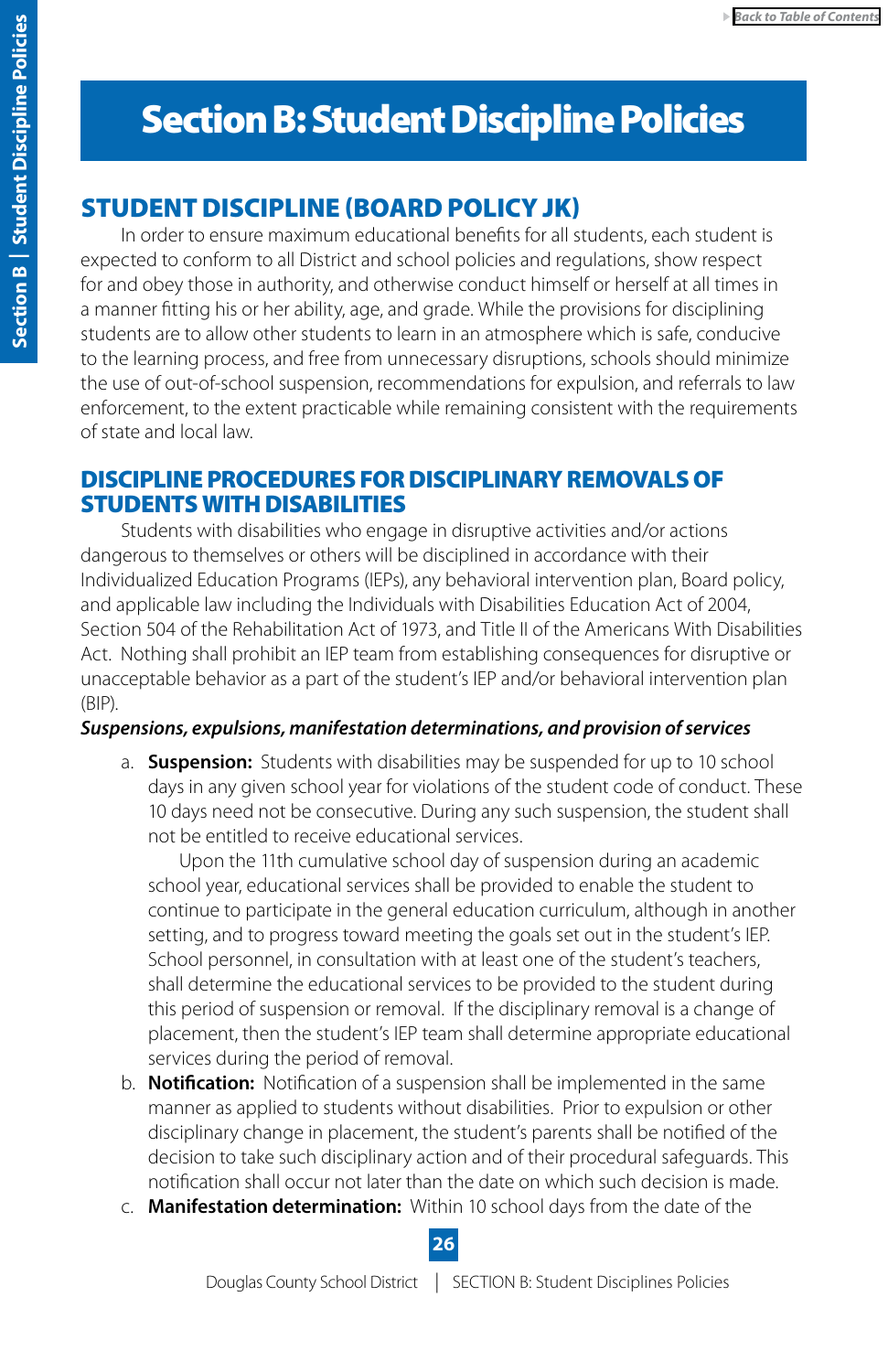decision to take disciplinary action that will result in an expulsion or other removal of a student from school for more than 10 cumulative days in a school year, relevant members of the student's IEP team, including the student's parents, shall review all relevant information in the student's file, including the student's IEP, any teacher observations, and any relevant information provided by the parents, to determine whether the student's behavior was a manifestation of the student's disability.

 The team shall determine: (1) whether the student's conduct in question was caused by, or had a direct and substantial relationship to, the student's disability; and (2) whether the student's conduct in question was the direct result of the school's failure to implement the student's IEP. If the answer to either of these two questions is "yes," the student's behavior shall be deemed to be a manifestation of the student's disability.

d. **Disciplinary action that is not a manifestation:** If the team determines that the student's behavior was not a manifestation of the student's disability, disciplinary procedures shall be applied to the student in the same manner as applied to students without disabilities. The student shall receive educational services during the period of expulsion or other disciplinary action which removes the student from school. When a student is expelled, educational services shall be provided as determined by the student's IEP team to enable the student to participate in the general education curriculum, although in another setting, and to progress toward meeting his or her IEP goals.

 Within a reasonable amount of time after determining that the student's behavior is not a manifestation of the student's disability, the IEP team, as appropriate, may complete a functional behavioral assessment ("FBA"). In addition, a behavioral intervention plan ("BIP") may be developed for the student, as appropriate. If a BIP has already been developed, the BIP may be reviewed and modified, as appropriate.

- e. **Disciplinary action for behavior that is a manifestation:** If the team determines that the student's behavior is a manifestation of the student's disability, expulsion proceedings or other disciplinary removal will be discontinued. However, the student may be placed in an alternative setting for up to 45 school days as discussed below or the student's placement may be changed for educational reasons as determined by the IEP team or as otherwise permitted by law.
- f. **Implementation of a functional behavioral assessment and behavioral intervention plan:** Within a reasonable amount of time after determining that the student's behavior is a manifestation of the student's disability, the student's IEP team shall: (1) conduct an FBA of the student, unless an FBA has already been conducted; and (2) implement a BIP for the student. If a BIP has already been developed, the IEP team shall review it and modify it as necessary to address the student's behavior.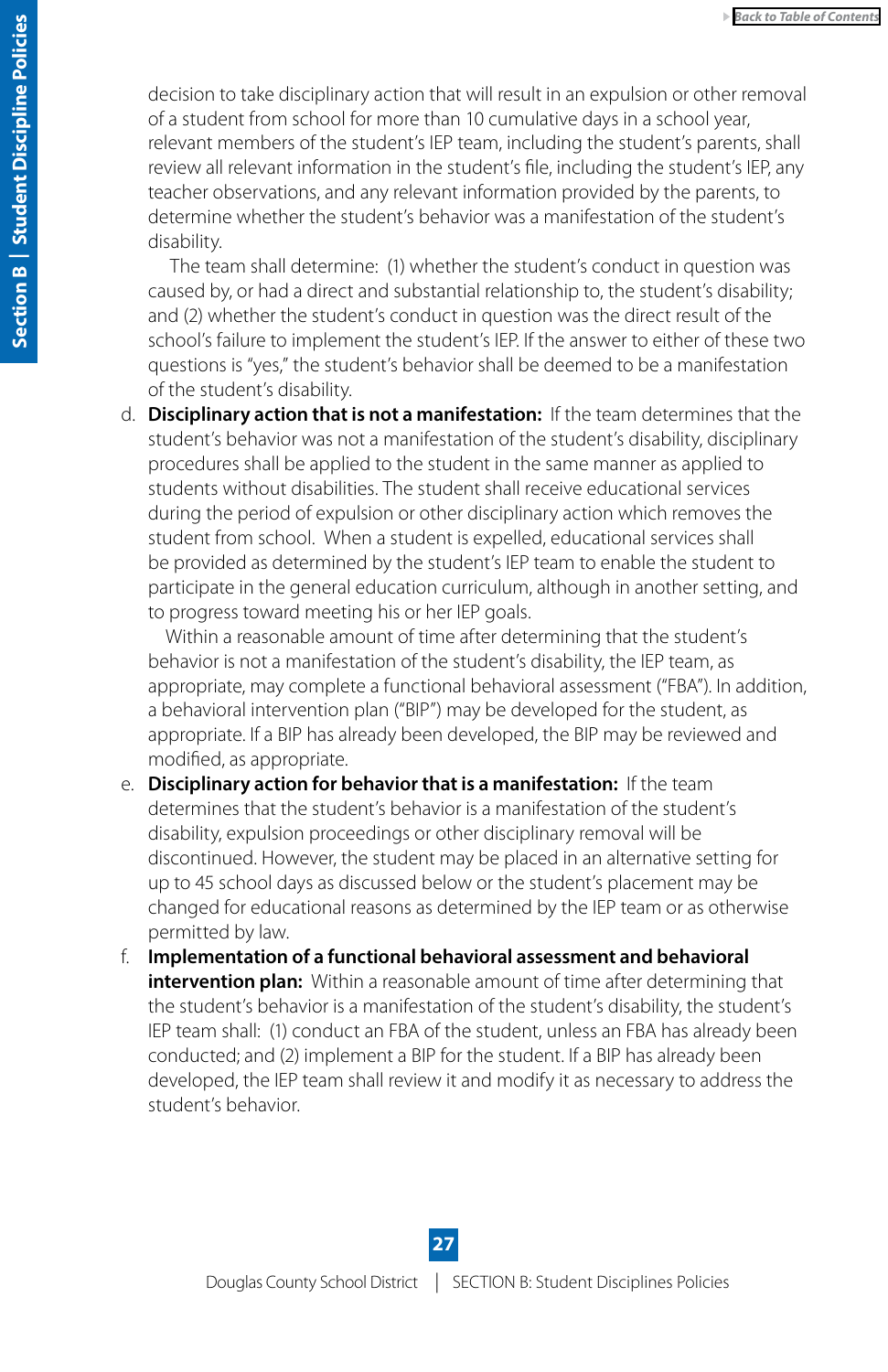#### <span id="page-27-0"></span>*Placement in an alternative setting for 45 school days*

School personnel may remove a student with disabilities to an interim alternative setting for not more than 45 school days without regard to the manifestation determination if:

- 1. the student carried a weapon to school or a school function;
- 2. the student possessed a weapon at school or a school function;
- 3. the student possessed or used illegal drugs at school or a school function;
- 4. the student sold or solicited the sale of a controlled substance at school or a school function;
- 5. the student inflicted serious bodily injury on another person while at school or a school function; or
- 6. a hearing officer or court of appropriate jurisdiction so orders.

Such removal to an alternative setting is permissible even if the student's behavior is determined to be a manifestation of the student's disability. The student's IEP team shall determine the educational services to be provided to the student in the alternative setting.

### *Students not identified with a disability*

Students who have not been identified as disabled shall be subjected to the same disciplinary measures applied to students with disabilities if the district had "knowledge" of the student's disability before the behavior that precipitated the disciplinary action occurred. The district is deemed to have knowledge of the student's disability if:

- 1. the student's parent has expressed concern in writing to district supervisory or administrative personnel, or the student's teacher, that the student is in need of special education and related services;
- 2. the student's parent has requested an evaluation; or
- 3. the student's teacher or other district personnel have expressed specific concerns about the student's pattern of behavior directly to the director of special education or other district supervisory personnel.

If a request for evaluation is made during the period the student is subject to disciplinary measures, the evaluation will be expedited. Until the evaluation is completed, the student shall remain in the district's determined educational placement, which can include suspension or expulsion.

The district shall not be deemed to have knowledge that the student is a child with a disability if the parent has not allowed an evaluation of the student, or the student has been evaluated and it was determined that he or she is not a child with a disability, or the student was determined eligible for special education and related services, but the parent refused services.

## SUSPENSION / EXPULSION OF STUDENTS (AND OTHER DISCIPLINARY INTERVENTIONS)(POLICY JKD/JKE)

The Board of Education shall provide due process of law to students through written procedures consistent with law for the suspension or expulsion of students and the denial of admission. In matters involving student misconduct that may or will result in the student's suspension and/or expulsion, the student's parent/guardian shall be notified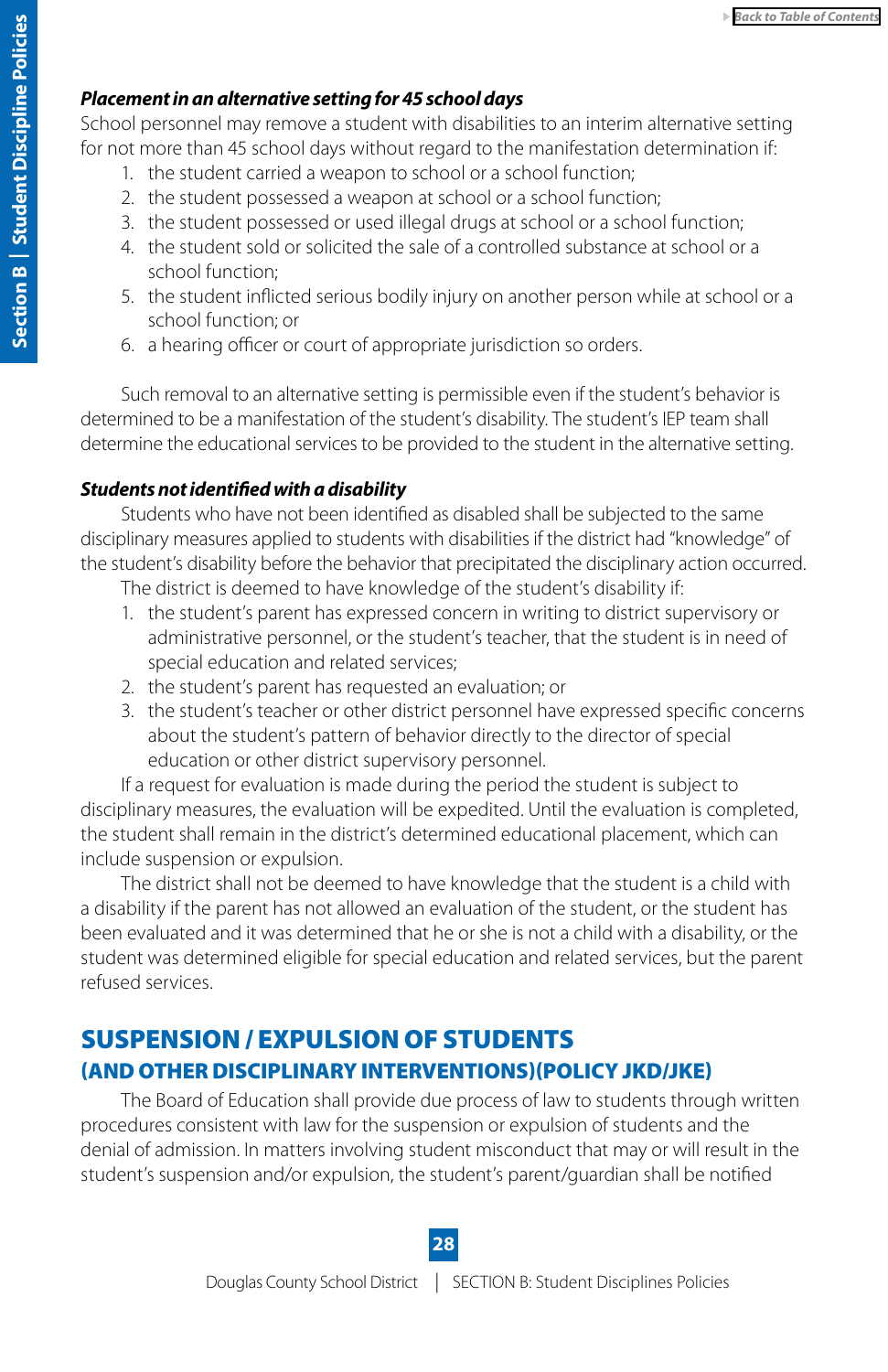<span id="page-28-0"></span>and involved to the greatest possible extent in the disciplinary procedures.

Proportionate disciplinary interventions and consequences shall be imposed to address the student's misconduct and maintain a safe and supportive learning environment for students and staff.

#### *Grounds for Suspension / Expulsion*

The following conduct, occurring at school or on school grounds, at schoolsanctioned activities or events, while being transported by school approved vehicles, or occurring off school property when the conduct has the required connection to school in accordance with governing law, may subject a student to suspension or expulsion:

- 1. Continued willful disobedience or open and persistent defiance of proper authority.
- 2. Willful destruction or defacing of school property.
- 3. Behavior on or off school property which is detrimental to the welfare or safety of other pupils or of school personnel including behavior which creates a threat of physical harm to the child or other children.
- 4. Declaration as a habitually disruptive student.
	- a. For purposes of this paragraph, "habitually disruptive student" means a child who has caused a material and substantial disruption three times or more during the course of the school year on school grounds, in a school vehicle or at a school activity or sanctioned event. Any student who is enrolled in a public school may be subject to being declared a habitually disruptive student.
	- b. The student and the parent, legal guardian, or legal custodian shall have been notified in writing of each disruption counted toward declaring the student as habitually disruptive and the student and parent, legal guardian, or legal custodian shall have been notified in writing and by telephone or other means at the home or the place of employment of the parent or legal guardian

of the definition of "habitually disruptive student."

- 5. The use, possession or sale of a drug or controlled substance.
- 6. The commission of an act which if committed by an adult would be robbery pursuant to Part 3, Article 4, Title 18, C.R.S. or assault pursuant to Part 2, Article 3, Title 18, C.R.S. other than the commission of an act that would be third degree assault under C.R.S. 18-3-204 if committed by an adult.
- 7. Possessing a dangerous weapon without the authorization of the school or school district. In accordance with federal law, expulsion shall be mandatory and for no less than one full calendar year for a student who brings or possesses a firearm at school. The Superintendent or designee may modify the length of this federal requirement on a case-by-case basis. Such modification shall be in writing.

For purposes of this paragraph, "dangerous weapon" means:

- a. A firearm.
- b. Any pellet gun, BB gun, or other device, whether operational or

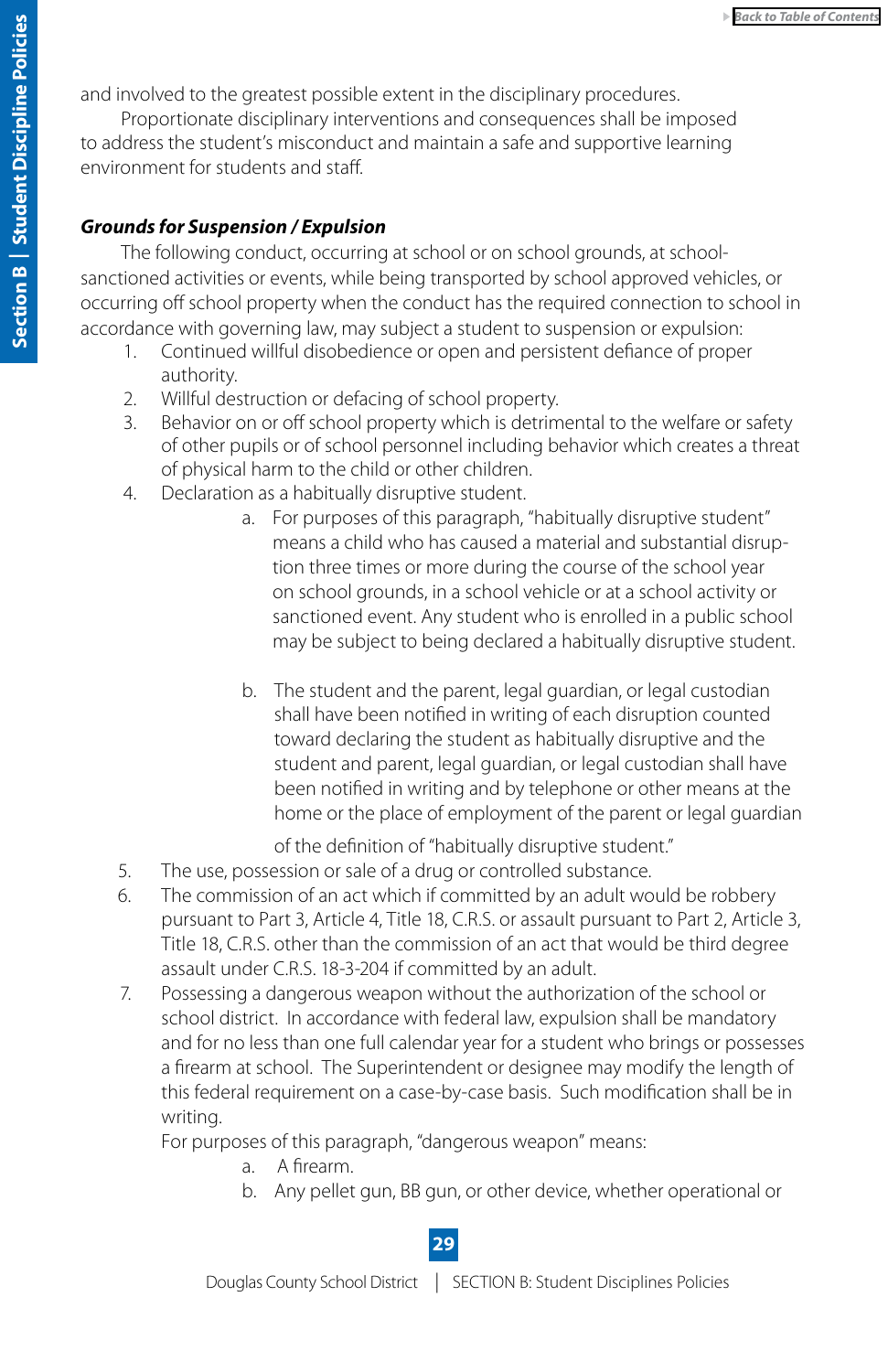not, designed to propel projectiles by spring action or compressed air.

- <span id="page-29-0"></span> c. A fixed blade knife with a blade that exceeds three inches in length or a spring loaded knife or a pocket knife with a blade exceeding three and one-half inches in length.
- d. Any object, device, instrument, material, or substance, whether animate or inanimate, that is used or intended to be used to inflict death or serious bodily injury.
- 8. Repeated interference with a school's ability to provide educational opportunities to other students.
- 9. Carrying, using, actively displaying, or threatening with the use of a firearm facsimile that could reasonably be mistaken for an actual firearm in a school building or in or on school property without the authorization of the school or school district.
- 10. Making a false accusation of criminal activity against a district employee to law enforcement or to the district.

#### *Other Disciplinary Interventions*

In lieu of an out-of-school suspension or expulsion and in accordance with applicable law, the principal or designee may consider the use of available interventions to address the student's misconduct. The use of such interventions will vary, depending upon the facts and circumstances of an individual case. Such interventions shall be at the principal's or designee's sole discretion and include but are not limited to: detention; in-school suspension; counseling; restorative justice practices; or other approaches to address the student's misconduct that do not involve an out-of-school suspension or expulsion and minimize the student's exposure to the criminal and juvenile justice system.

#### *Delegation of Authority*

- 1. The school principal or principal's designee has the power to suspend a student in that school for not more than five school days on the grounds stated in C.R.S. 22-33-106 (1)(a), (1)(b), (1)(c) or (1)(e) or for not more than 10 school days on the grounds stated in C.R.S. 22-33-106 (1)(d) unless expulsion is mandatory under law. The total period of suspension shall not exceed 25 school days.
- 2. The Superintendent has the authority to suspend a student for an additional 10 school days plus up to and including an additional 10 days necessary in order to present the matter to the Board.
- 3. The superintendent or designee shall serve as a hearing officer with the authority to deny admission to or expel for any period not extending beyond one year any student whom the superintendent determines does not qualify for admission to or continued attendance at the public schools of the district. If the hearing is conducted by a designee serving as a hearing officer, the hearing officer shall prepare findings of fact and recommendations for the superintendent at the conclusion of the hearing. The superintendent shall render a written opinion in the expulsion matter within five days after the hearing whether the hearing is conducted by the hearing officer or the superintendent.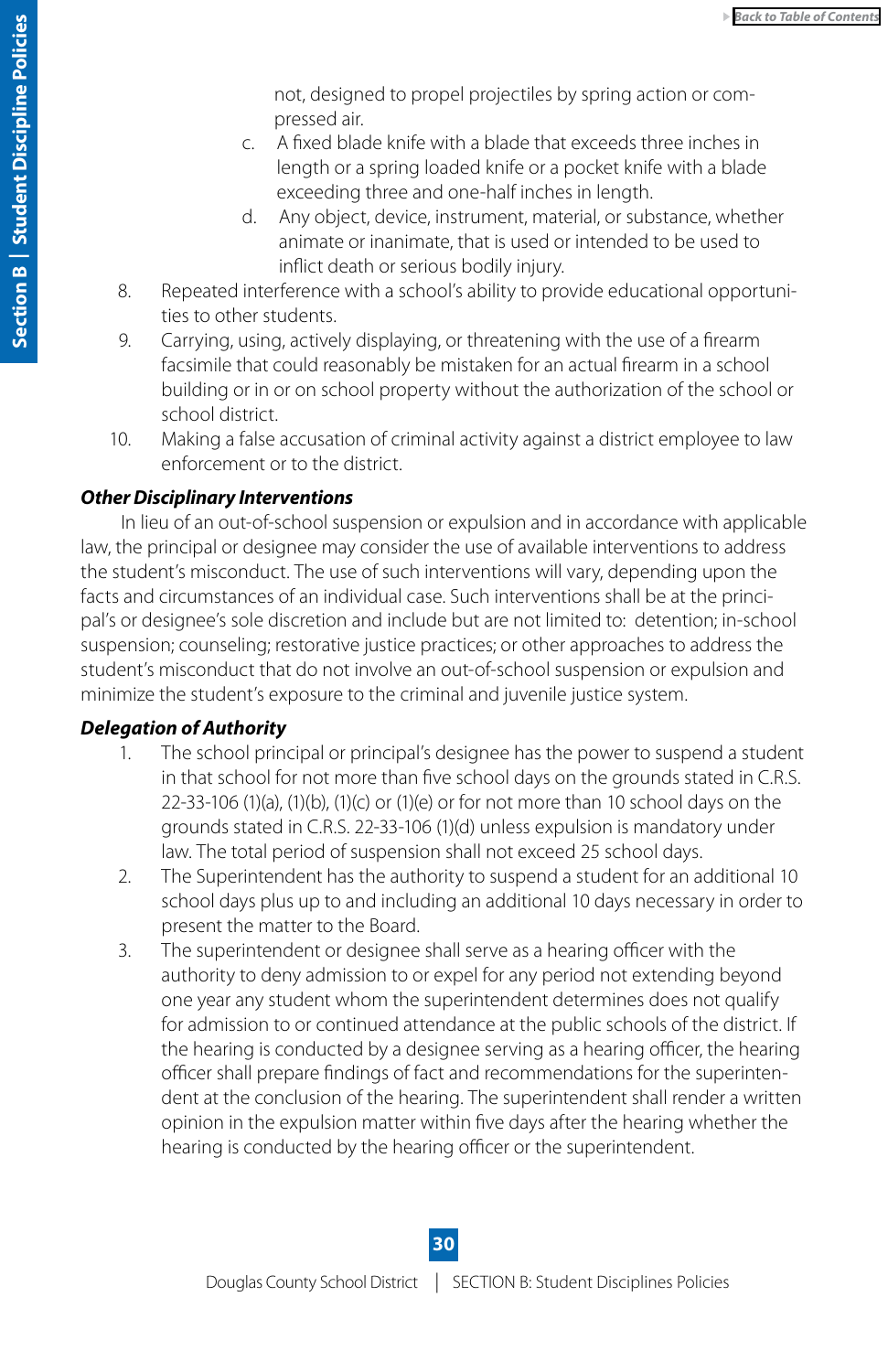#### <span id="page-30-0"></span>*Expulsion for Unlawful Sexual Behavior or Crime of Violence*

When a petition is filed in juvenile court or district court that alleges a student between the ages of 12 to 18 years has committed an offense that would constitute unlawful sexual behavior or a crime of violence if committed by an adult, basic identification information, as defined in state law, along with the details of the alleged delinquent act or offense, is required by law to be provided immediately to the school district in which the juvenile is enrolled.

The school district shall consider the information to determine whether the student has exhibited behavior that is detrimental to the safety, welfare, and morals of the other students or school personnel and whether educating the student in the school may disrupt the learning environment in the school, provide a negative example for other students, or create a dangerous and unsafe environment for students, teachers, and other school personnel. Appropriate disciplinary action may include suspension or expulsion.

## *(Hearing Procedures) Procedure for suspension for 10 days or less*

The school principal has the power to suspend a student for not more than five or 10 days, depending upon the type of infraction. The superintendent has been delegated the power to suspend a student for additional periods of time; however, the total period of suspension will not exceed 25 school days. As a general rule, a suspension will be 10 days or less.

The following procedures shall be followed in any suspension, unless the student is suspended pending an expulsion proceeding, in which case the expulsion procedures shall apply.

- 1. **Notice.** The principal, designee or the superintendent at the time of contemplated action will give the student and the parent/guardian notice of the contemplated action. Such notice may be oral or in writing. If oral, such notice will be given in person. If written, delivery may be by United States mail addressed to the last known address of the student or student's parent/ guardian.
- 2. **Contents of Notice.** The notice shall contain the following basic information:
	- a. A statement of the charges against the student.
	- b. A statement of what the student is accused of doing.
	- c. A statement of the basis of the allegation. Specific names may be withheld if necessary.

This information need not be set out formally but should sufficiently inform the student and parent/guardian of the basis for the contemplated action.

- 3. **Informal Hearing.** In an informal setting, the student will be given an opportunity to admit or deny the accusation and to give his or her version of the events. The administrator may allow the student to call witnesses or may personally call the accuser or other witnesses. The administrator may hold a more extensive hearing in order to gather relevant information prior to making a decision on the contemplated action.
- 4. **Timing.** The notice and informal hearing should precede removal of the student from school. There need be no delay between the time notice is given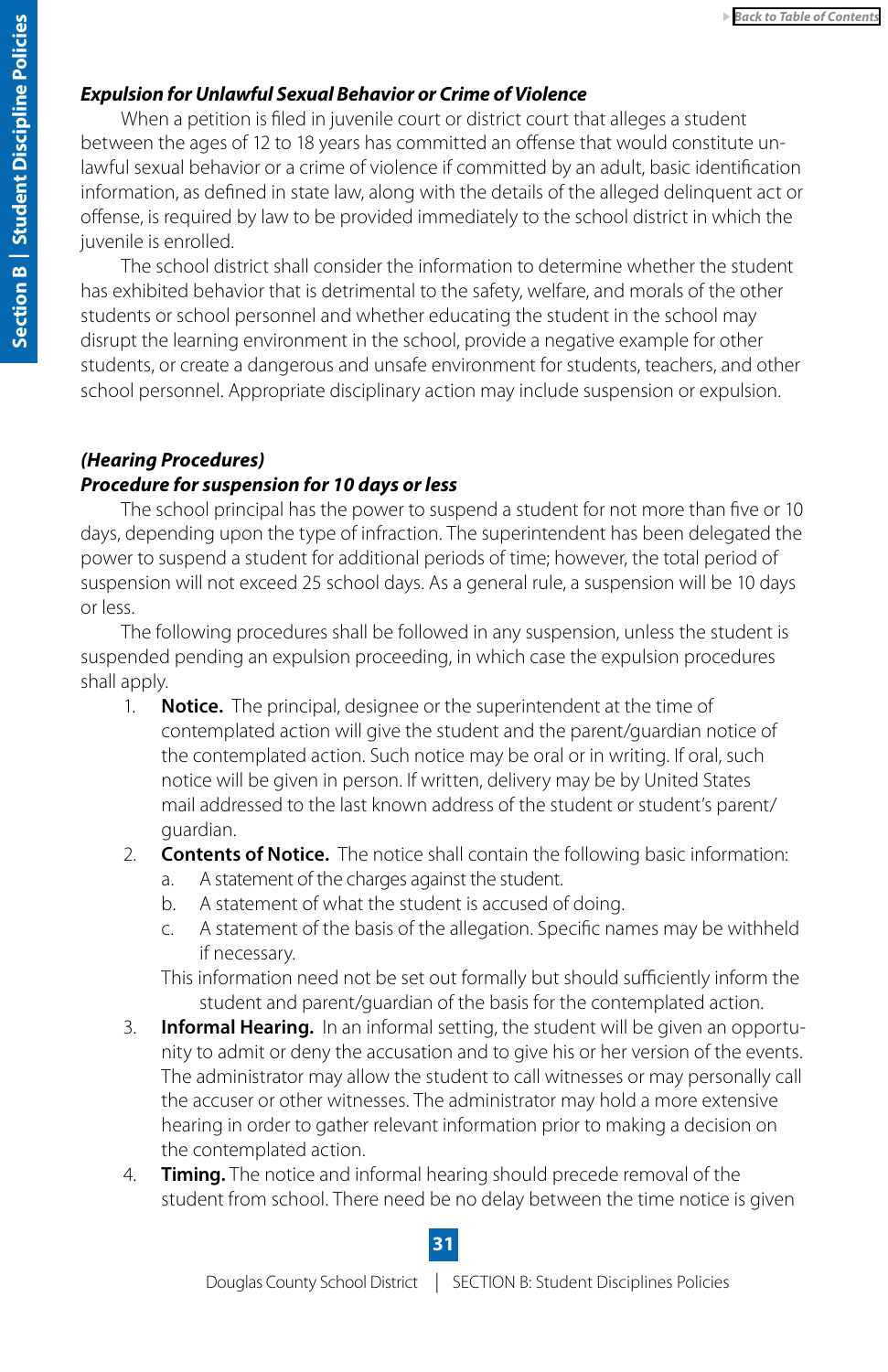and the time of the informal hearing.

- <span id="page-31-0"></span>5. **If the student's presence in school presents a danger.** Notice and an informal hearing need not be given prior to removal from school where a student's presence poses a continuing danger to persons or property or an ongoing threat of disrupting the academic process. In this case, an informal hearing will follow as soon after the student's removal as practicable.
- 6. **Notification following suspension.** If a student is suspended the administrator delegated the authority to suspend will immediately notify the parent/ guardian and the student, as appropriate, that the student has been suspended, the grounds for such suspension and the period of such suspension. The notification will include the time and place for the parent/guardian and the student, as appropriate, to meet with the administrator to review the suspension.
- 7. **Removal from school grounds.** A suspended student must leave the school building and the school grounds immediately after the parent/guardian and administrator have determined the best way to transfer custody of the student to the parent/guardian.
- 8. **Readmittance.** No student will be readmitted to school until the meeting with the parent/guardian has taken place or until, in the opinion of the administrator, the parent/guardian has substantially agreed to review the suspension with the administrator. However, if the administrator cannot contact the parent/guardian or if the parent/guardian repeatedly fails to appear for scheduled meetings, the administrator may readmit the student. The meeting will address whether there is a need to develop a remedial discipline plan for the student in an effort to prevent further disciplinary action.
- 9. **Make-up work.** Suspended students will be provided an opportunity to make up school work during the period of suspension, so the student is able to reintegrate into the educational program of the district following the period of suspension. Students will receive full or partial academic credit to the extent possible for makeup work which is completed satisfactorily.

#### *Procedure for Expulsion or Denial of Admission*

In the event the principal or superintendent contemplates denying admission to any student or prospective student or expelling any student, the following procedures shall be followed:

- 1. **Notice.** Not less than ten (10) days prior to the date of the contemplated action, written notice of such proposed action shall be delivered to the student and the student's parent/guardian.
- 2. **Emergency Notice.** If an emergency exists necessitating a shorter period of notice, the period of notice may be shortened provided that the student or the student's parent/guardian have actual notice of the hearing prior to the time it is held.
- 3. **Contents of Notice.** The notice will contain the following basic information:
	- a. A statement of the basic reasons alleged for the contemplated denial of admission or expulsion.

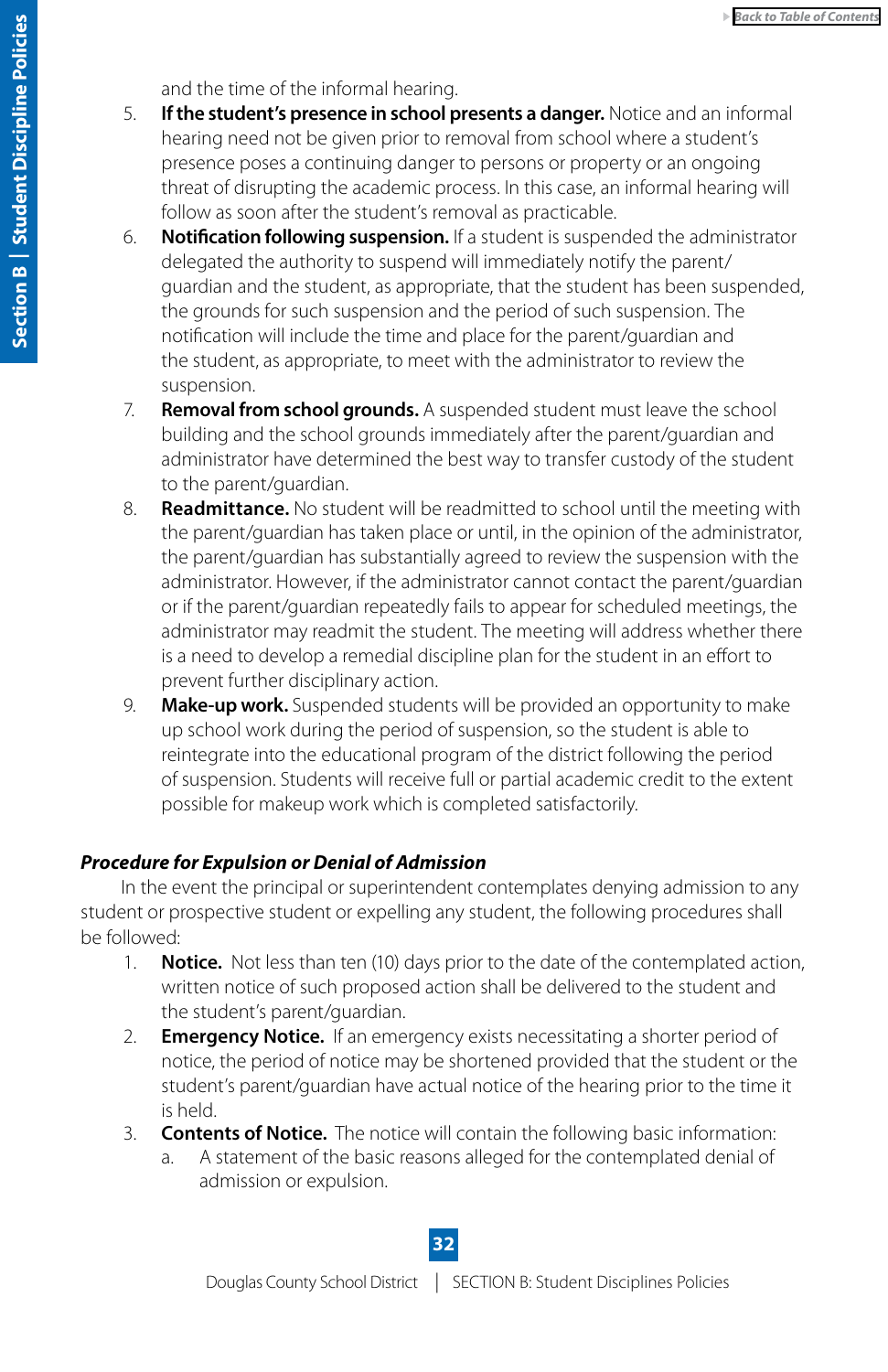- b. A statement that a hearing on the question of expulsion or denial of admission will be held within the period of suspension applicable to the student if requested by the student or parent/guardian.
- c. A statement of the date, time and place of the hearing in the event one is requested.
- d. A statement that the student may be present at the hearing and hear all information against him or her, that the student will have an opportunity to present such information as is relevant and that the student may be accompanied and represented by a parent/guardian and an attorney.
- e. A statement that failure to participate in such hearing constitutes a waiver of further rights in the matter.

4. **Conduct of Hearing.** A hearing may be requested by the parent/guardian. Such hearing will be conducted by a hearing officer. The hearing may be conducted in open session or may be closed except to those individuals deemed advisable by the hearing officer but including in all events the student, the parent/guardian and, if requested, the student's attorney. Such individuals as may have pertinent information will be admitted to a closed hearing to the extent necessary to provide such information.

 Testimony and information may be presented under oath. However, technical rules of evidence will not be applicable, and the hearing officer may consider and give appropriate weight to such information or evidence deemed appropriate by the hearing officer. The student's written statement, if any, may be presented as evidence in accordance with applicable law. The student or representative may question individuals presenting information.

 A sufficient record of the proceedings shall be kept so as to enable a transcript to be prepared in the event either party so requests. Preparation of the transcript will be at the expense of the party requesting the same.

 The hearing officer will make specific factual findings and submit those findings and a recommendation regarding expulsion or denial of admission to the superintendent. The superintendent will review the hearing officer's factual findings and recommendation and issue a written decision within five days of the hearing.

5. **Appeal.** Within 10 days after the decision of the superintendent, the student may appeal the decision to the Board. Failure to request an appeal within 10 days will result in a waiver of the right to appeal and the superintendent's decision will become final.

 If an appeal is properly requested, the Board will review the record concerning the expulsion or denial of admission. The record includes notices and other documents concerning the challenged action, the transcript of the testimony, if any, the hearing exhibits, the findings and recommendation of the hearing officer, the hearing officer's written decision, and other documents concerning the challenged action. The student may be represented by counsel at the appeal. Representatives of the district and the parents may make brief statements to the Board, but no new evidence may be presented unless such evidence was not reasonably discoverable at the time of the hearing. Members of the Board may ask questions for purposes of clarification of the record.

 The Board will make final determination regarding the expulsion of or denial of admission to the student and will inform the student and his parent/guardian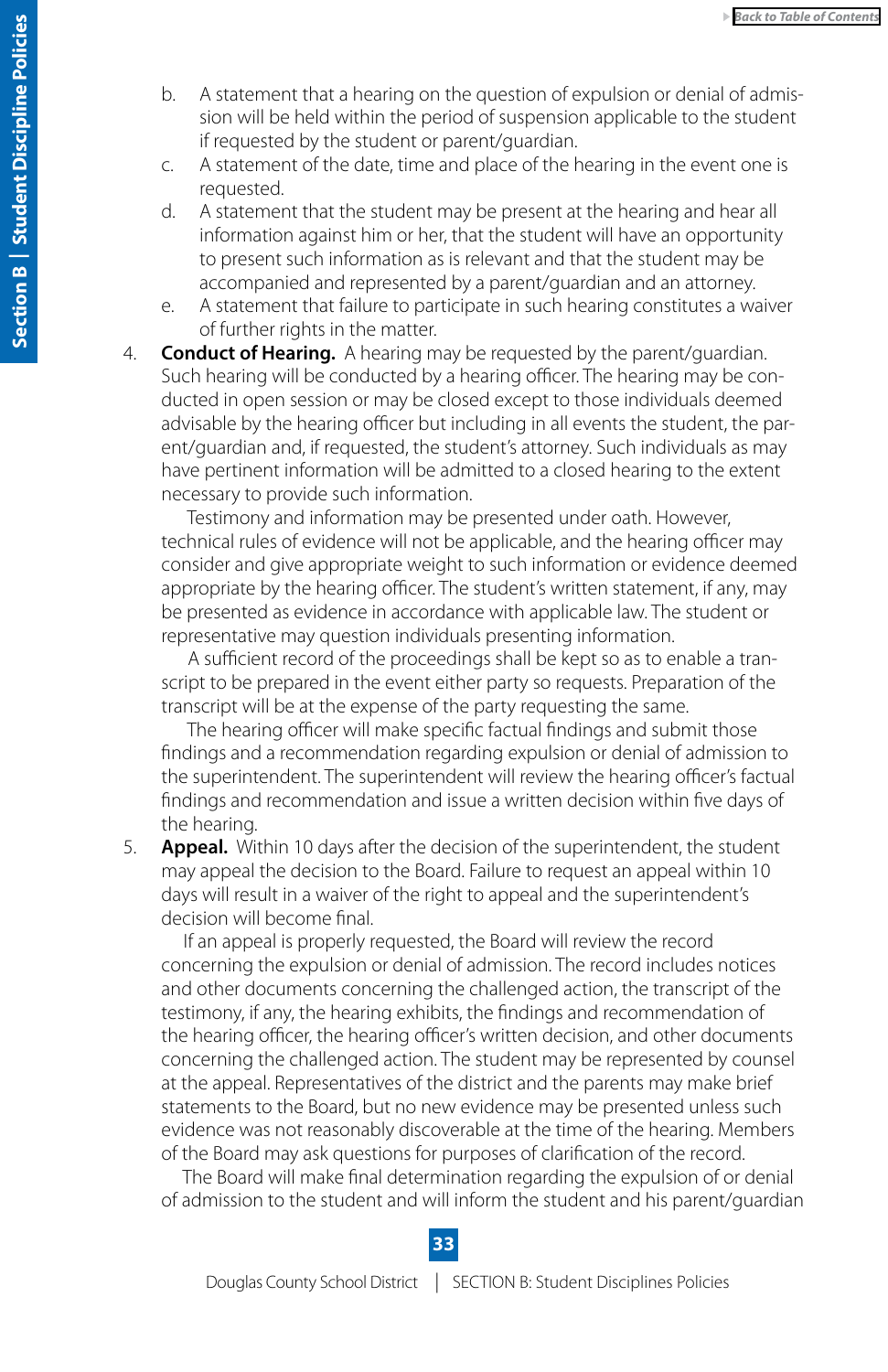#### of the right to judicial review.

<span id="page-33-0"></span>6. **Information to parents.**Upon expelling a student, district personnel shall provide information to the student's parent/guardian, and the student, as appropriate, concerning the educational alternatives available to the student during the period of expulsion, including the right of parents to request that the district provide services during the expulsion. If the parent/guardian chooses to provide a home-based education program for the student, district personnel will assist the parent in obtaining appropriate curricula for the student if requested by the parent/guardian.

 If a student is expelled and is not receiving educational services through the district, the school district shall contact the expelled student's parent/guardian at least once every 60 days until the student is eligible to re-enroll to determine whether the child is receiving educational services. District personnel need not contact the parent/guardian after the student is enrolled in another school district or in an independent or parochial school, or if the student is committed to the department of human services or sentenced through the juvenile justice system.

- 7. **Readmittance.** A student who has been expelled shall be prohibited from enrolling or reenrolling in the same school in which the victim of the offense or member of the victim's immediate family is enrolled or employed when:
	- a. the expelled student was convicted of a crime, adjudicated a juvenile delinquent, received a deferred judgment or was placed in a diversion program as a result of committing the offense for which the student was expelled;
	- b. there is an identifiable victim of the expelled student's offense; and
	- c. the offense for which the student was expelled does not constitute a crime against property.

 If the district has no actual knowledge of the name of the victim, the expelled student shall be prohibited from enrolling or re-enrolling only upon request of the victim or a member of the victim's immediate family.

 No student will be readmitted to school until after a meeting between the principal or designee and the parent/guardian has taken place except that if the administrator cannot contact the parent/guardian or if the parent/guardian repeatedly fails to appear for scheduled meetings, the administrator may readmit the student.

#### *Procedure for Crimes of Violence or Unlawful Sexual Behavior*

The following procedures will apply when the district receives notification that a student has been charged in juvenile or district court with a crime of violence or unlawful sexual behavior, as those terms are defined by state law.

- 1. District personnel will make a preliminary determination whether it will proceed with an expulsion hearing, based on the following factors:
	- a. Whether the student has exhibited behavior that is detrimental to the safety, welfare and morals of other students or school personnel.
	- b. Whether educating the student in school may disrupt the learning environment, provide a negative example for other students or create a dangerous and unsafe environment for students, teachers and other school personnel.
- 2. If it is determined that the student should not be educated in the schools of the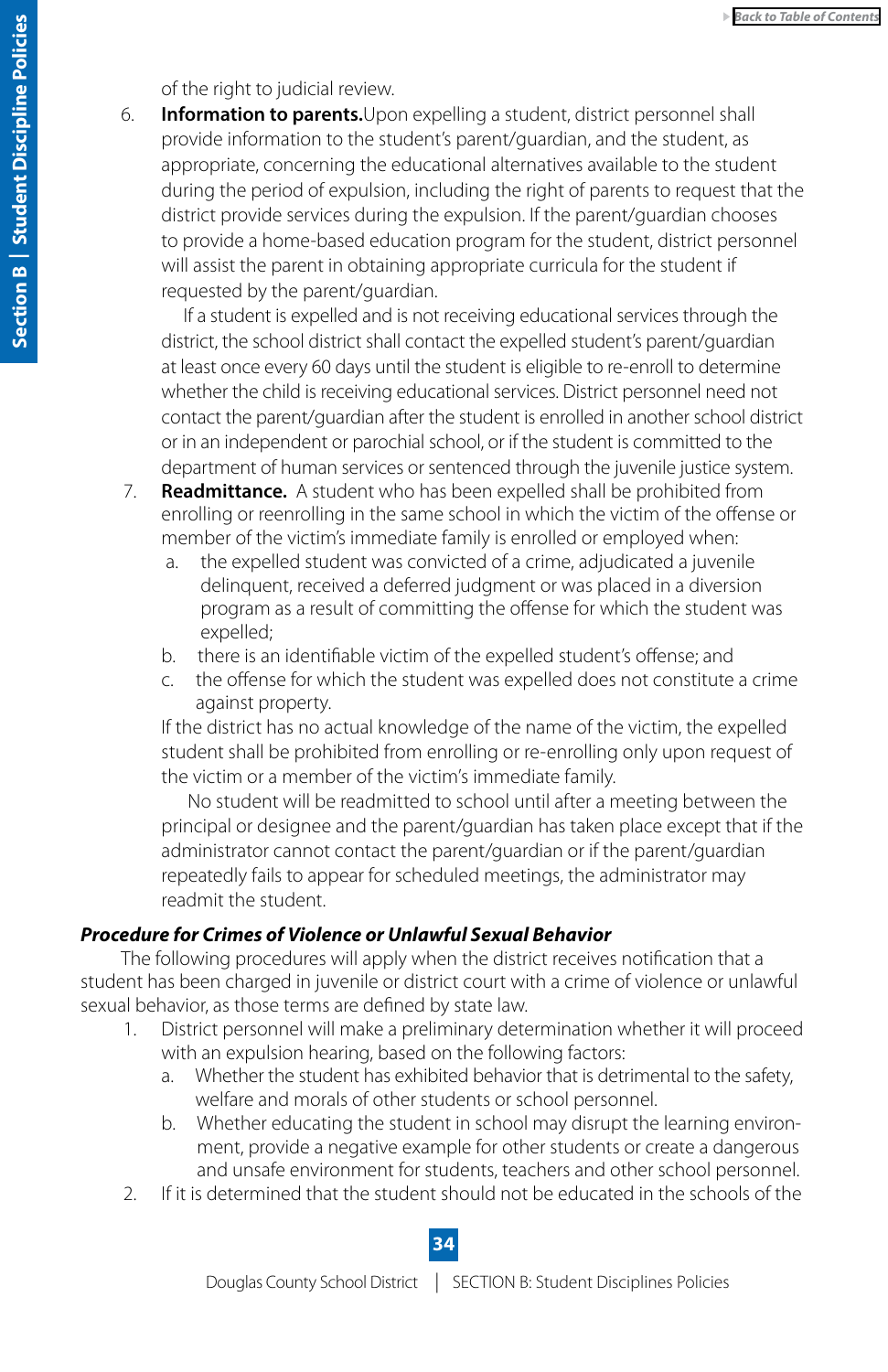district, the district may suspend or expel the student, in accordance with the procedures set forth above.

- <span id="page-34-0"></span>3. Alternatively, suspension or expulsion proceedings may be postponed, pending the outcome of the court proceedings. If the suspension or expulsion proceedings are postponed, the student will not be permitted to return to school during that period. An appropriate alternative education program, including but not limited to, an online program authorized by state law or a home-based education program will be established for the student during the period pending the resolution of the juvenile proceedings. The time that a student spends in an alternative education program will not be considered a period of suspension or expulsion.
- 4. If the student pleads guilty to the charge, is found guilty or is adjudicated a delinquent juvenile, the Board or designee may proceed to suspend or expel the student following the procedures set forth in these regulations.
- 5. Information regarding the details of the alleged crime of violence or unlawful sexual behavior will be used by the Board or its designee for the purposes set forth in this policy, but shall remain confidential unless the information is otherwise available to the public by law.

## DISCIPLINE OF HABITUALLY DISRUPTIVE STUDENTS (Policy JKC)

Any student who is suspended two times for a material and substantial disruption during any one school year while at school or on school grounds, at a school-sanctioned activity or event, or while being transported in a school-approved vehicle shall be subject to an individual remedial discipline plan.

Any student who is suspended for willful disobedience, willful destruction or defacing school property, behavior which is detrimental, serious violation, weapons, drugs and alcohol or robbery, or first or second degree assault three times during the course of a school year or calendar year shall be declared an habitually disruptive student and shall be subject to suspension and/or expulsion.

Disruptive behavior means behavior which is initiated, willful, and overt on the part of the student.

#### *Students with Disabilities*

Discipline of students with disabilities who are habitually disruptive shall be subject to the special considerations and procedures specified in Regulation JKD/JKE-R.

## DISCIPLINE OF HABITUALLY DISRUPTIVE STUDENTS (Policy JKC-R)

#### *Reporting Requirements*

All incidents of disruptive behavior by a student occurring while at school or on school grounds, at a school-sanctioned activity or event, or while being transported in a school-approved vehicle, shall be reported in writing to the school

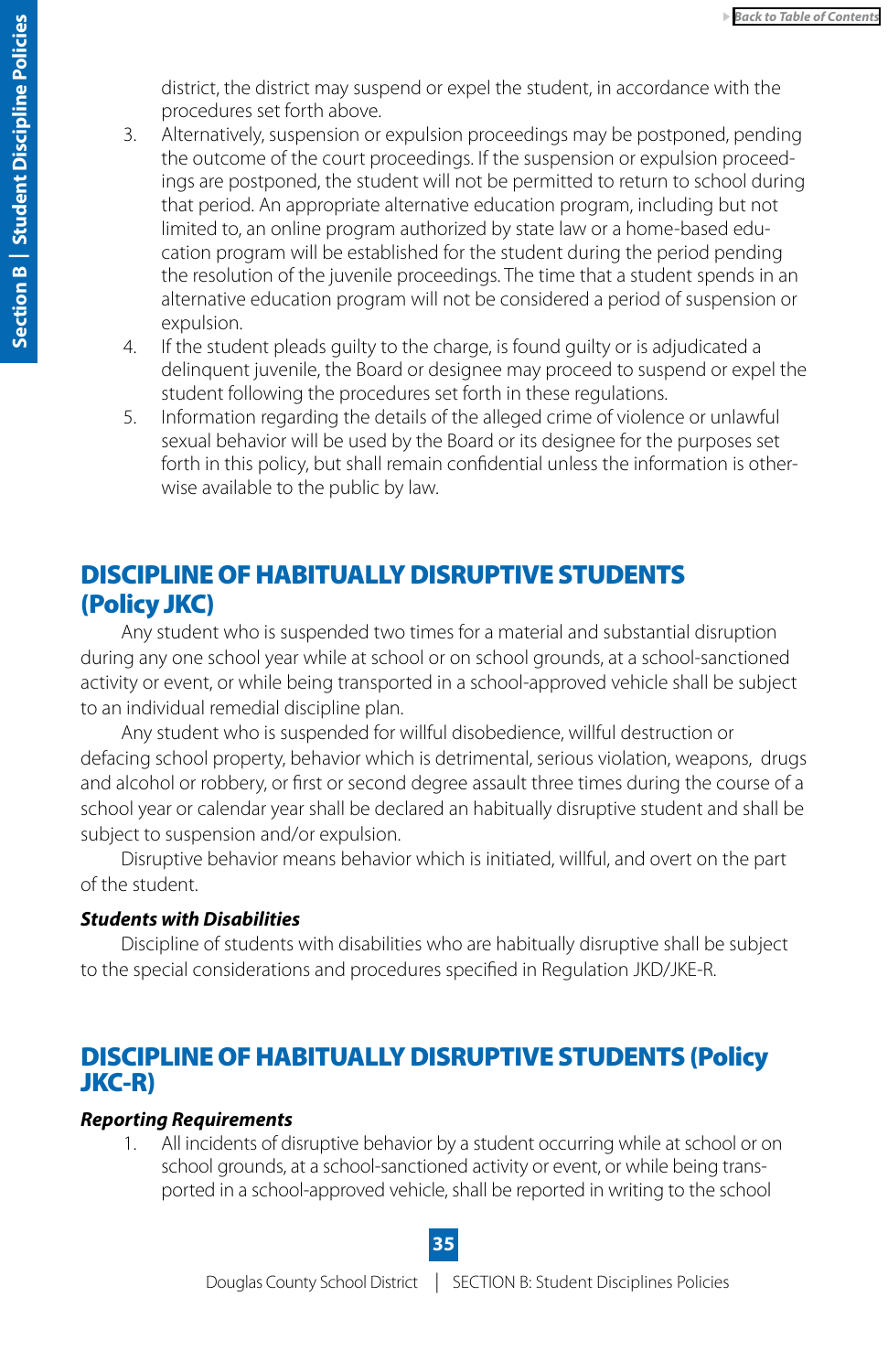principal or designee.

- 2. The principal or designee shall confer with the staff member reporting an incident of disruptive behavior, and, if determined necessary, may contact the student's parents, guardian, or legal custodian to discuss the incident. If the child is suspended for a material and substantial disruption, the student and the parent, guardian, or legal custodian shall be notified in writing of each suspension counted toward declaring the student habitually disruptive pursuant to this policy.
- 3. The principal or designee shall prepare a brief written summary of the incident. The student and his or her parents, guardian, or legal custodian shall be given a copy of the summary and shall be informed that the continuation of such behavior may result in disciplinary action, including suspension or expulsion pursuant to the terms of this regulation. The student may submit a written response to the incident report within the next five school days which shall be attached to the written summary. The summary and any written response shall be placed in the student's cumulative file.

#### *Remedial Discipline Plans*

- 1. A remedial discipline plan shall be developed for the student after his or her second suspension in any one school year for a material and substantial disruption, as defined above. The remedial discipline plan shall be developed by the principal or designee, with the assistance of the student's teacher(s) and any other school personnel involved, as well as the student and his or her parents, guardian, or legal custodian.
- 2. If deemed necessary or desirable by the principal or designee, a remedial discipline plan may be developed for the student after his or her first suspension in any one school year for a material and substantial disruption, as defined above.
- 3. The purpose of meeting with a student's teacher(s) and other school personnel, and with the student and his or her parents, guardian, or legal custodian in developing a remedial discipline plan, shall be to address the student's disruptive behavior, his or her educational needs, and the goal of keeping the child in school. The meeting is also intended to establish goals, objectives, and time lines for modifying the behavior which shall be incorporated into the remedial discipline plan. The plan also shall inform the student of the consequences, including suspension and/or expulsion, should he or she continue to engage in disruptive behavior.
- 4. If the student, parent, guardian, or legal custodian fails to attend the meeting to establish the remedial discipline plan after reasonable attempts have been made to schedule the meeting, the principal or designee may conduct the meeting and develop a remedial discipline plan for the student with those persons in attendance.
- 5. The remedial discipline plan is intended to be written in the form of a contract and signed by the student and his or her parents, guardian, or legal custodian.
- 6. The student and his or her parents, guardian, or legal custodian shall be provided a copy of the remedial discipline plan and a copy shall be placed in the student's cumulative file.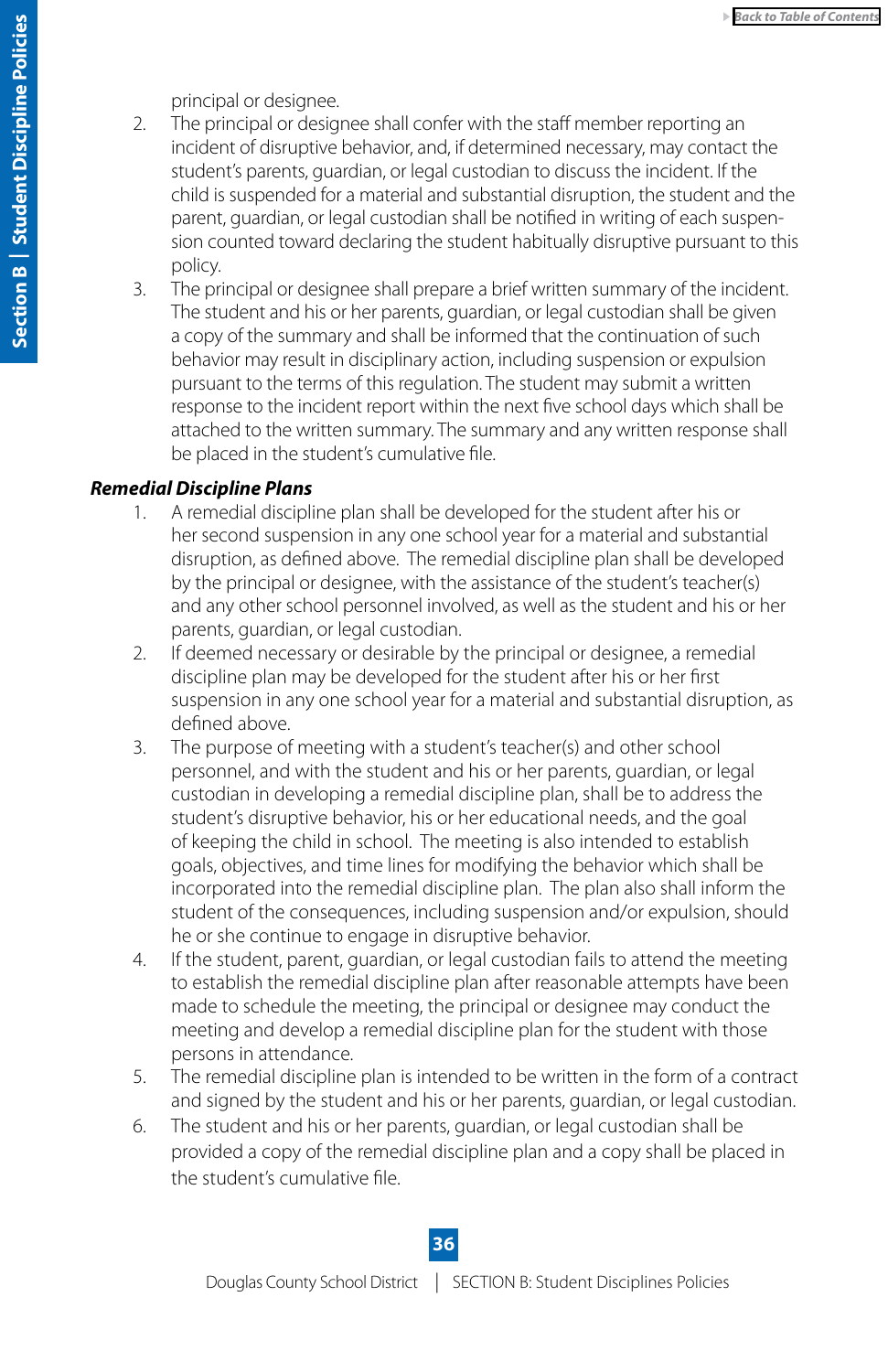#### *Discipline of Habitually Disruptive Students*

- 1. The principal or designee shall declare a student to be an habitually disruptive student, and shall inform the student and his or her parents, guardian, or legal custodian of such, in writing, once the student has been suspended three times during a single school year or calendar year for a material and substantial disruption.
- 2. Upon determining a student's status as an habitually disruptive student, the school principal or designee may suspend and/or initiate proceedings for expulsion.
- 3. The student and parent, legal guardian, or legal custodian shall receive notice in writing and by telephone or other means at the home or the place of employment of the parent or legal guardian of the definition of "habitually disruptive student" and the resulting disciplinary action of suspension and/or expulsion of such students prior to disciplinary action.
- 4. Nothing in this policy shall preclude the principal or designee from otherwise imposing disciplinary action, including suspension or the commencement of expulsion proceedings, at any time against a student for disruptive behavior.

#### *Students with Disabilities*

Discipline of students with disabilities who are habitually disruptive shall be subject to the special considerations and procedures specified in Regulation JKD/JKE-R.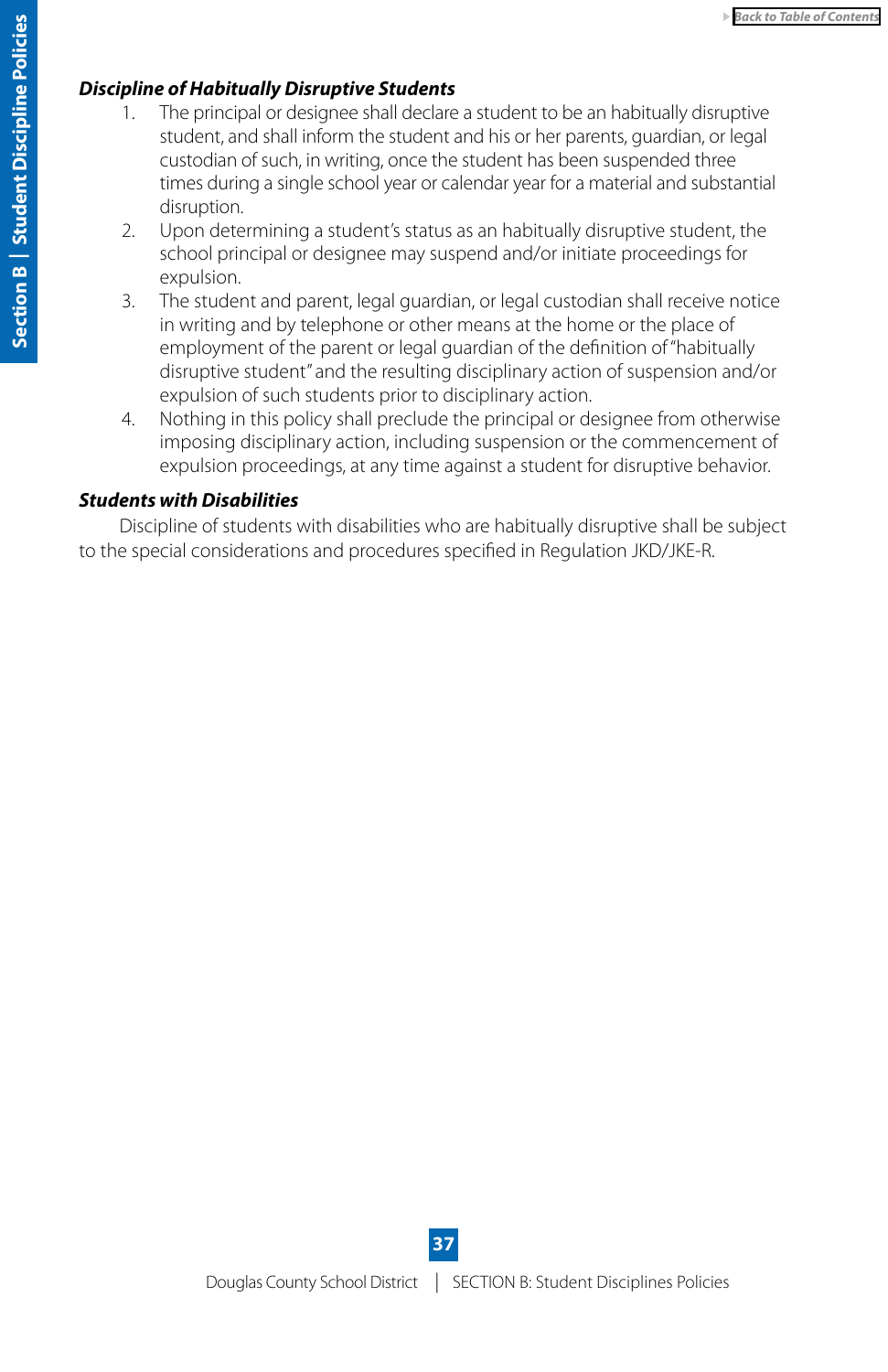## <span id="page-37-0"></span>CORPORAL PUNISHMENT/USE OF PHYSICAL INTERVENTION AND RESTRAINT BY EMPLOYEES (Policy JKA)

To maintain a safe learning environment, district employees may, within the scope of their employment and consistent with state law, use physical intervention and restraint with students.

### *Physical Intervention*

No corporal punishment shall be administered to any student by any District employee. There are times, when it becomes necessary for staff to use reasonable and appropriate physical intervention with a student that does not constitute restraint as defined by this policy, to accomplish the following:

- 1. To quell a disturbance threatening physical injury to the student or others.
- 2. To obtain possession of weapons or other dangerous objects upon or within the control of the student.
- 3. For the purpose of self-defense.
- 4. For protection of persons against physical injury, or prevent the destruction of property which could lead to physical injury to the student or others.

Under no circumstances shall a student be physically held for five minutes or longer unless the provisions regarding restraint are followed.

#### *Restraint*

Restraint is defined by state law and this policy as any method or device used to involuntarily limit a student's freedom of movement, including but not limited to bodily physical force, mechanical devices, chemicals, and seclusion. Restraint shall not include the holding of a student for less than five minutes by a district employee for the protection of the student or others and other actions excluded from the definition of restraint in state law.

District employees shall not use restraint as a punitive form of discipline or as a threat to control or gain compliance of a student's behavior. District employees are also prohibited from restraining a student by use of a mechanical restraint or chemical restraint, as those terms are defined by applicable State Board of Education rules and this policy's accompanying regulation.

Restraint shall only be administered by properly trained district employees.

### *Exceptions*

The restraint provisions shall not apply to:

- 1. Peace officers who are acting within the scope of their employment or in accordance with the state law and
- 2. When the district is engaged in transporting a student from one facility or location to another facility or location when it is within the scope of the district's powers and authority to effect such transportation.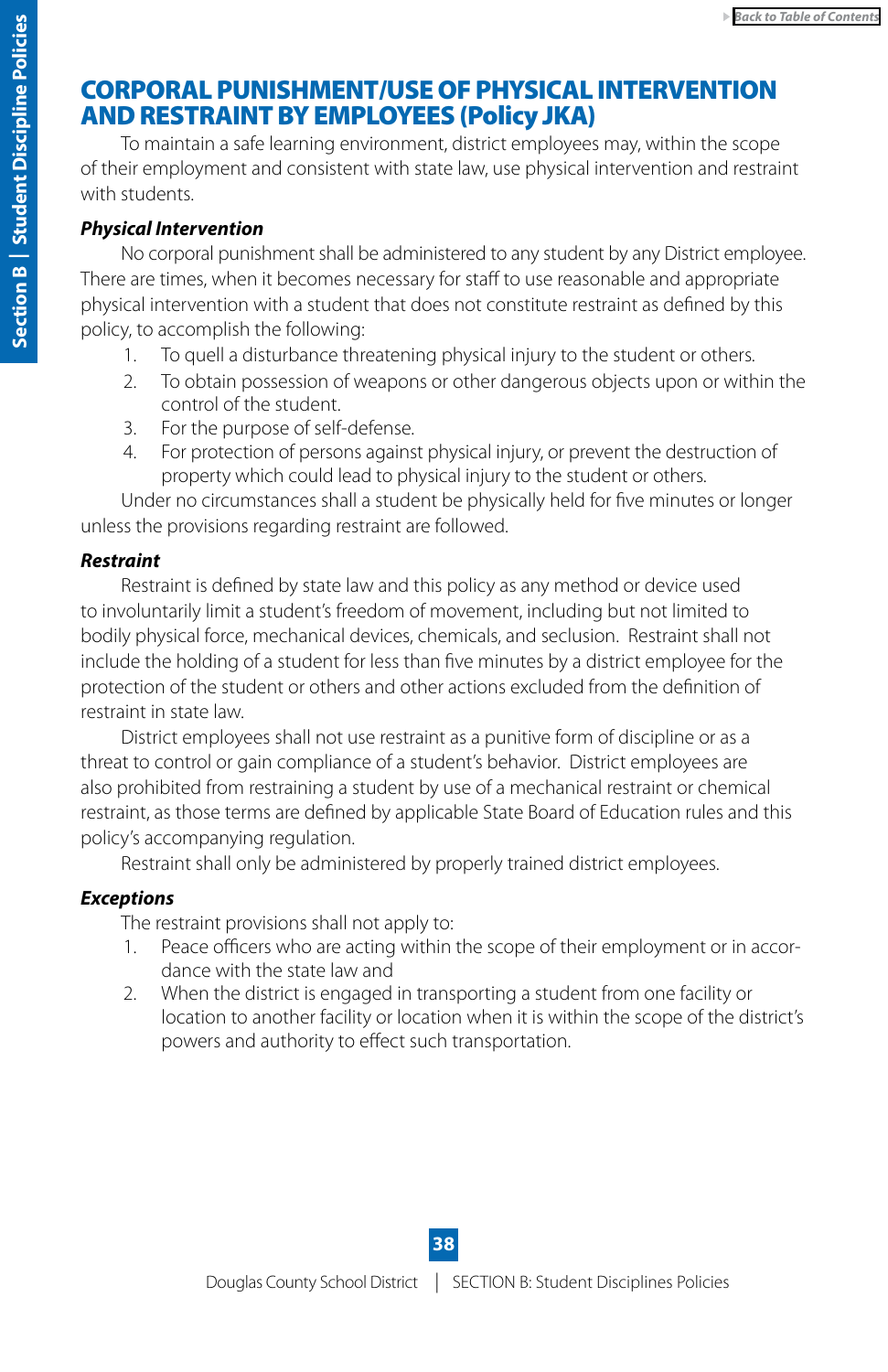#### *Definitions*

The following definitions apply for purposes of this regulation and accompanying policy.

- 1. **Restraint** means any method or device used to involuntarily limit freedom of movement, including but not limited to bodily physical force, mechanical devices, chemicals and seclusion.
- 2. **Physical restraint** means the use of bodily, physical force to involuntarily limit an individual's freedom of movement. "Physical restraint" does **not** include:
	- a. holding of a student for less than five minutes by a staff person for the protection of the student or others;
	- b. brief holding of a student by one adult for the purpose of calming or comforting the student;
	- c. minimal physical contact for the purpose of safely escorting a student from one area to another;
	- d. minimal physical contact for the purpose of assisting the student in completing a task or response.
- 3. **Mechanical restraint** means a physical device used to involuntarily restrict the movement of a student or the movement or normal function of the student's body. "Mechanical restraint" does **not** include:
	- a. devices recommended by a physician, occupational therapist or physical therapist and agreed to by a student's IEP team or Section 504 team and used in accordance with the student's Individualized Education Program (IEP) or Section 504 plan;
	- b. protective devices such as helmets, mitts, and similar devices used to prevent self-injury and in accordance with a student's IEP or Section 504 plan;
	- c. adaptive devices to facilitate instruction or therapy and used as recommended by an occupational therapist or physical therapist, and consistent with a student's IEP or Section 504 plan; or
	- d. positioning or securing devices used to allow treatment of a student's medical needs.
- 4. **Chemical restraint** means administering medication to a student (including medications prescribed by the student's physician) on an as needed basis for the sole purpose of involuntarily limiting the student's freedom of movement. "Chemical restraint" does **not** include:
	- a. prescription medication that is regularly administered to the student for medical reasons other than to restrain the student's freedom of movement (e.g. Asthma-cort, medications used to treat mood disorders or ADHD, Glucagon); or
	- b. the administration of medication for voluntary or life-saving medical procedures (e.g. EpiPens, Diastat).
- 5. **Seclusion** means the placement of a student alone in a room from which egress is involuntarily prevented. "Seclusion" does **not** mean:
	- a. placement of a student in residential services in the student's room for the night; or
	- b. time-out.
- 6. **Time-out** is the removal of the student from potentially rewarding people or situations. A time-out is not used primarily to confine the student, but to limit accessibility to reinforcement. In time-out, the student is not physically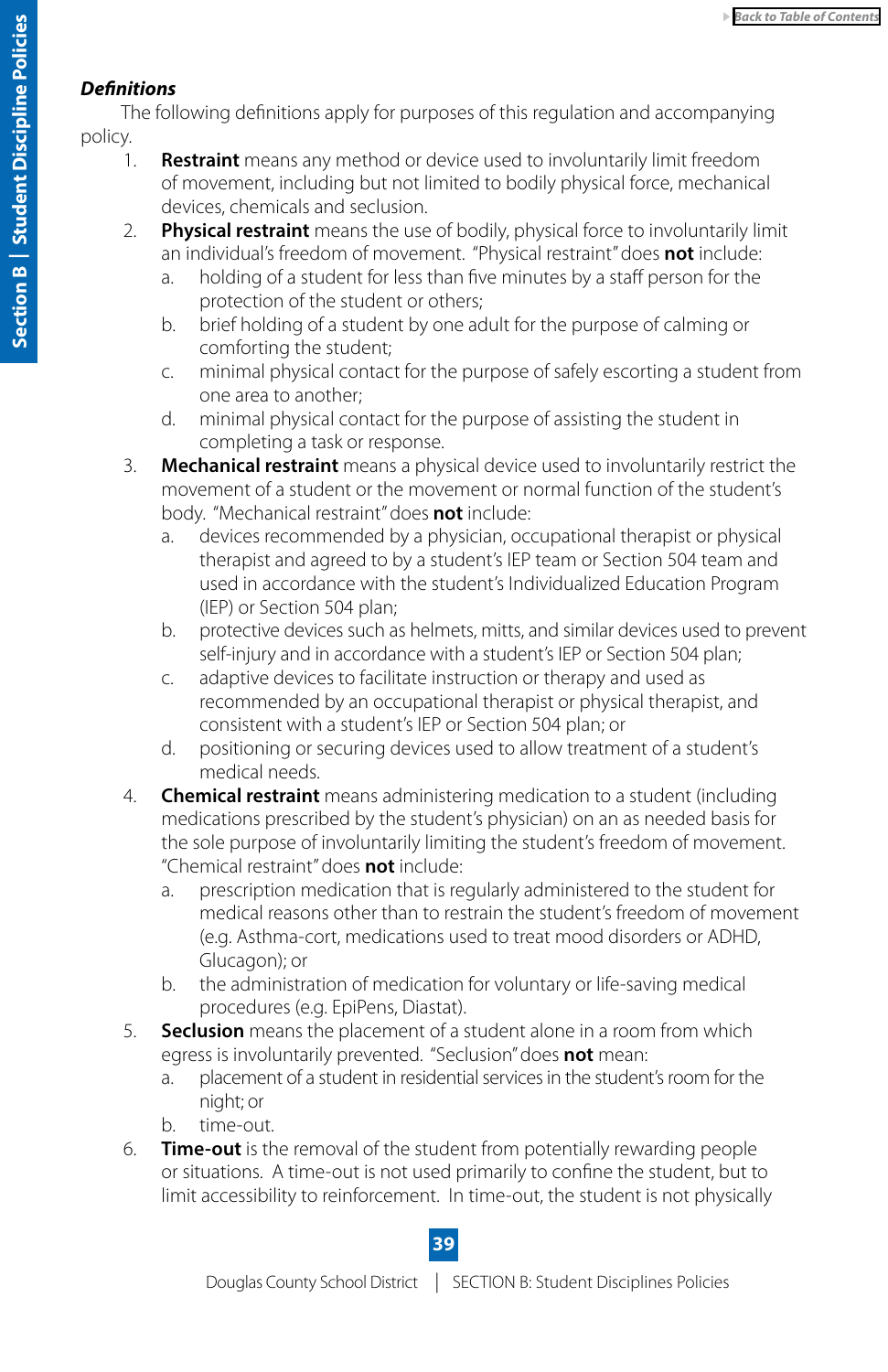prevented from leaving the designed time-out area and is effectively monitored by staff.

- 7. **Emergency** means serious, probable, imminent threat of bodily injury to self or others with the present ability to effect such bodily injury. Emergency includes situation in which the student creates such a threat by abusing or destroying property.
- 8. **Bodily injury** means physical pain, illness or any impairment of physical or mental condition as defined in C.R.S. 18-1-901(3)(c).
- 9. **State Board Rules** mean the State Board of Education rules governing the Administration of the Protection of Persons from Restraint Act, 1CCR 301-45.
- 10. **Parent** shall be as defined by the State Board rules.

### *Basis for use of restraint*

Restraints shall only be used:

- 1. In an emergency and with extreme caution; and
- 2. After:
	- a. the failure of less restrictive alternatives (such as Positive Behavior Supports, constructive and non-physical de-escalation, and restructuring the environment); or
	- b. a determination that such alternatives would be inappropriate or ineffective under the circumstances.
- 3. Restraints shall never be used as a punitive form of discipline or as a threat to gain control or gain compliance of a student's behavior.
- 4. School personnel shall:
	- a. use restraints only for the period of time necessary and using no more force than necessary; and
	- b. prioritize the prevention of harm to the student.

## *Duties related to the use of restraint – general requirements*

When restraints including seclusion are used, - district staff shall ensure that:

- 1. the restraint is not administered in a way that the student is inhibited or impeded from breathing or communicating;
- 2. the restraint is not administered in a way that places excess pressure on the student's chest, back, or causes positional asphyxia;
- 3. the restraint is only administered by district staff who have received training in accordance with the State Board rules;
- 4. opportunities to have the restraint removed are provided to the student who indicates he/she is willing to cease the violent or dangerous behavior;
- 5. the restraint shall be removed when it is determined by trained district staff that the restraint is no longer necessary to protect the student or others (i.e. the emergency no longer exists), in the case of seclusion, staff shall reintegrate the student or clearly communicate to the student that the student is free to leave the area used to seclude the student; and
- 6. the student is reasonably monitored to ensure the student's physical safely.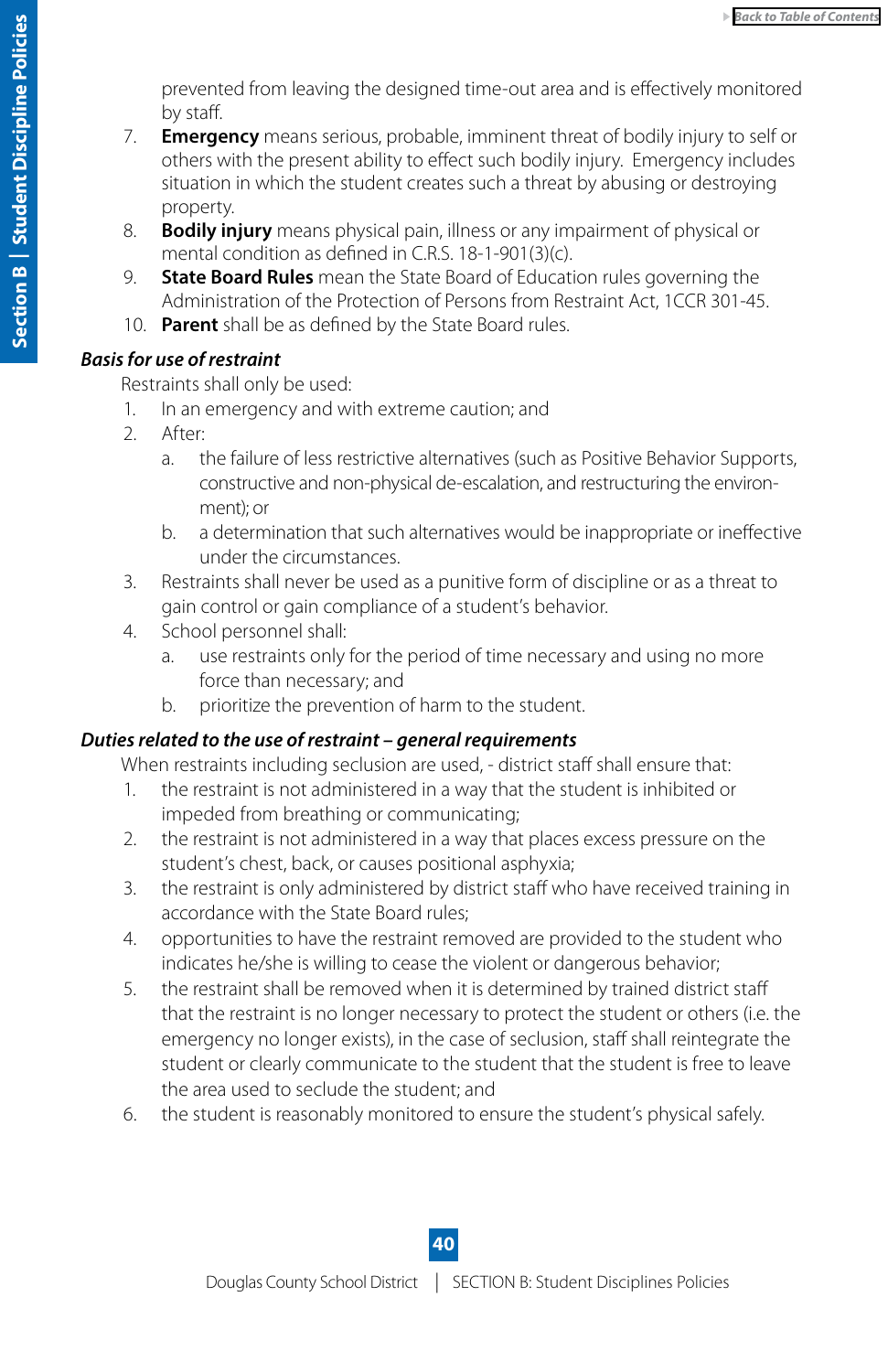#### *Proper administration of specific restraints*

- 1. Chemical restraints shall not be used.
- 2. Mechanical restraints shall not be used, except that this provision shall not apply to armed security officers who have received documented training in defensive tactics utilizing handcuffing procedures and are detaining the student for law enforcement.
- 3. Physical restraint
	- a. A person administering the physical restraint shall only use the amount of force necessary to stop the dangerous or violent actions of the student.
	- b. A restrained student shall be continuously monitored to ensure that the breathing of the student in such physical restraint is not compromised.
	- c. A student shall be released from physical restraint within fifteen minutes after the initiation of the restraint, except when precluded for safety reasons.
- 4. Seclusion
	- a. Relief periods from seclusion shall be provided for reasonable access to toilet facilities; and
	- b. Any space in which a student is secluded shall have adequate lighting, ventilation and size. To the extent possible under the specific circumstances, the space should be free of inuurious items.

#### *Notification requirements*

- 1. If there is a reasonable probability that restraint might be used with a particular student, appropriate school staff shall notify, in writing, the student's parents, and if appropriate, the student of:
	- a. the restraint procedures (including types of restraints) that might be used;
	- b. the specific circumstances in which restraint might be used; and
	- c. the staff involved.
- 2. For students with disabilities, if the parents request a meeting with school personnel to discuss the notification, school personnel shall ensure that the meeting is convened.
- 3. The required written notification may occur at the meeting where the student's behavior plan or IEP is developed/reviewed.

### *Review of specific incidents of restraint*

- 1. The district shall ensure that a review process is established and conducted for each incident of restraint used. The purpose of this review shall be to ascertain that appropriate procedures were followed and to minimize future use of restraint.
- 2. The review shall include, but is not limited to:
	- a. staff review of the incident;
	- b. follow up communication with the student and the student's family;
	- c. review of the documentation to ensure use of alternative strategies; and
	- d. recommendations for adjustment of procedures, if appropriate.
- 3. If requested by the district or the student's parents, the district shall convene a meeting to review the incident. For students with IEPs or Section 504 plans, such review may occur through the IEP or Section 504 process.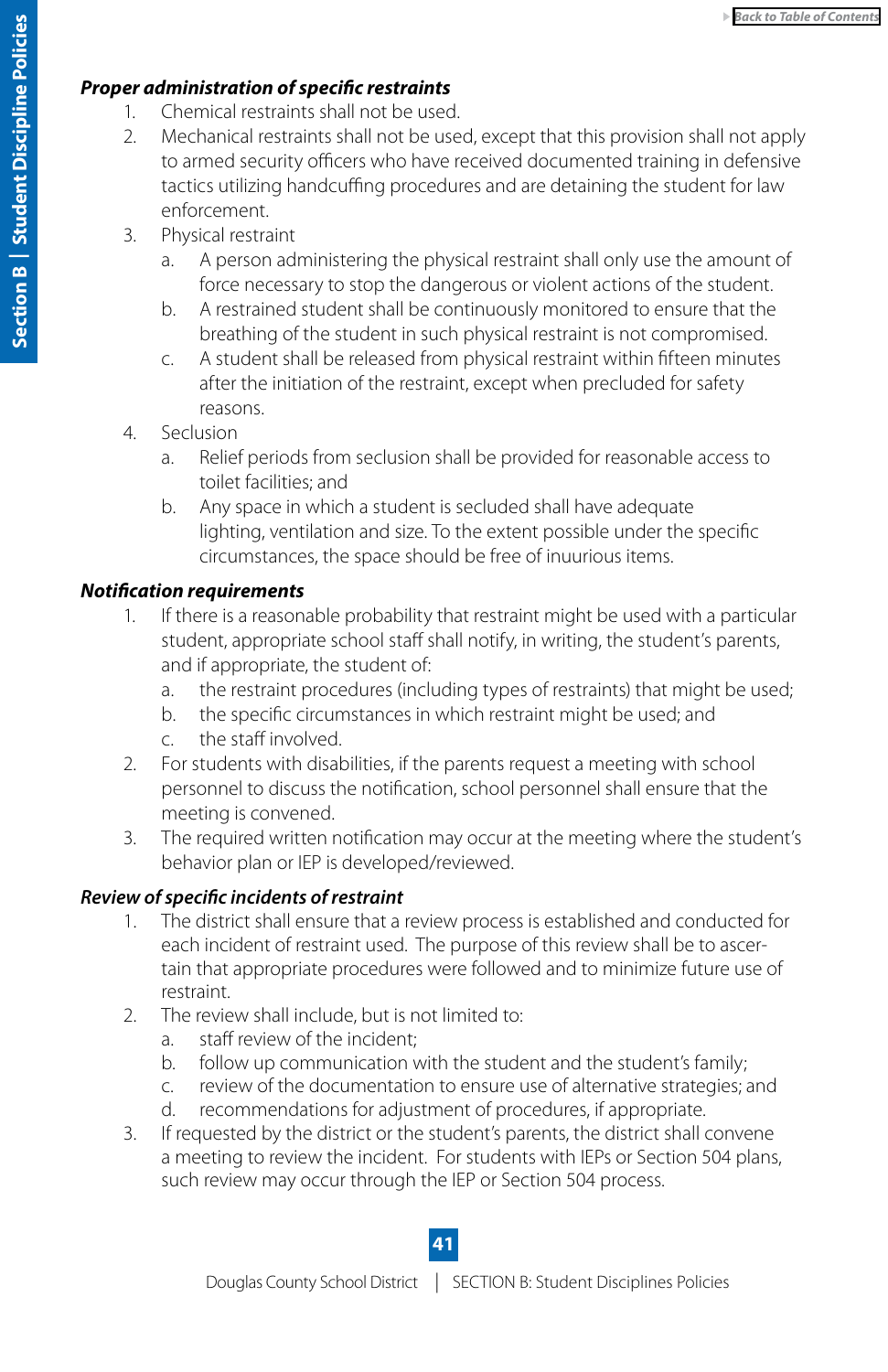## <span id="page-41-0"></span>SEARCHES (Policy JIH)

To maintain order and discipline in the schools and to protect the health, safety and welfare of students and school personnel, school authorities may search a student, a student's personal effects, student lockers, desks or storage areas, or automobiles under the circumstances outlined below and may immediately take possession of any illegal, unauthorized, or contraband materials discovered in the search.

As used in this policy, the term "unauthorized" means any item dangerous or detrimental to the health, safety, or welfare of students or school personnel; disruptive of any lawful function, mission, or process of the school; or any item described as unauthorized in then current school rules or District policies.

A student's failure to permit lawful searches and seizures as provided in this policy will be considered grounds for disciplinary action.

#### *Personal Searches*

A student's person and/or personal effects in his/her possession (e.g., purse, book bag, etc.) may be searched whenever a school authority has reasonable suspicion to believe that the student is in possession of illegal or unauthorized materials.

If a pat-down search of a student's person is conducted, it will be conducted in private by a school official of the same sex and with an adult witness present, except that under urgent circumstances, a search may be conducted by a school official alone, without a witness present.

If the administrator feels that a more intrusive search is required, searches of the person of a student which require removal of clothing other than a coat or jacket shall be referred to and conducted by a law enforcement officer, and school personnel will not participate in such searches.

#### *Locker Searches*

Student lockers are school property and remain at all times under the control of the school; however, students are expected to assume full responsibility for the security of their lockers. General inspections of locker contents may be conducted by school authorities for any reason at any time without notice, without student consent, and without a search warrant.

#### *Automobile Searches*

Students are permitted to park on school premises as a matter of privilege, not of right. The school retains authority to patrol the student parking lots and inspect the exteriors of automobiles on school property.

The interiors of vehicles may be inspected whenever a school authority has reasonable suspicion to believe that illegal or unauthorized materials are contained inside.

#### *Evidence Seized in a Search*

Any item found in the course of a search conducted in accordance with District policy and determined to be evidence of a violation of District policy, school rules, or federal, state or local laws shall be immediately seized and tagged for identification. Such evidence will be kept in a secure place by the principal or principal's designee. If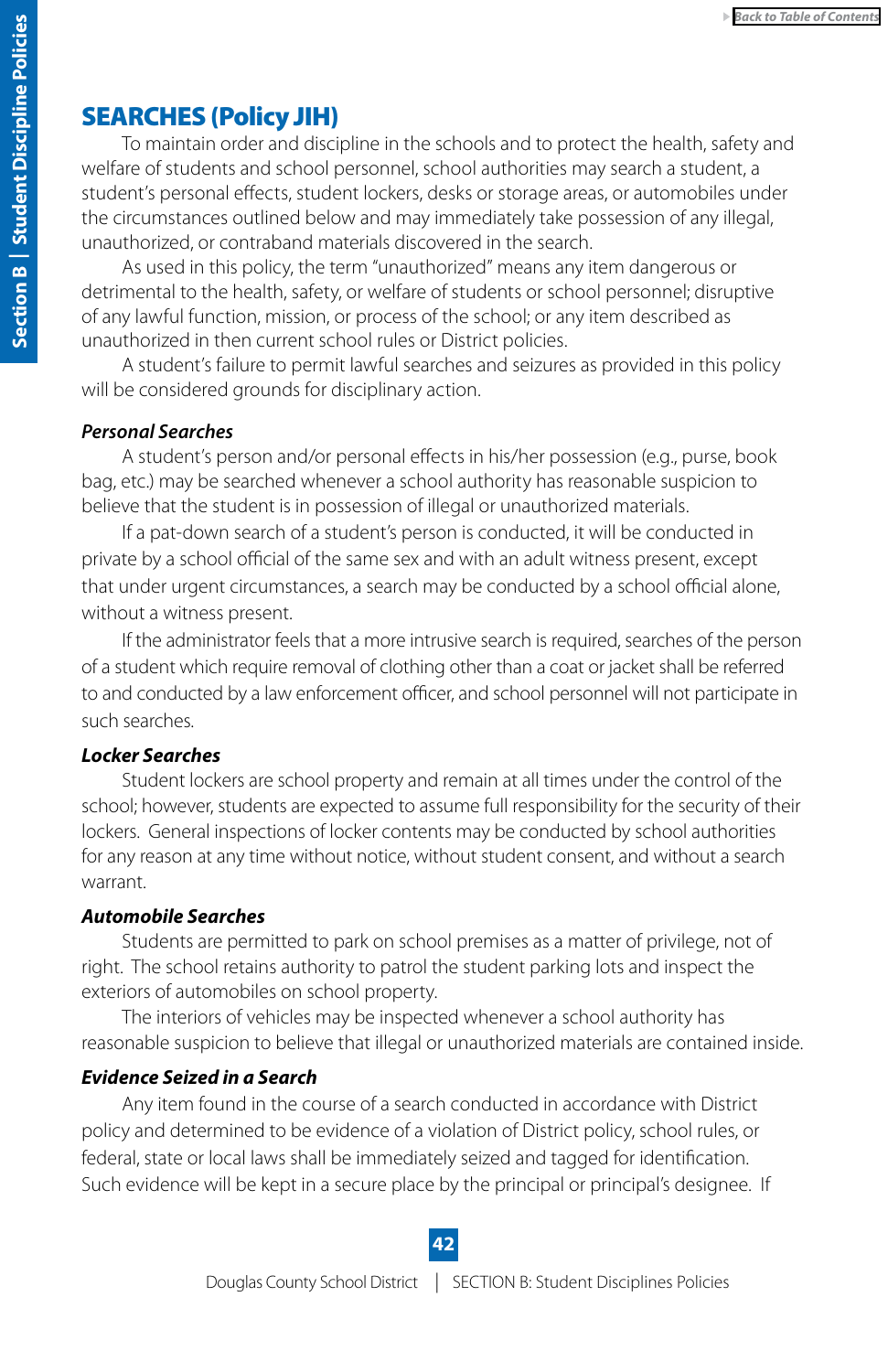<span id="page-42-0"></span>such evidence is determined to be a violation of the law, the principal or designee shall promptly contact a law enforcement officer to pick up the evidence. Otherwise, the evidence shall be maintained by the principal or principal's designee until it is no longer needed as evidence in a school disciplinary hearing, at which time it will be returned to the parent, guardian or legal custodian of the student from whom it was seized.

The District may use video cameras in its schools as a means to maintain order and discipline and to protect the health, safety and welfare of students and school personnel. Video cameras will not be used in areas such as student locker rooms or bathrooms. In the event that video cameras are used, tapes shall not be released to anyone outside the District, except as authorized or required by law.

Each school retains the authority to patrol its student parking lots, and all vehicles parked in student lots are subject to sniffs by dogs trained to alert at the scent of drugs, explosives and other contraband. In addition, the interiors and trunks of all vehicles parked by students at school may be searched upon reasonable suspicion that they contain items or substances which it is illegal for students to possess and/or items or substances which district policy or regulations prohibit from being on school property. Failure to allow the search of a vehicle's interior or trunk under these circumstances will result in the student's automatic loss of the privilege of parking at school for the remainder of the academic year.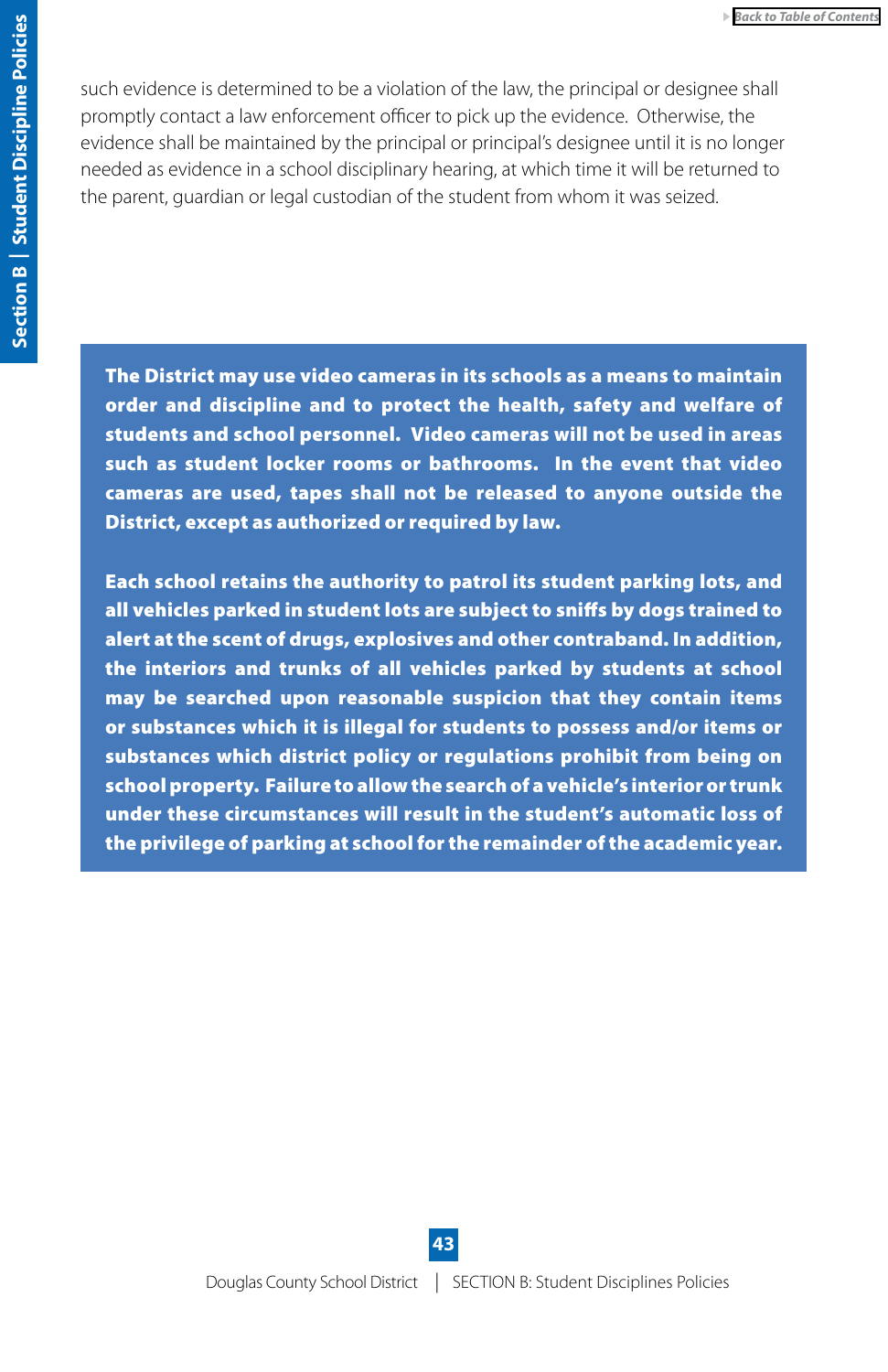## <span id="page-43-0"></span>Section C: Other Important Policies

## STUDENT ATTENDANCE (Policy JH)

Attendance in class is an integral part of the educational process and students are required to be in attendance every day school is in session each academic year.

#### *Compulsory Attendance Ages*

Every child who has attained the age of six years on or before August 1 of each year and is under the age of seventeen is required to attend public school with such exceptions as provided by law. It is the parents' responsibility to ensure attendance.

The courts may issue orders against the child, child's parent, or both compelling the child to attend school or the parent to take reasonable steps to assure the child's attendance. The order may require the parent, child, or both to follow an appropriate treatment plan that addresses problems affecting the child's school attendance and that ensures an opportunity for the child to obtain a quality education.

#### *Absences*

An absence consists of failure to appear at the assigned school and remain there throughout the entire school day unless dismissed earlier by proper authority. Failure to appear and remain throughout the entire time of a scheduled class period shall also constitute an absence from that class unless dismissed earlier by proper authority.

#### *Excused Absences*

Excused absences are those resulting from: temporary or extended illness, injury, or physical, mental, or emotional disability; family emergencies; absences excused by the principal through prior requests of parents or guardians; absences approved by the superintendent or designee due to inclement weather; absences pursuant to school release permits; absences which occur when a student is in custody of a court or law enforcement authority; absences due to suspension or expulsion; and any other absence approved by the principal. If a student is in out-of-home placement as defined by C.R.S. 22-32-138(1)(e), absences due to court appearances and participation in court-ordered activities shall be excused.

#### *Unexcused Absences*

Unexcused absences are those with or without prior knowledge and approval of the parents but for reasons not acceptable to the principal.

In accordance with law, the district may impose appropriate penalties that relate directly to classes missed while unexcused. Penalties may include a warning, school detention or in-school suspension. Academic penalties, out-of-school suspensions or expulsion shall not be imposed for any unexcused absence.

The administration shall develop regulations to implement appropriate penalties. The administration shall consider the correlation between course failure, truancy and a student dropping out of school in developing these regulations and shall implement research-based strategies to re-engage students with a high number of unexcused absences.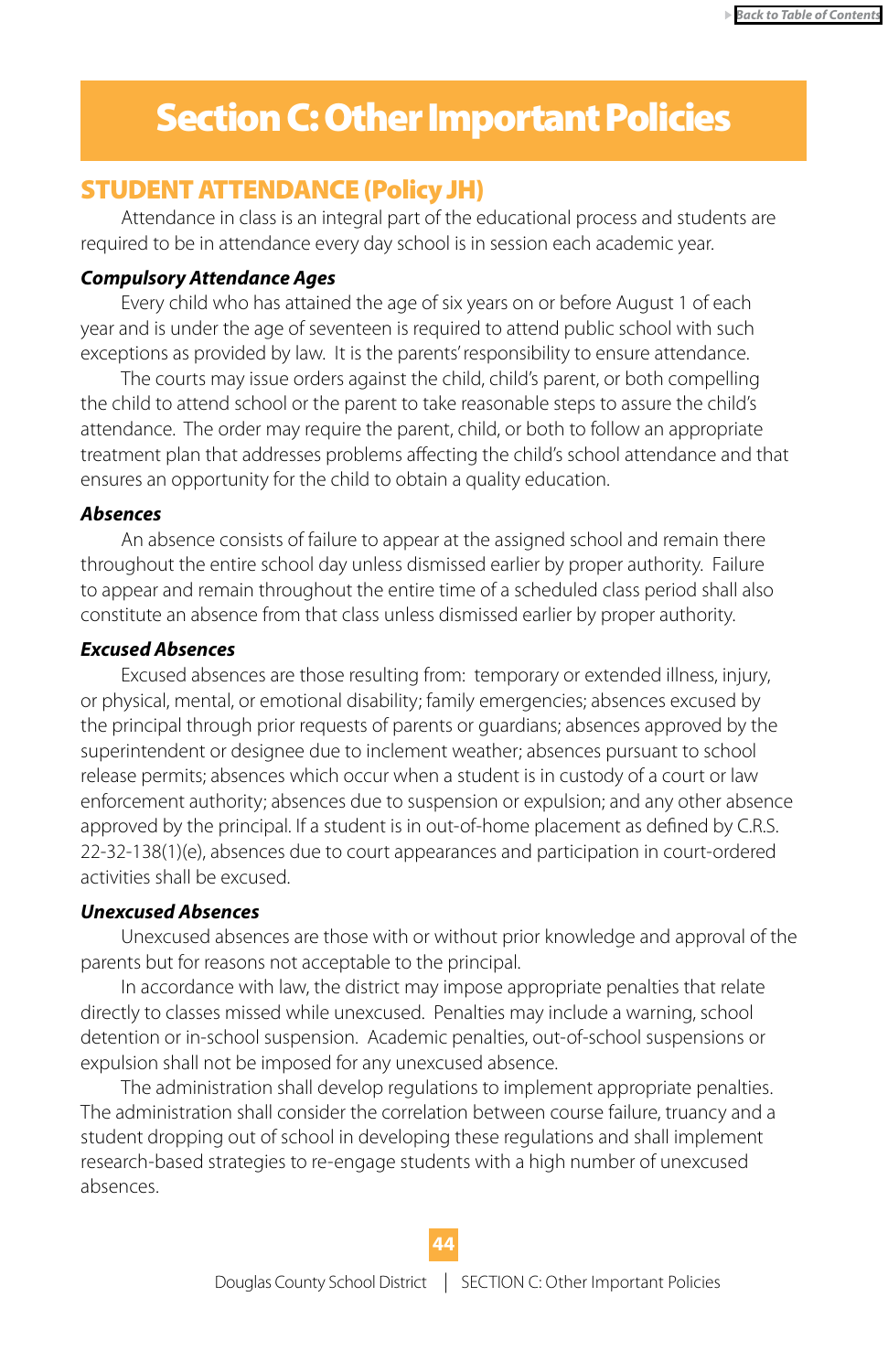#### *Make-up Work*

Credit for work missed during excused absences will be allowed when the required work has been satisfactorily completed within the time specified, unless the absence is due to the student's expulsion from school. When a student fails to complete course requirements, or when the principal considers a student's absences so excessive as to prevent that student from meeting course requirements, credit for the course may be denied. Make-up work shall be allowed following an unexcused absence with the goal of providing the student an opportunity to keep up with the class and an incentive to attend school. Credit for make-up work will be awarded at the building level based upon a clearly articulated building plan.

Unless otherwise permitted by the building principal, make-up work shall not be provided during a student's expulsion. Rather, the district shall offer alternative education services to the expelled student in accordance with state law. The district shall determine the amount of credit the expelled student will receive for work completed during any alternative education program.

#### *Tardiness*

In accordance with 1 Colo. Code Regs. 301-78 "tardies" may be defined by the local school district. Douglas County School District defines tardiness as a failure to appear on time and is considered a form of absence. Repeated tardiness shall be reported to the building attendance officer. For Department reporting purposes, a student who is present 50 percent or more of any Attendance Period during a scheduled school day shall be considered present for that entire recorded and reported period. Tardies shall not be included in the calculation of Habitually Truant students for Department reporting purposes.

#### *Readmission*

Students will be readmitted to school after an absence. A written or telephone message should be received from a parent or guardian explaining the student's absence at the time of readmission or as soon after that time as stipulated by the building principal. An absence not so clarified within the time limit will be treated as an unexcused absence. When a physician has been treating the student, the physician's statement that the student is well enough to return to school should be presented.

#### *Closed Campus*

Freshman students may not enter cars or leave the school grounds during school hours without advance permission from the Principal, inclusive of lunch periods.

Other students, who do not have a regularly scheduled class period, may leave campus without advanced permission of the Principal. This flexible schedule option for students is a privilege and subject to revocation based on grades, attendance and/or disciplinary action.

#### *Notification of Absences*

Schools shall make a reasonable effort to notify parents, guardians, or legal custodians by telephone as soon as possible when students are absent from school or from assigned classes without acceptable excuse. If students stand to lose course credit because of absence, reasonable effort shall be made to notify the parents, guardian, or legal custodian in advance so that remedial action can be taken.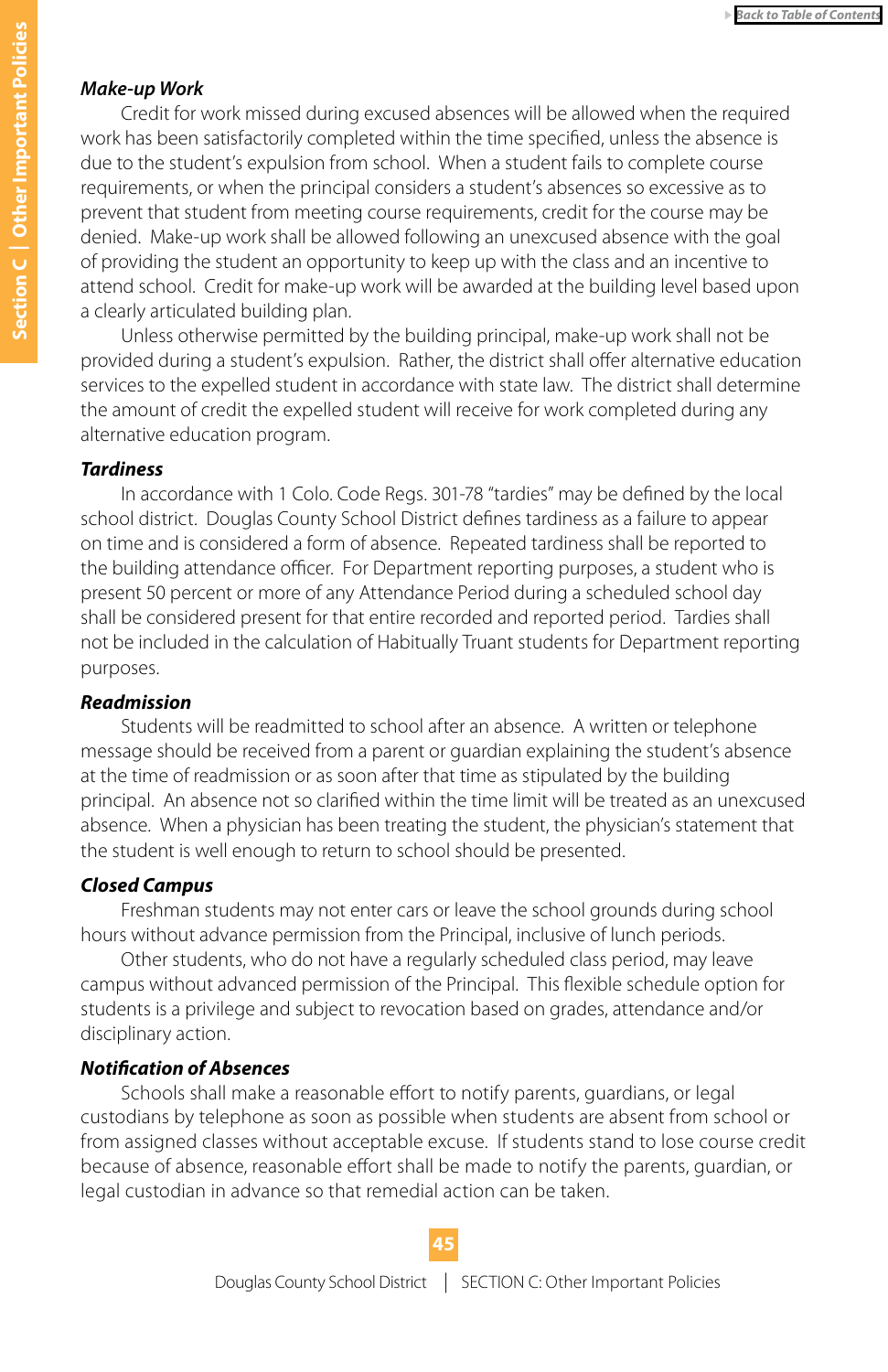At the beginning of each school year, and upon the enrollment of a new student, a telephone number or other means for contacting each student's parents, guardian, or legal custodian during the day shall be obtained by the school.

Principals or their designees should contact parents to determine the reasons for excessive absences and shall attempt to work with parents to encourage good attendance.

#### *Enforcement of Compulsory School Attendance*

Secondary school assistant principals and elementary school principals are designated as attendance officers. As such, the Board of Education authorizes these attendance officers to represent the school district in truancy proceedings.

It is the duty of attendance officers to investigate the causes of nonattendance, counsel with students and parents, and to take action necessary to enforce the compulsory school attendance laws of Colorado in the District, including initiating proceedings to compel attendance and proceedings for enforcement of court orders compelling school attendance.

#### *Habitually Truant Students*

If a student is absent without an excuse signed by the parent/guardian or if the student leaves school or class without permission of the teacher or administrator in charge, the student shall be considered truant. A "habitual truant" shall be defined as a student of compulsory attendance age who has four total days of unexcused absences from school in any one month or 10 total days of unexcused absences during any school year. Absences due to suspension or expulsion shall not be counted in the total of unexcused absences for purposes of defining a student as a "habitual truant."

When a student fails to report on a regularly scheduled school day and school personnel have received no indication that the parent/guardian is aware of the absence, school personnel shall make a reasonable effort to notify the parent/guardian by telephone. A plan shall be developed for a student who is at risk of being declared habitually truant with the goal of assisting the child to remain in school. The plan shall also include strategies to address the reasons for the truancy. When practicable, the student's parents, guardian or legal custodian shall participate with district personnel during the development of the plan. Appropriate school personnel shall make reasonable efforts to meet with the parent, guardian or legal custodian to review and evaluate the reasons for the student's truancy.

#### *Notification to and Acknowledgement by Parents of Obligation*

At the beginning of each school year, and upon enrollment of each new student subject to the compulsory attendance laws, parents, guardians, and legal custodians shall be notified in writing of their legal obligation to ensure their child's attendance at school and shall be requested to sign and return to the school a written acknowledgement of such obligation and to furnish the school with a telephone number or other means of contacting them during the school day.

In addition, the District will notify parents of students who have dropped out of the District but who are not subject to compulsory attendance laws (such as students age 17 or older) of the long-term ramifications of dropping out of school, and encourage the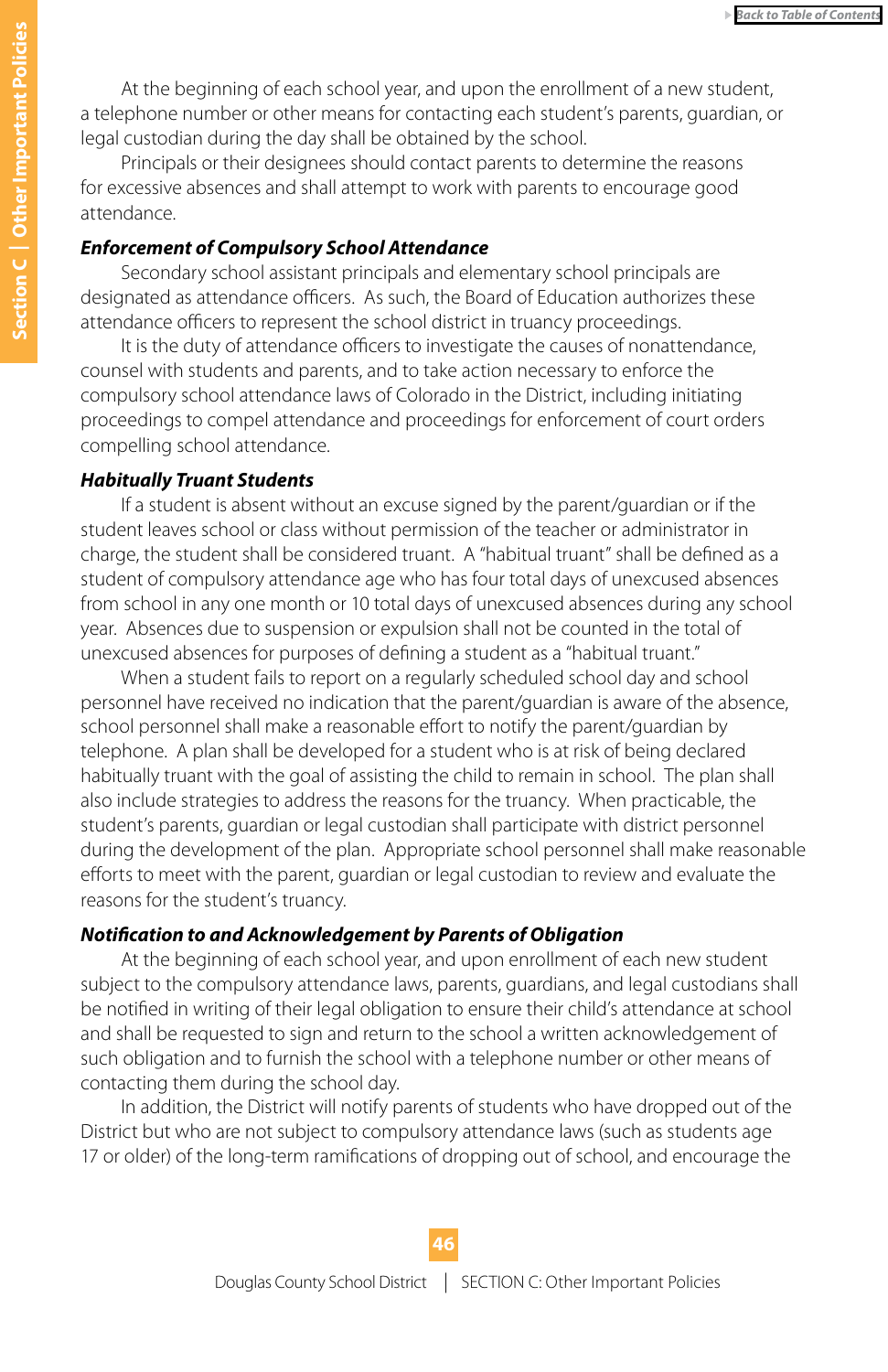<span id="page-46-0"></span>student to return to school. The Board authorizes the Superintendent or designee to develop a notice and notification procedures to achieve this objective.

#### *Nondiscrimination in Application of Attendance Policy*

The District will not discriminate on the basis of disability in the application of attendance policy, including the application of make-up or missing work policies.

## INTERSCHOLASTIC ATHLETICS (Policy JJI)

The purposes of athletic programs in the secondary schools of the District shall be:

- 1. To provide a wide basis of participation in both team and individual sports in interscholastic competition.
- 2. To develop a strong program of competitive sports:
	- a. By encouraging and developing talented athletes in all sports and providing sufficient opportunity, especially at the middle school level, for students to develop individual ability;
	- b. By encouraging the development of team spirit among all members of the team and their coaches;
	- c. By developing good attitudes, pride, sportsmanship, and ethical behavior in students, participants, and spectators;
	- d. By developing and maintaining a good relationship between athletic teams and the student body, faculty, administration, and community;
	- e. By teaching fundamentals and techniques of each sport in a progressive sequence as appropriate for students at higher grade levels;
	- f. By providing student athletes with an awareness of potential opportunities as afforded them through competitive athletics.

In keeping with the above goals, the Board shall seek to fund girls' sports on an equal opportunity basis with boys' sports and shall permit and encourage coeducational teams when the particular sport is determined suitable as a coeducational activity. The Board of Education shall encourage students, faculty, and the community to recognize the value of athletics in relation to the total school program.

 No qualified student shall be excluded from participation in athletics solely on the basis of race, color, national origin, ancestry, creed, religion, sexual orientation, disability, or eligibility for special education.

#### *Conduct Rules for Student-Athletes*

The student-athlete (the term student-athlete as used hereinafter includes athletes and student managers) shall obey the Training Rules and Expectations agreed to by the studentathlete as a condition of participation in District interscholastic activities or athletics. A student-athlete who violates any or all of the Training Rules and Expectations is subject to suspension or expulsion from school and from participation in athletic activities.

These regulations include, but are not limited to, the following: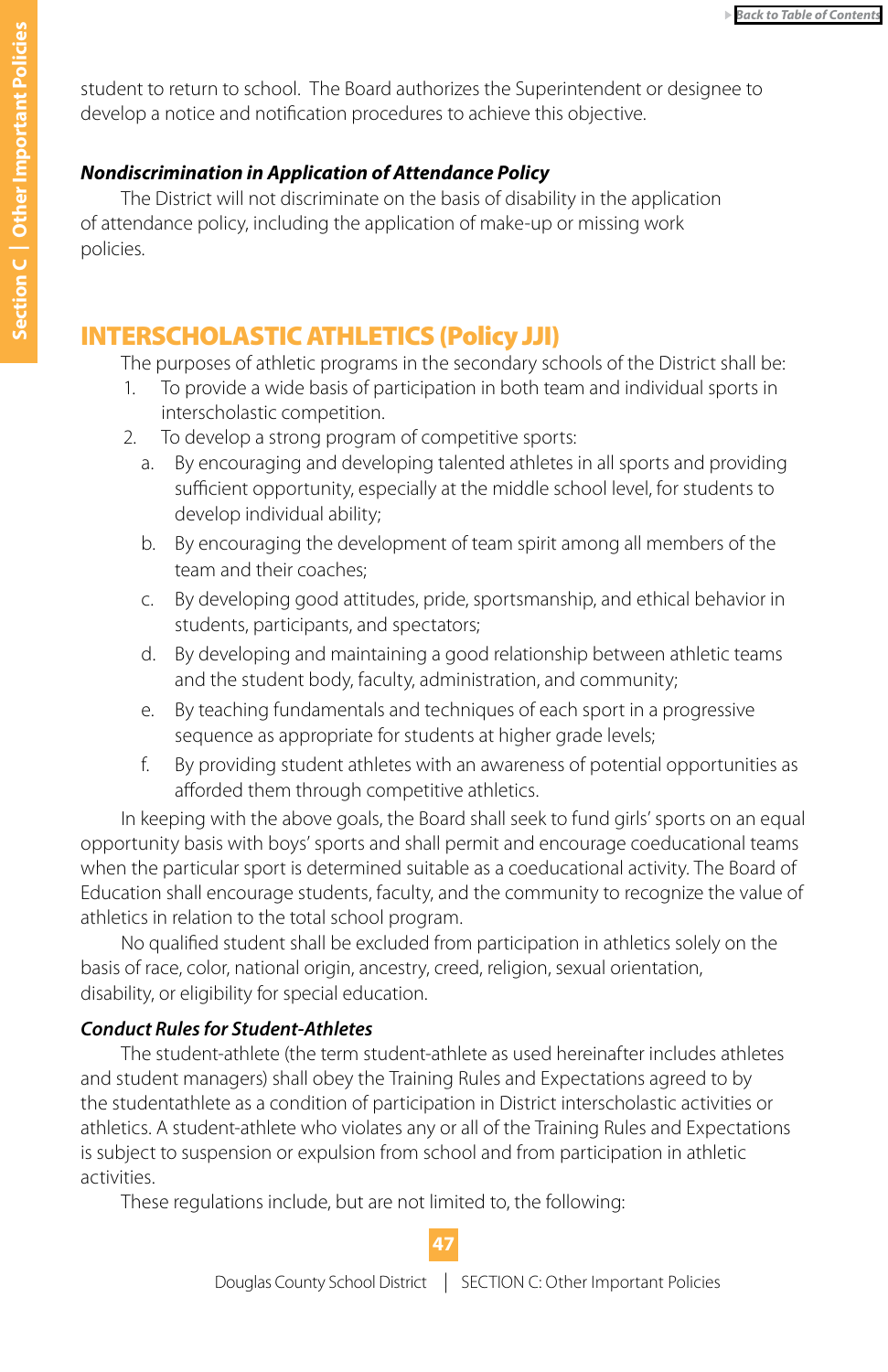- <span id="page-47-0"></span>1. The student-athlete must
	- a. Not be involved in the use, possession, distribution, gift, purchase, exchange or sale of alcohol;
	- b. Not smoke or use any form of tobacco;
	- c. Not be involved in the use, possession, distribution, gift, purchase, exchange or sale of drugs, as that term is defined in District policy JICH;
	- d. Be willing to submit to rules of conduct and appearance prescribed by the coach when representing the school;
	- e. Inform the head coach that he/she intends to drop or quit any sport; f. Meet all eligibility rules of the Colorado High School Activities Association and of the District.
- 2. A student-athlete who violates any or all of the above rules is subject to suspension or expulsion from participation in athletic activities.

## STUDENT PUBLICATIONS (Policy JICEA)

#### *A. School-Sponsored Student Publications*

The purpose of school-sponsored student publications is to provide students with experience in reporting, writing, editing, and understanding English and responsible journalism. School newspapers can also serve the additional purpose of disseminating school-related information among the members of the school community. However, the student publications should not feel an obligation to serve as a public relations tool for the school – this is a function of the school newsletter. Because the Board recognizes creative student expression as an educational benefit of the school experience, it encourages freedom of comment, both oral and written, in a school setting with a degree of order in which proper learning can take place.

#### *Responsibilities of Students*

Student editors of school-sponsored publications shall be responsible for determining the news, editorial opinions, and advertising content of their publications subject to the limitations of sound journalistic practice and state law.

#### B. Non-School-Sponsored Student Publications

The Board recognizes that freedom of speech and expression is a fundamental tenet of our nation. Freedom of speech and expression includes the right to distribute written or graphic material that is not part of a school-sponsored publication, class or activity at reasonable times and places and in a reasonable manner, subject to the limitations of this policy and state law.

#### C. Distribution of Materials

Students wishing to engage in an organized distribution of literature shall notify the building principal (or designee) of their intent to distribute at least twenty-four (24) hours prior to the time of the planned distribution. Except in the case of school-sponsored publications whose distribution has been set at the start of the school year. Principals may establish reasonable guidelines for the distribution to insure that the distribution does not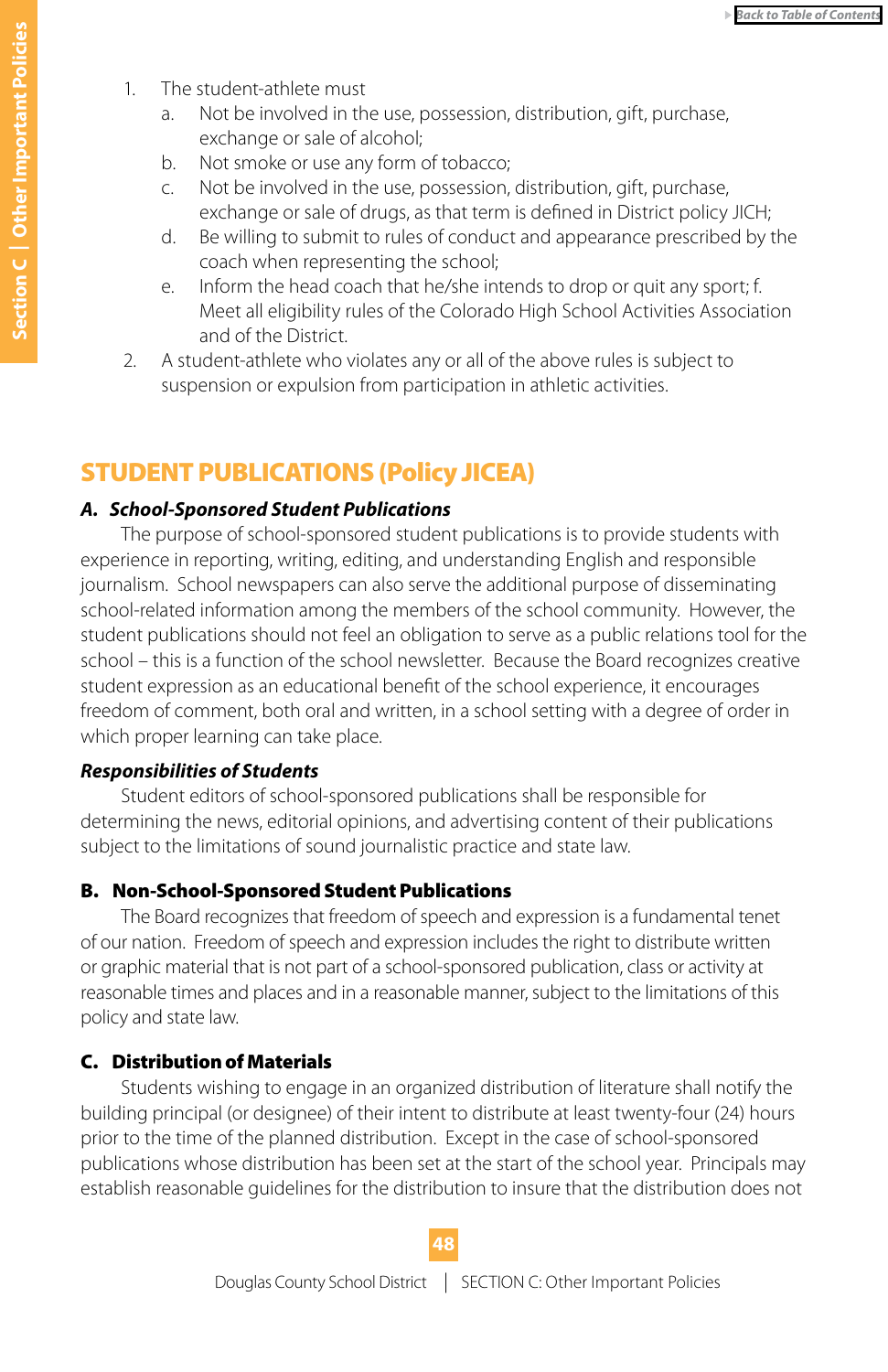<span id="page-48-0"></span>interfere with the ordinary operations of the school and school environment. Students are not required to produce an advance copy of the materials for the principal's review.

The principal of the school may halt distribution only if the distribution interferes with the proper and orderly operation of the school or any school activity. No student may be compelled or coerced to accept any materials being distributed. Students distributing materials are responsible for picking up materials they have distributed that are discarded in the area of distribution.

Students distributing written or graphic materials in violation of this policy may be subject to disciplinary action, including suspension and/or expulsion, in accordance with District disciplinary procedures.

#### D. Unauthorized Publications and Distribution

Nothing herein shall be interpreted to authorize the distribution of materials that:

- 1. are obscene or pornographic;
- 2. are libelous, slanderous or defamatory under state law;
- 3. invade the privacy of others;
- 4. contain an expression that is false and not otherwise protected by laws relating to freedom of expression;
- 5. cause a material and substantial disruption of the orderly operation of the school.

School equipment and supplies shall not be used for publication of non-schoolsponsored written or graphic materials.

#### E. Disclaimer and Liability

All school-sponsored student publications shall contain a disclaimer that expression made by students in those publications is not an expression of the school, the District, the Board, or any District employee or Board member.

## STUDENT ORGANIZATIONS (Secondary Schools) (Policy JJA)

Student organizations in the District's secondary schools may be curriculum-related or noncurriculum-related. This policy shall govern the creation and operation of all such student organizations.

Any organization established by secondary school students shall not engage in any activity which is contrary to law, District policy or school rules; which disrupts or threatens to disrupt the orderly operation of the school; or which would adversely affect the health, safety or welfare of any student or District employee. Failure to comply with these provisions shall be grounds for revocation of the right to continue meeting under this policy, and may result in student discipline, including suspension and/or expulsion.

#### *Curriculum-Related Student Organizations*

Curriculum-related student organizations enhance the participating students' educational experience and supplement course work within the educational program of the schools. Curriculum-related student organizations are those that directly relate to the school's curriculum by meeting any one of the following four criteria: (1) the subject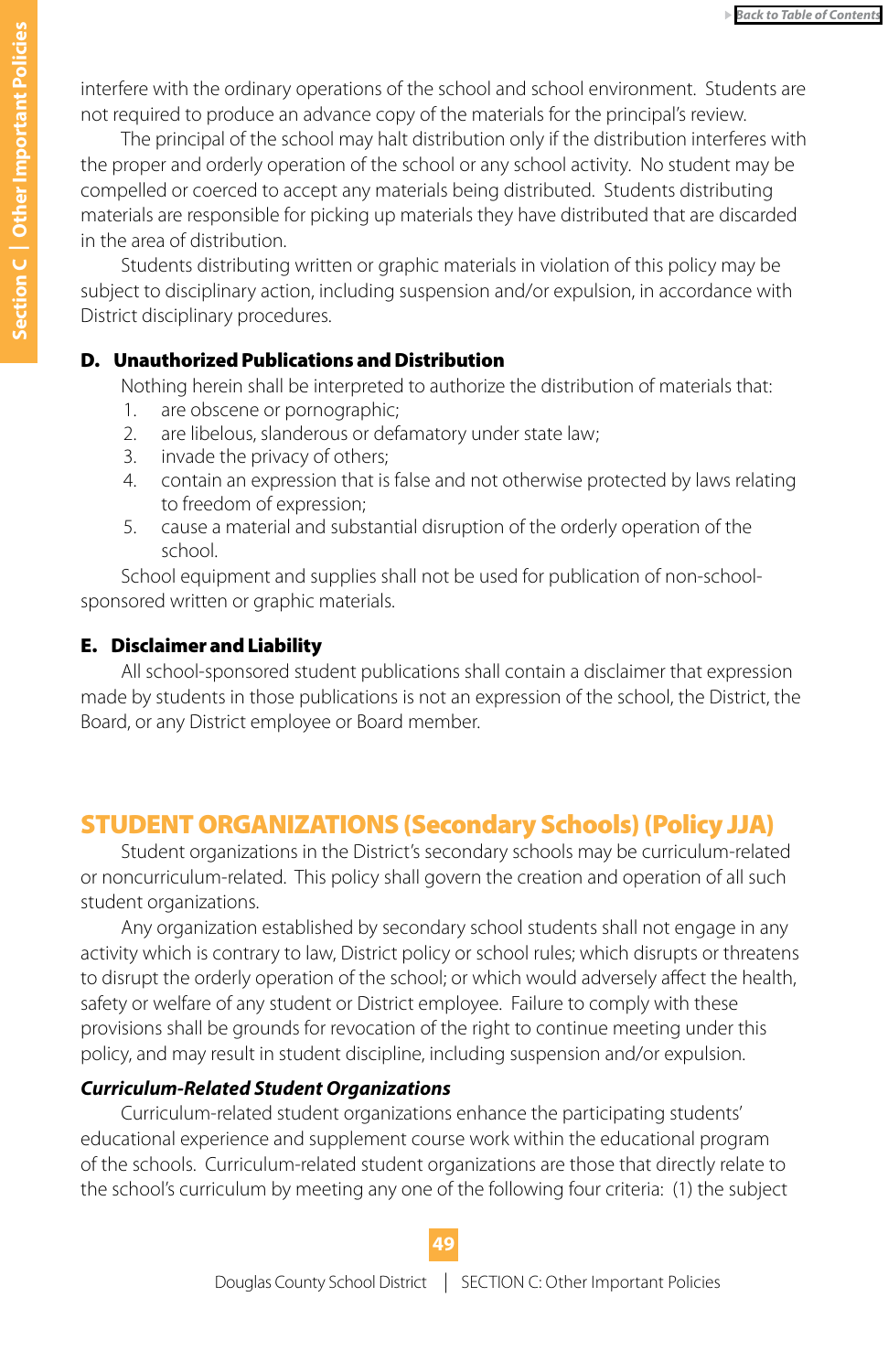matter of the organization is actually taught or will soon be taught in a regularly offered course; (2) the subject matter of the organization concerns the body of courses as a whole; (3) participation in the organization is required for a particular course; or (4) participation in the organization results in academic credit.

Curriculum-related student organizations may be organized by members of the school faculty on their own initiative or at the suggestion of one or more secondary students, upon prior approval of the school principal. All curriculum-related student organizations shall be sponsored and supervised by one or more members of the school faculty authorized by the principal.

#### *Noncurriculum-Related Student Organizations*

- 1. School Sponsored Noncurriculum-Related Student Organizations. Secondary schools within the District may sponsor student organizations that do not meet any of the four criteria specified above and are thus not directly related to the school's curriculum. Such organizations must be approved in advance by the school principal and shall be monitored by one or more members of the school faculty authorized by the principal. Such organizations may conduct meetings and activities on school premises, but only during non instructional time. "Non instructional time" means time designated by the principal when actual classroom instruction is not taking place.
- 2. Student Initiated and Led Noncurriculum-Related Student Organizations. Secondary school students shall be permitted to establish noncurriculum-related student organizations, subject to the provisions of the Federal Equal Access Act and the terms of this policy. Such organizations may conduct meetings and activities on school premises during non instructional time only, upon prior application for permission to and approval of the principal. "Non instructional time" means time designated by the principal when actual classroom instruction is not taking place. The principal of each secondary school shall develop rules concerning the scheduling of times and facilities which are available for such meetings and activities.
	- a. Neither the District nor any secondary school shall deny equal access to school facilities for meetings and related activities, or otherwise discriminate against such organizations or their student members, on the basis of the religious, political, philosophical or other content of the speech of noncurriculum-related organizations established by secondary school students.
	- b. The meetings of noncurriculum-related organizations established by secondary school students must be voluntary and student initiated; must not materially and substantially interfere with the orderly conduct of educational activities within the school; and must not be directed, conducted, controlled or regularly attended by non-school persons. A member of the school faculty shall serve as a monitor for purposes of general supervision at such meetings. No school employee shall be compelled to attend such meetings if the meetings' content is contrary to the employee's belief. School employees present at such meetings shall attend in a non-participatory capacity only.
	- c. Noncurriculum-related organizations established by secondary school students shall not be deemed to be school-sponsored or endorsed. The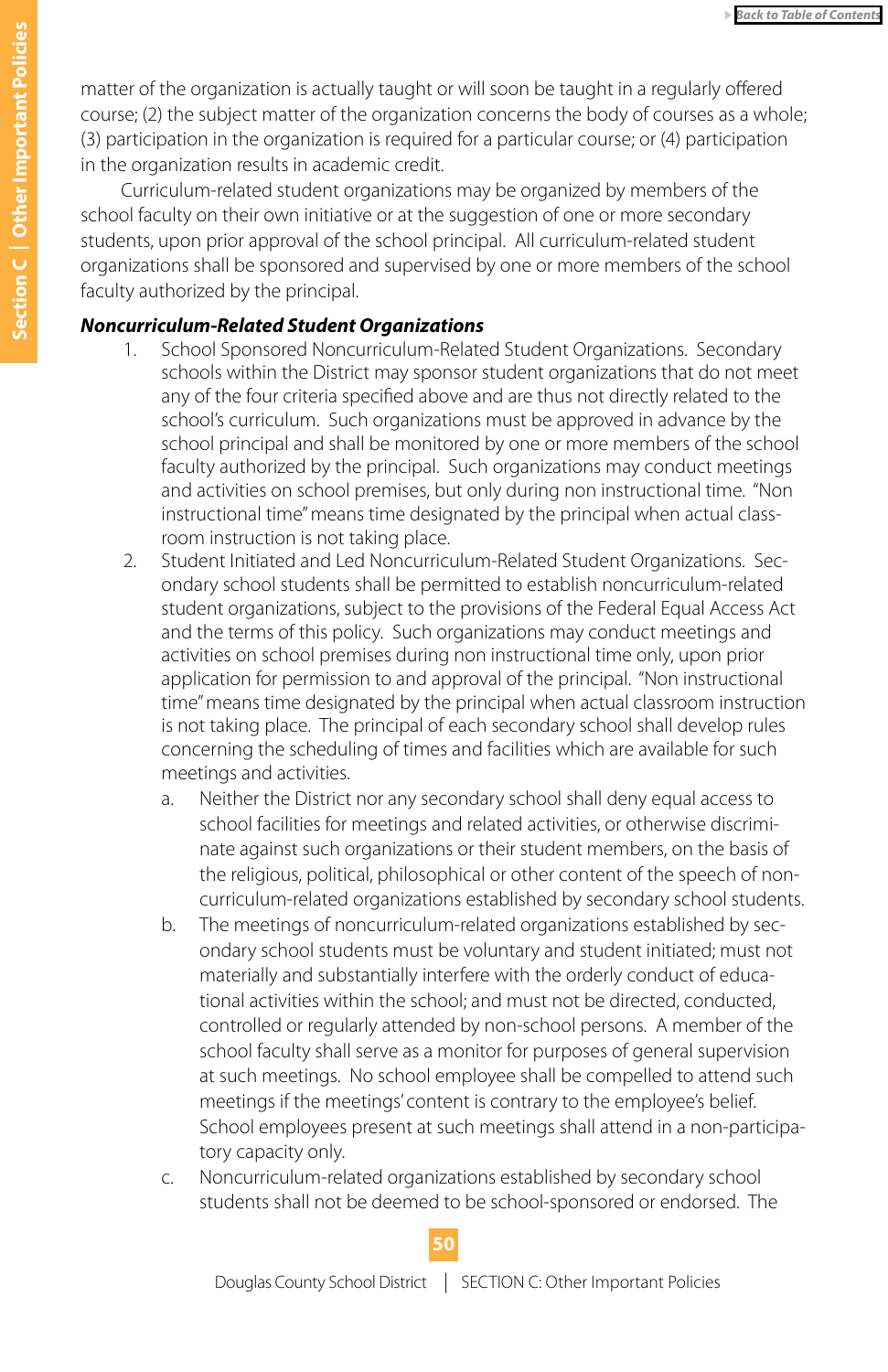<span id="page-50-0"></span>fact that such organizations are permitted to conduct meetings on school premises and to access school facilities for related activities under this policy shall not constitute an expression of District or school support for the purposes of such organizations or the views expressed at any meetings thereof.

## STUDENT FEES - REGULATION (Board File: JQ-R)

The District shall supply students with textbooks and instructional materials necessary for successful completion of courses of study as part of the District's instructional program.

Students participating in enrichment activities which are not required may be assessed charges necessary to cover expenses such as admission fees, food costs, and transportation costs. Students may also be required to pay the costs of materials for projects in specified classes. The master list of all school fees shall be submitted to the Board of Education annually no later than May.

No fee shall be assessed unless Board approved, although the Board understands that certain fee amounts are variable depending on the activity.

#### *Waiver of Fees:*

- A. All Board of Education approved fees shall be waived for those students who meet the District eligibility requirements set by the federal poverty income guidelines. These guidelines include those students on free and reduced-price meals (including homeless and foster students). Application procedures for waiver of fees shall ensure requests will be processed without embarrassment or publication. Staff members shall make every effort to ensure no student is denied the right to participate in any school activity because of lack of funds.
- B. Transportation fees shall be waived for students with an Individual Education Program (IEP) that includes transportation services.

#### *Failure of Pay Fees:*

Failure to pay fees may result in sending the outstanding account to collections.

- A. In accordance with state law, failure to pay any fine or fee assessed pursuant to law shall NOT result in the withholding of records required for enrollment in another school.
- B. Failure to pay any fine or fee assessed shall NOT result in the withholding of any specific item paid in full such as a yearbook or athletic uniform.

Revised January 18, 2018

## COMMUNICABLE DISEASES AND LONG-TERM ILLNESSES (Policy JLCC)

By law, the District is required to make educational services available to all children who are residents of the District. However, admission to school may be denied to a child suffering from a disease whereby his or her attendance is inimical to the welfare of other pupils. This would include any disease, infectious condition, or illness which may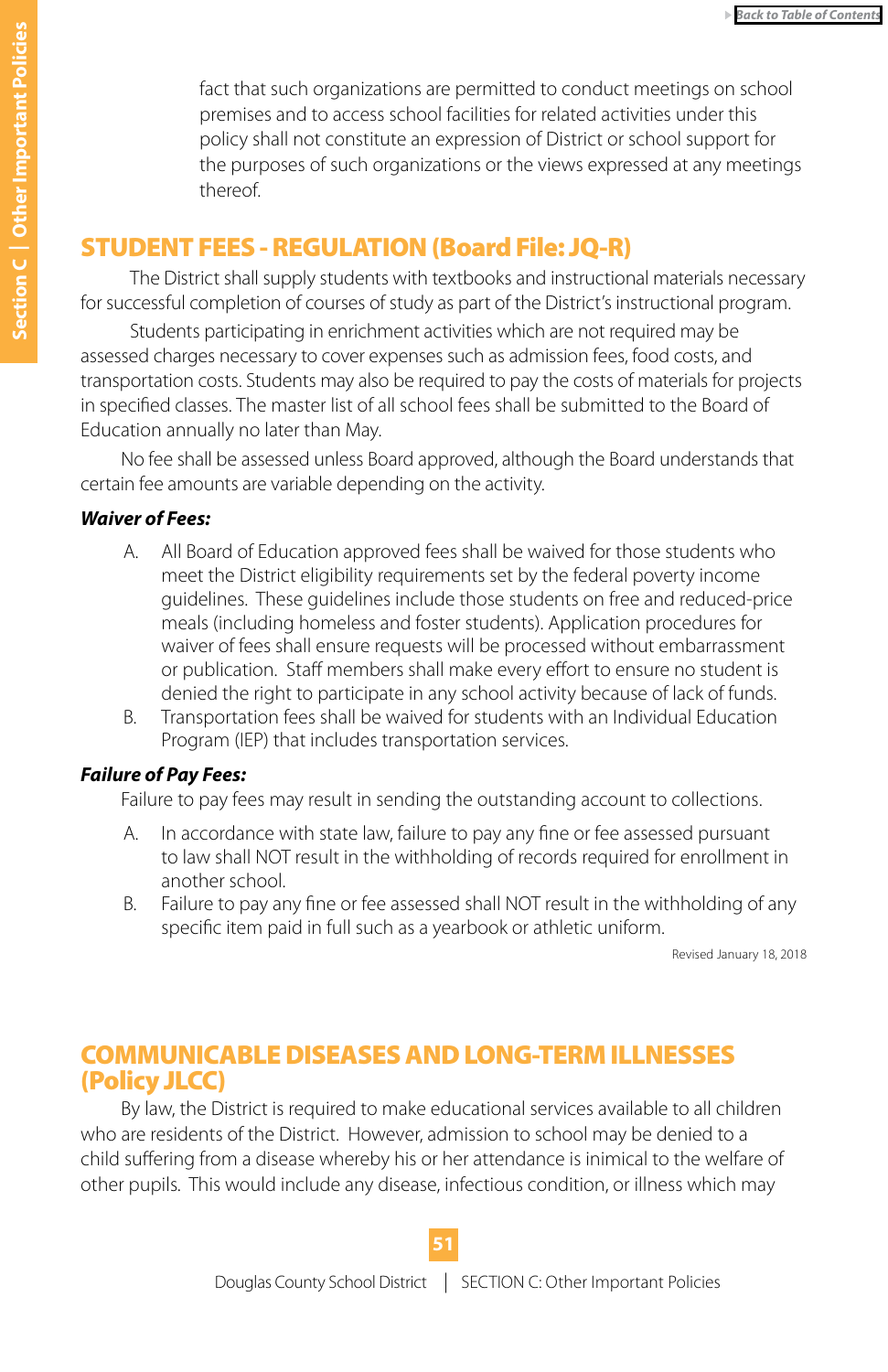<span id="page-51-0"></span>reasonably be considered to pose an unacceptable risk of being communicated to others. Parents are requested to notify the school principal if their child contracts a communicable disease, infectious condition, or illness and to keep any child temporarily affected thereby out of school until the condition is no longer communicable or until he or she has fully recovered.

A child suffering from a long-term physical illness by which he or she is unable to receive reasonable benefit from the ordinary educational program may be determined to be a child with disabilities under state and federal law.

Any child determined to have a long-term illness, disease, or infectious condition that is known or reasonably suspected to be communicable, shall be evaluated, staffed, and placed in an appropriate educational program in accordance with applicable law. When appropriate, the Colorado Department of Health may be requested to become involved.

Neither this policy nor the placement of a child in any particular program shall preclude the District administration from taking any temporary actions, including removal from the classroom, as deemed necessary to protect the health, safety, and welfare of the child or others.

### ADMINISTERING MEDICINES TO STUDENTS (Policy JLCD)

In general, school personnel will not administer medication to students at school unless clearly necessary and where appropriate administration cannot reasonably be accomplished

outside of school hours. The parent or guardian shall be responsible for providing all medication to be administered to a student.

Medication administration protocols are differentiated based on the grade of the student. Prescription and over the counter medication will be administered to students at school only at the specific written request of the student's parent or guardian, and with the written authorization of the student's health care provider.(A one-day supply is the exception, see below.) The Student Medication Request and Release Agreement(File: JLCD-E-1), must be signed by the parent or guardian and be accompanied by a health care provider's order for each medication or change of medication the parent wishes to have administered to the student.

If a student must receive prescription or over the counter medication during school hours, the parent or guardian shall furnish the medication. Prescription medication must be in the original pharmacy labeled container. The label shall state the student's name, medication, dosage, number and/or time(s) of dosages per day and name of the prescribing health care provider. Over the counter medication must be in its original packaging. A parent or guardian may deliver medication to the school during school hours. Medications that are brought by the student must be in the packaging as stated above, and sealed in an envelope. If the medication is not in a sealed envelope, the parent or guardian will be contacted.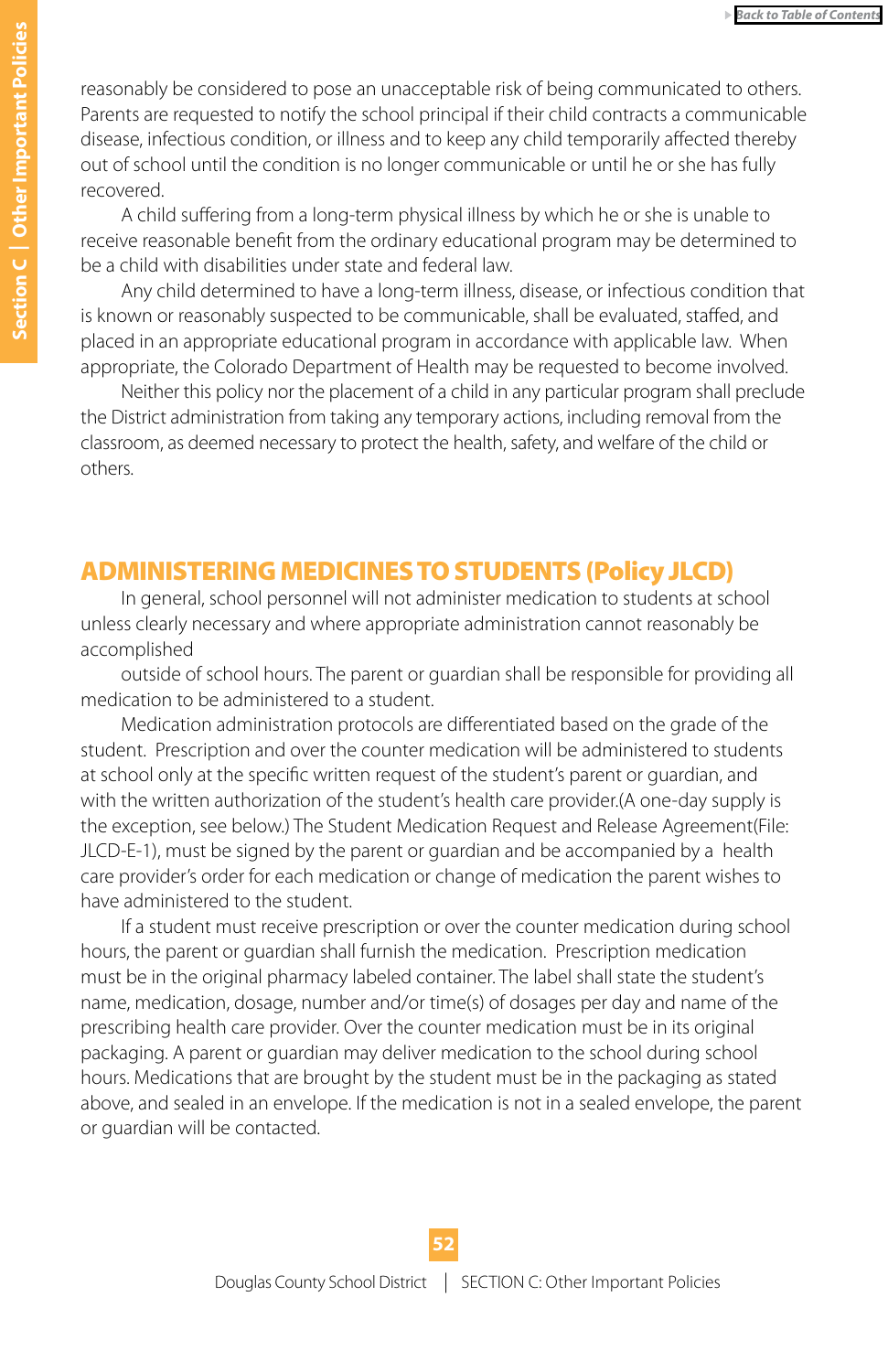<span id="page-52-0"></span>In certain unforeseen circumstances, verbal request or permission to administer medication may be accepted only when made by the parent or guardian to the school nurse, and only when prior delivery of the required forms is not reasonably possible. Written parental permission and authorization by the prescribing health care provider must be submitted by the parent before medication will be administered a second day. Medication may not be carried during the school day by elementary school students unless there is a need that is documented by the student's health care provider.

High school students may carry a one-day supply of prescription and/or over the counter medication in its original container without a "permission to carry medication" form on file. Middle school students may carry a one-day supply of over the counter medication without any form, but must have the "permission to carry medication" form on file in the school office to carry a one-day supply of prescription medication.

Students using poor judgment in carrying and taking their own medication will have such medication confiscated by school personnel, parents or guardian will be notified, and the student may face disciplinary action. A structured plan will then be developed for the administration of the medication utilizing the "contract to carry medication" form.

Medication shall be administered at each school only by a school nurse or by his or her legal delegate in compliance with the Colorado Nurse Practice Act. Such delegates shall be approved by the Principal Medication will be administered by school personnel, only in accordance with the instructions on the prescription label. School personnel will maintain a written record of all medications administered to students, using the appropriate District form. The record will include the student's name, medication, dosage, date and time given and the signature of the school personnel administering the medication.

Douglas County School District employees may not administer homeopathic or herbal preparations.

All medications to be administered by school personnel shall be stored per the Colorado Department of Education medication storage guidelines.

#### **Special Considerations for Asthma and Anaphylaxis**

Notwithstanding the above, a student with asthma, severe allergies, or another related, life- threatening condition may possess and self-administer medication as provided in an approved treatment plan developed in accordance with the Colorado Schoolchildren's Asthma and Anaphylaxis Health Management Act.

## Board File: JLCDB ADMINISTERING MEDICAL MARIJUANA, HEMP OILS AND/OR CANNABINOID PRODUCTS

The Board of Education respects the lawful private medical decisions of families to the extent possible while striving to maintain a safe learning environment for all students. These private medical decisions include those related to the administration of medical marijuana, hemp oils and/or cannabinoid products on school property, at schoolsponsored events, or on a school bus as authorized by state law.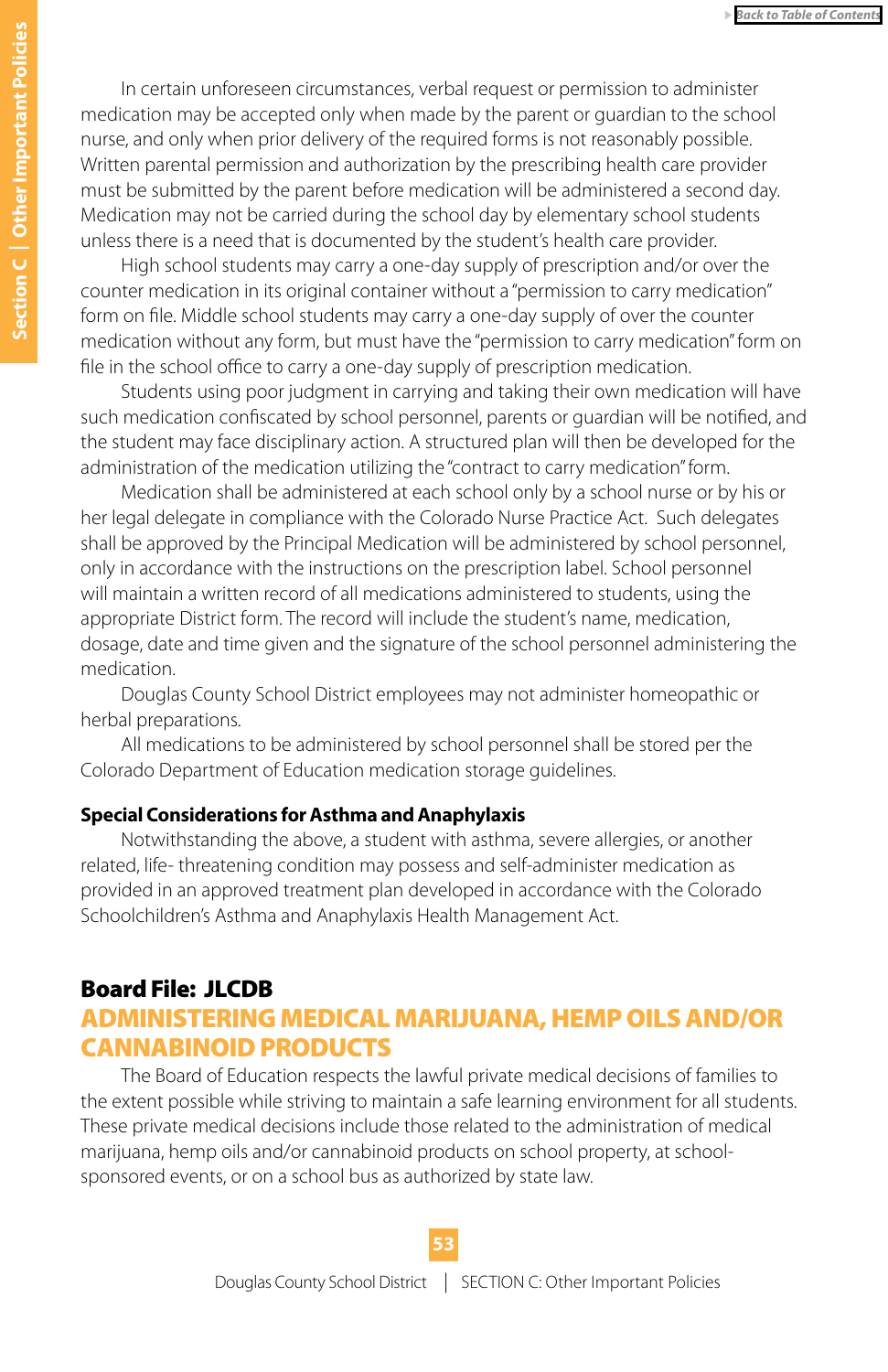#### **Medical Marijuana**

A student may be administered medical marijuana under two circumstances:

- 1) The student's primary caregiver (parent, guardian or medical professional) may administer medical marijuana on school property, at a school-sponsored event, or on a school bus, in a non-smokeable form to the student who possesses a valid recommendation for medical marijuana. The parent or guardian shall be solely responsible for providing the non-smokeable medical marijuana.
- 2) School personnel may volunteer to store, administer, or assist in the administration of medical marijuana to a qualified student in a designated location. A student or their parent has no right to demand that any school personnel agree to store, administer, or assist in the administration of medical marijuana to a qualified student, and under no circumstance shall any school personnel be required to store, administer, or assist in the administration of medical marijuana to a qualified student.

In either scenario, the student's parent/guardian must provide the school with a copy of the student's valid recommendation for medical marijuana from a licensed physician and valid registration from the state of Colorado authorizing the student to receive medical marijuana, and the recommendation must include a detailed description of the correct timing and dosage to be administered. This statement shall be maintained with the student's school medical records. The location of the administration of the medical marijuana shall be arranged in advance with the primary caregiver and the building administrator or designee so that the administration of the medical marijuana does not create a disruption to the educational environment.

Student possession, use, distribution, sale or being under the influence of cannabinoid products inconsistent with this policy may be considered a violation of Board policy concerning drug and alcohol involvement by students or other Board policy and may subject the student to disciplinary consequences, including suspension and/or expulsion, in accordance with applicable Board policy.

#### **Hemp Oils**

The parents or guardians of students who are administering hemp or CBD oils to the student during school hours that do not meet the state's definition of marijuana (currently CBD oil products with a THC level of 0.3 or less) to a student, shall provide a written statement signed by the parent or guardian specifically describing the product with sufficient information to determine the THC level of the product and the method of delivery. The statement shall release the school and district from any and all legal liability and financial responsibility to the student and any third party related the administration of the hemp or CBD oil to the student on school property or at school sponsored events. The parent or guardian shall also provide a signed statement from the student's physician that he or she is aware that the student is being administered the product and the method of delivery. These documents shall be maintained with the student's medical records. The parent or guardian shall be solely responsible for providing and administering the CBD product for the student.

The school or school personnel shall not administer, hold or store any medical marijuana, hemp oils, or cannabinoid products in any form. If the Federal Government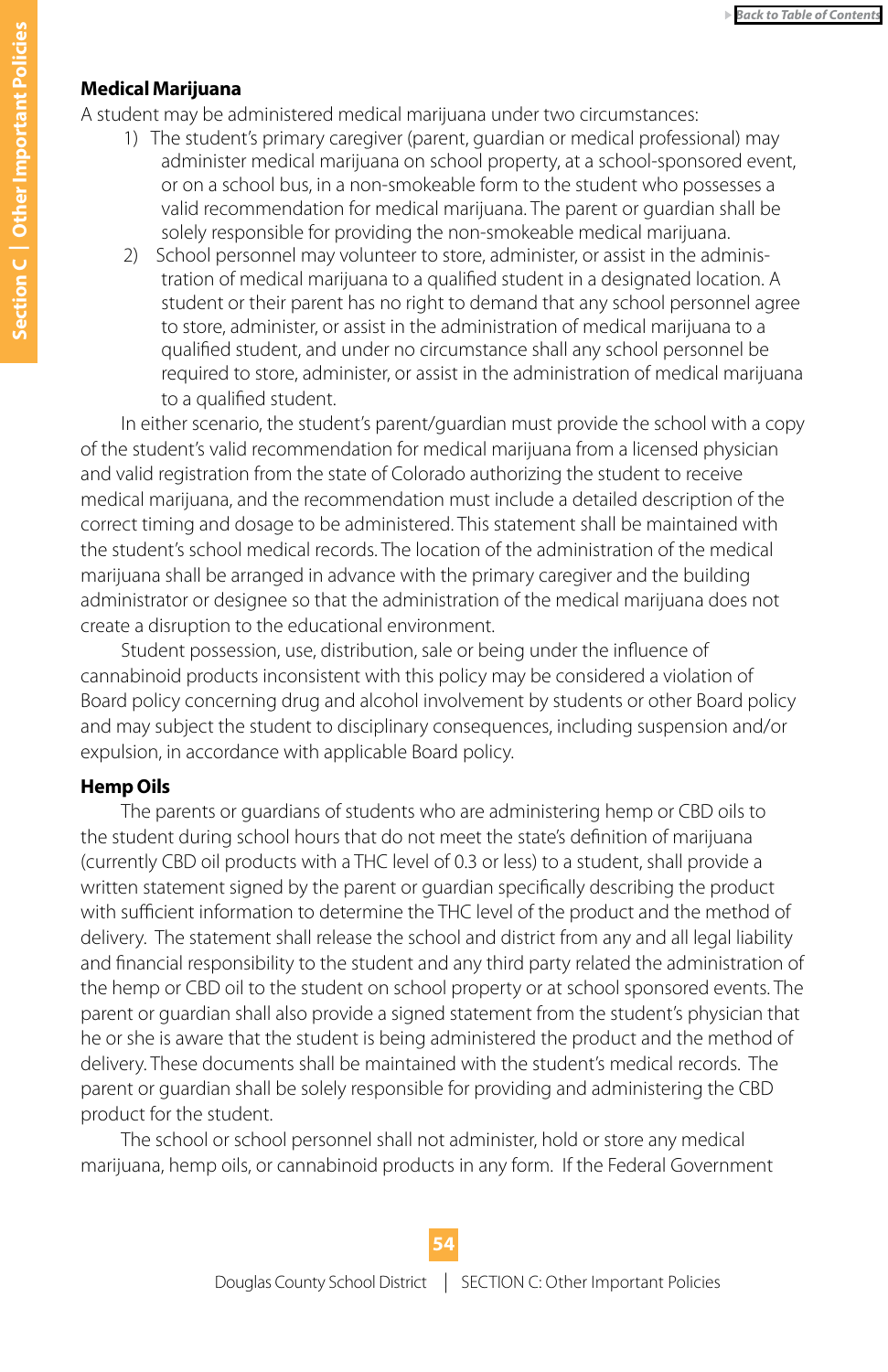<span id="page-54-0"></span>demands that the district cease and desist execution of activities under this policy at the hazard of losing federal funding, the district will comply with the federal guidance immediately.

## STUDENTS WITH SEVERE ALLERGIES (Board File: JLCDA)

The Board recognizes that many students are being diagnosed with potentially life-threatening allergies.

### Health care plan

The school nurse, or a school administrator in consultation with the school nurse, shall develop and implement a health care plan for each student with a diagnosis of a potentially life-threatening allergy. The plan shall address communication between the school and emergency medical services, including instructions for emergency medical responders. If a student qualifies as a student with a disability in accordance with federal law, the student's Section 504 plan, Individualized Education Program (IEP), and/or other plan developed in accordance with applicable federal law shall meet this requirement.

### Reasonable accommodations

Reasonable accommodations shall be made to reduce the student's exposure to agents that may cause anaphylaxis within the school environment. If a student qualifies as a student with a disability in accordance with federal law, the student's Section 504 plan, Individualized Education Program (IEP), and/or other plan developed in accordance with applicable federal law shall meet this requirement.

### Access to emergency medications

Emergency medications for treatment of the student's allergies or anaphylaxis shall be kept in a secure location accessible to designated school staff. Whenever possible and in a timely fashion, the student's parent/legal guardian shall supply the school with the medication needed for treatment of the student's allergies or anaphylaxis, unless the student is authorized to self-carry such medication. Any time an emergency medication is administered staff will call the the emergency call number at 911 and the student will either be transported via EMS or be released to a parent or guardian.

## STUDENT EDUCATION RECORDS (Policy JRA/JRC)

In recognition of the confidential nature of student education records, no person or agency may access student education records without prior written consent from the student's parent or guardian or eligible student (a student eighteen years of age or older) except as set forth in state or federal law and District policy.

## **Access to Records**

A parent or guardian shall be able to inspect and review the student's education records if the student is under 18 years old or if the disclosure is in connection with a health or safety emergency. However, if a student is 18 years old or older, the student may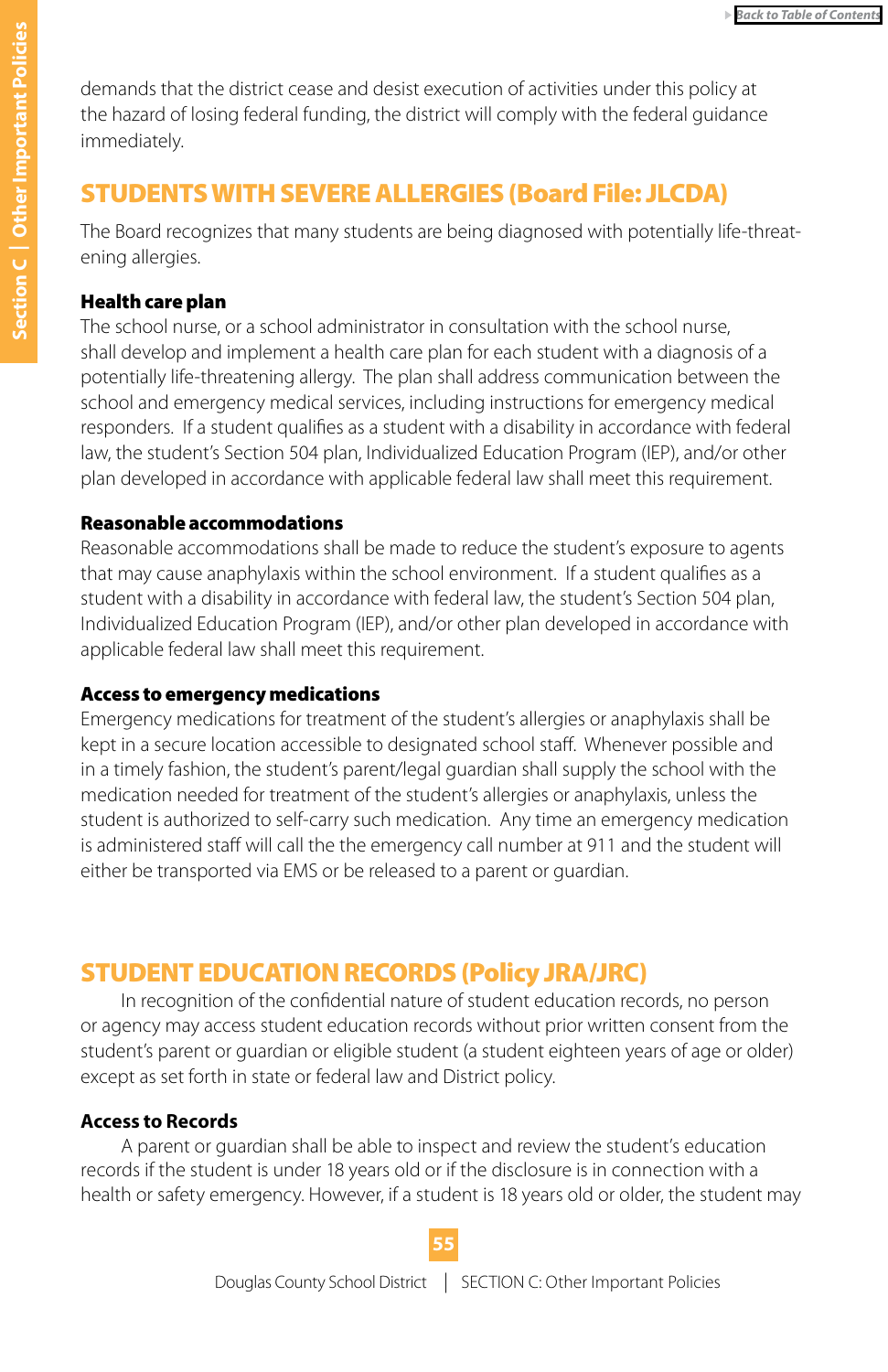inspect his/her own records and, unless the student is claimed by a parent/guardian as a dependent for federal income tax purposes, his/her written permission shall be necessary in order for his/her parents or guardian to inspect them. Such student 18 years old or older shall be known as an "eligible student."

In all cases where access to education records is requested, except as provided in this policy, a written request to see the records must be made by the parent/guardian or eligible student. The records custodian, upon receipt of the written request, shall provide access to inspect and review the records and set a date and time for such inspection and review. In the absence of extenuating circumstances, the date set will be within three working days after the request has been made. The person examining the records shall do so in the presence of the principal and/or other person(s) designated by him or her.

The record itself shall not be taken from the school building. However, upon request, one copy of the record shall be provided within a reasonable time to the parent/guardian, eligible student, or properly designated third person at a cost not to exceed \$.25 cents per page to be determined by the superintendent or designee.

#### **Requests to Amend Education Records**

Parents/guardians or eligible students who believe that information contained in the education records of a student is inaccurate or misleading, or violates the privacy or other rights of the student, may request that the District amend the records, but grades cannot be challenged pursuant to this policy. Parents/guardians or eligible students shall make such requests in writing to the building principal or, in the case of evaluation data resulting from assessment related to identification of a disability, to the director of Special Education. The request to amend a student's education records must clearly identify the part of the record they want changed and specify why it is inaccurate, misleading or otherwise violates the privacy rights of the student and must be made in writing within ten school days of the date the records were first examined unless additional time is granted by the District for good cause shown. If the principal or director of Special Education denies the request to amend the records, the parent/guardian or eligible student may request a formal hearing. A request for a formal hearing must be made in writing within ten school days of the denial and be addressed to the superintendent or designee. The hearing will be held in accordance with the procedures set forth in the regulation accompanying this policy.

#### **Disclosure Without Written Consent**

The District may disclose student education records, security video, and/or personally identifiable information contained therein without written consent of the parent/guardian or eligible student only if the disclosure meets one of the following conditions:

1. The disclosure is to a school official within the District having a legitimate educational interest in the education record or the personally identifiable information contained therein. A "school official" for purposes of this policy is a person employed by the District as an administrator, supervisor, instructor, or support staff member, including health or medical staff; a person serving on the Board of Education; a person or company with whom the District has contracted to perform specialized tasks (such as attorneys, auditors, consultants, and health care providers); or a parent/guardian or student serving on an official committee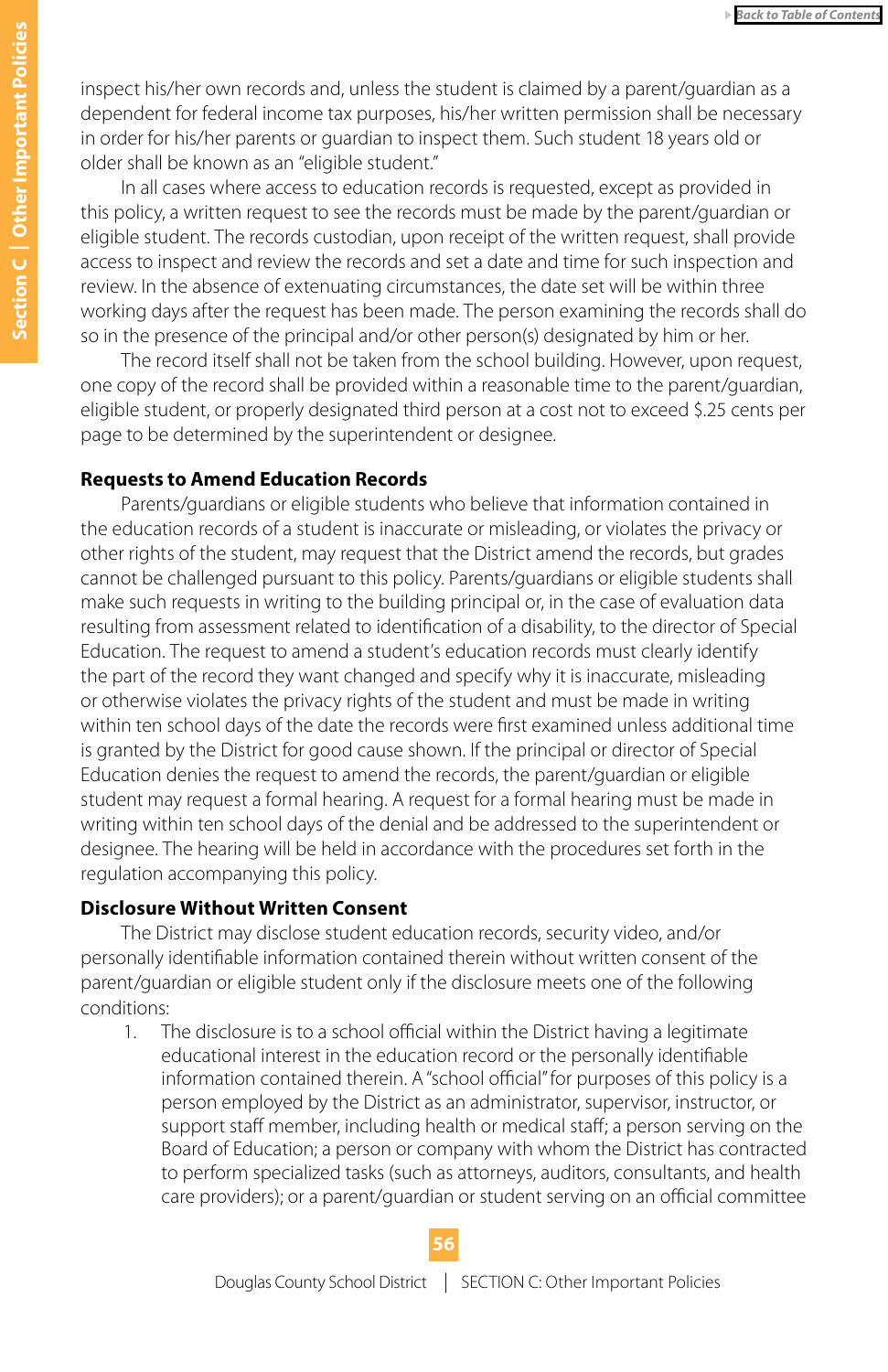or assisting another school official in performing his or her tasks.

- a. For purposes of this policy, a school official is determined to have a "legitimate educational interest" if disclosure to the official is: (1) necessary for that official to perform appropriate tasks that are specified in his or her position description or by a contract agreement; (2) used within the context of official School District business and not for purposes extraneous to the official's areas of responsibility; (3) relevant to the accomplishment of some task or to a determination about the student; and (4) consistent with the purposes for which the data are maintained.
- 2. The disclosure is to officials of another school or school system or institution of postsecondary education, to which the student moves, transfers, makes application to transfer, or otherwise seeks to enroll. Copies of such records shall be provided to the parent/guardian or eligible student upon their request. The records may include data concerning standardized tests; scholastic achievement; disciplinary information; or medical, psychological, or sociological information. Any records sent during the student's application or transfer period may be supplemented, updated or corrected as necessary.
- 3. The disclosure is to authorized representatives of the Comptroller General of the United States, the Attorney General of the United States, the Secretary of the U.S. Department of Education, and state educational authorities.
- 4. The disclosure is to state and local officials and concerns the juvenile justice system's ability to effectively serve, prior to adjudication, the student whose records are disclosed as provided under the Colorado Open Records Act and Colorado Children's Code. Such records and personally identifiable information shall only be disclosed upon written certification by the officials that the records and information will not be disclosed to any other party, except as specifically authorized or required by law, without the prior written consent of the parent/ guardian or eligible student.
- 5. The disclosure is to representatives of entities to which a student has applied for or has received financial aid when the disclosure is for the purpose of determining the amount, conditions, eligibility, or enforcement of the terms of the aid.
- 6. The disclosure is to accrediting organizations for accrediting functions.
- 7. The disclosure is to organizations conducting studies for, or on behalf of, educational agencies or institutions to develop, validate or administer predictive tests; to administer student aid programs; or to improve instruction.
- 8. The disclosure is to comply with a judicial order or lawfully issued subpoena. Unless otherwise specified in the order or subpoena, the District shall make a reasonable effort to notify the parent/guardian or eligible student prior to complying with the subpoena or order.
- 9. The disclosure is in connection with an emergency, if knowledge of the information disclosed is necessary to protect the health or safety of the student or other persons.
- 10. The disclosure is of information designated by this policy to be directory information.

Nothing in law or District policy prevents school officials from disclosing information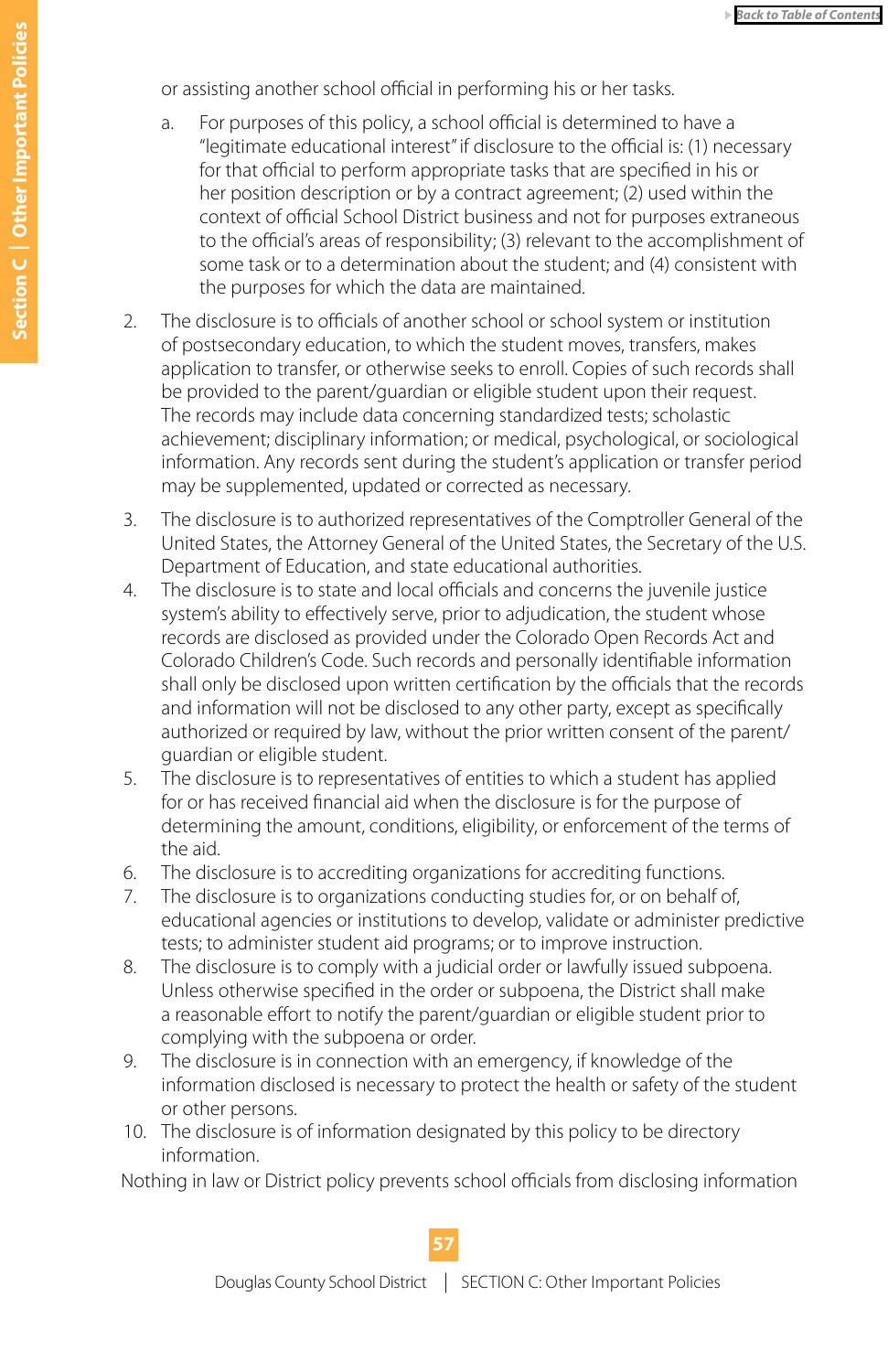derived from personal knowledge or observation.

#### *Disclosure of Directory Information*

The District may disclose directory information from a student's education record without written consent of the parent/guardian or eligible student in accordance with the following provisions:

- 1. "Directory information" is information contained in a student's education record that would not generally be considered harmful or an invasion of privacy if disclosed. "Directory information" includes, but is not limited to, the student's name, e-mail address, gender, date and place of birth, grade level, participation in officially recognized sports and activities, height and weight of athletic team members, school years attended and degrees, awards, honors, and other distinctions received. Directory information also includes a Student ID number or other unique personal identifier used by the student to access or communicate in electronic systems, but only if the identifier cannot be used to gain access to education records except when used in conjunction with one or more factors that authenticate the user's identity, such as a password. The addresses, telephone numbers, and photograph of students in elementary or secondary schools shall not be disclosed without the express written permission, utilizing the appropriate form, of the parent/guardian, except to law enforcement agents conducting an investigation of a student if the agents show that it is necessary for the investigation to have access to that information.
- 2. The parent of a student or an eligible student, while the student is in attendance in the Douglas County School District, has the option of denying the publication of a student's directory information, including publishing directory information on the school website, by submitting a request , in writing, to the building principal or District registrar, utilizing the appropriate form, at least 20 days in advance of disclosure.

#### *Limitation of Disclosure*

Personally identifiable information from a student's education records shall be disclosed only on the condition that the party to whom disclosure is made will not disclose the information to any other party without the prior written consent of the parent/guardian or the eligible student.

#### *Disclosure of Disciplinary Information to School Personnel*

In accordance with state law, the principal or designee is required to communicate disciplinary information concerning any student enrolled in the school to any teacher who has direct contact with the student in the classroom and to any counselor who has direct contact with the student. The purpose of this requirement is to keep school personnel apprised of situations that could pose a risk to the safety and welfare of others.

Any teacher or counselor to whom disciplinary information is reported shall maintain the confidentiality of the information and shall not communicate it to any other person. The principal or designee is required to inform the student and the student's parent when disciplinary information is communicated and to provide a copy of the disciplinary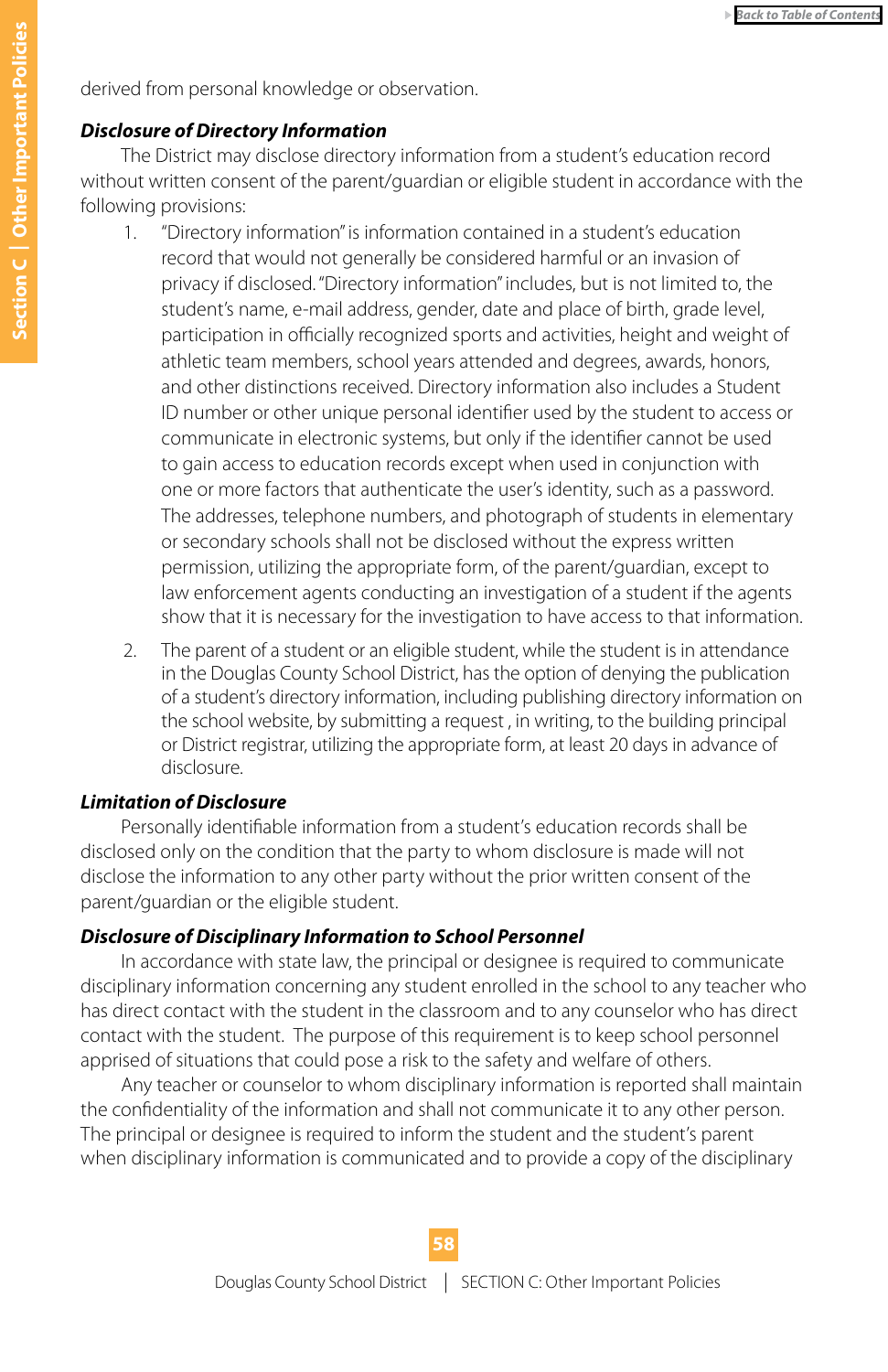information. The student and/or the student's parent may challenge the accuracy of such disciplinary information through the process outlined in the notice to parents and students of rights concerning student school records (JRA/JRC-R).

#### *Disclosure to Medicaid*

In all cases in which a student is enrolled in the Colorado Medicaid program, the district shall release directory information consisting of the student's name, date of birth and gender to Health Care Policy and Financing (Colorado's Medicaid agency) to verify Medicaid eligibility of students. The district shall obtain written consent annually from a parent before the release of any non-directory information required for billing

#### *Disclosure to Criminal Justice Agencies*

The superintendent or designee is authorized by law to share disciplinary and attendance information with a criminal justice agency investigating a criminal matter concerning a student enrolled or who will enroll in the school district when necessary to effectively serve the student prior to trial. Such information shall only be shared upon written certification by the criminal justice agency that the information will not be disclosed to any other party, except as specifically authorized or required by law, without the prior written consent of the student's parent/guardian.

#### *School Security as Law Enforcement Units*

Douglas County School District's School Safety and Security Office employs security staff to monitor safety and security in and around schools and is the designated "law enforcement unit." All investigative reports and other records created and maintained by security are not considered education records. Accordingly, schools may disclose information from law enforcement unit records to others, including outside law enforcement authorities, without parental permission and in accordance with law. Law enforcement unit officials who are employed by the school are designated as "school officials" with "legitimate educational interest." As such, they may be given access to personally identifiable information from students' education records.

#### *Security Videos*

DCSD's School Safety and Security Office may use security cameras as a tool to monitor and improve safety. Images of students captured on security videotapes that are maintained by the school's law enforcement unit are not considered education records under FERPA. Accordingly, these videotapes may be shared with parents of students whose images are on the video and with outside law enforcement authorities as the school law enforcement unit deems appropriate.

#### *Disclosure to the Colorado Commission on Higher Education (CCHE)*

On or before December 31 of each school year, the school district shall disclose to the CCHE the names and mailing addresses of those students enrolled in the eighth grade for use in mailing the notice of postsecondary educational opportunities and higher education admission guidelines as required by state law.

#### Disclosure to Military Recruiting Officers

Names, addresses, and home telephone numbers of secondary school students shall be released to military recruiting officers for any branch of the United States Armed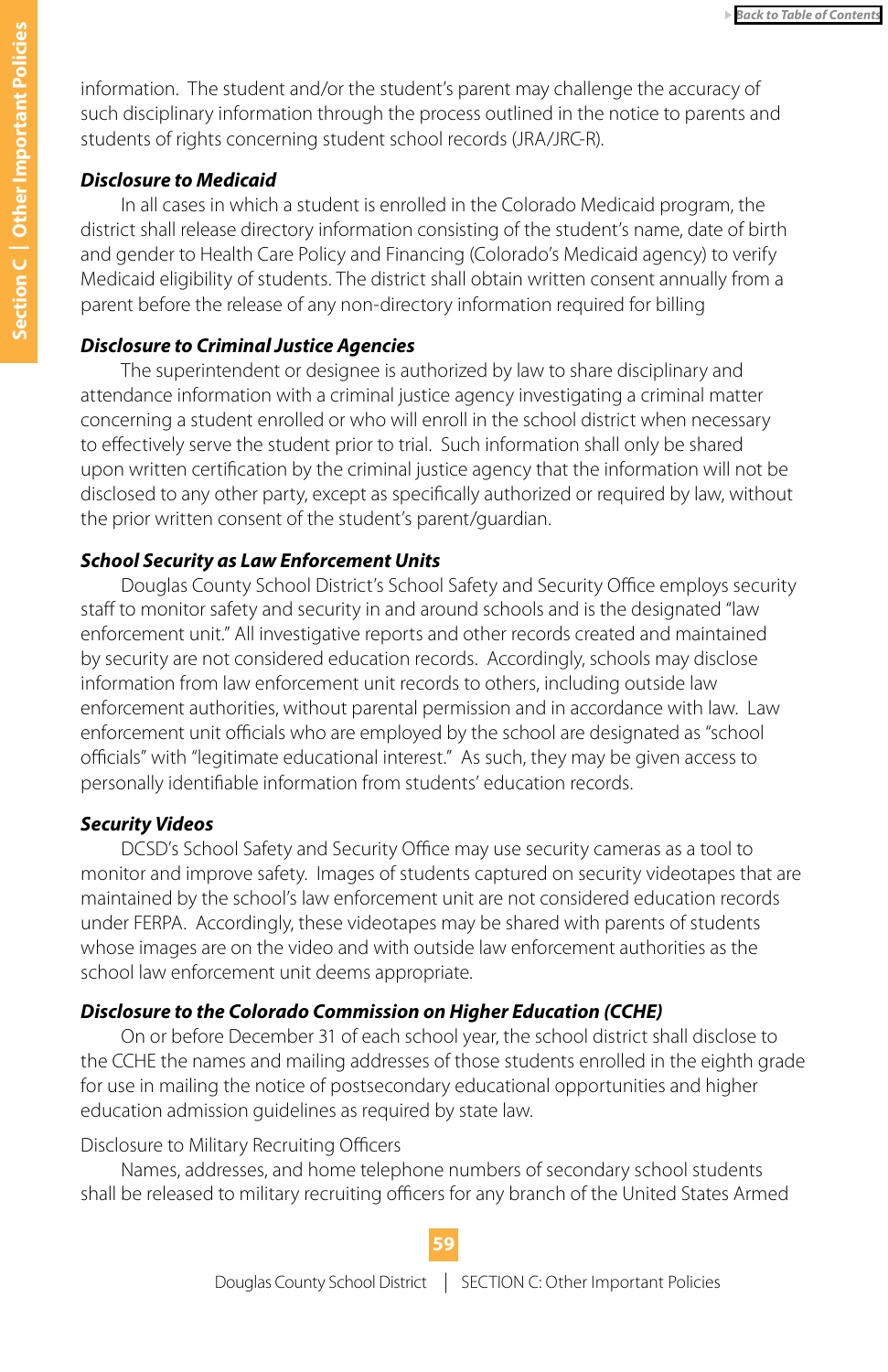Forces within 90 days of the request unless the parent or student submits a request, in writing, during express check-in or to the school, that such information not be released. Reasonable and customary actual expenses directly incurred by the District in furnishing this information shall be paid by the requesting service.

#### Disclosure to Other Parties

The District shall not disclose student education records to individuals or parties other than those listed above and in accordance with federal and state law without prior written consent of the parent/guardian or eligible student. Such written consent shall be signed and dated and shall specify the records that may be disclosed, state the purpose of the disclosure, and identify the party or class of parties to whom the disclosure may be made.

#### Annual Notification of Rights

The District, at the beginning of each academic year, will notify all parents/guardians and eligible students of their rights under this policy. Copies of this policy, and related forms, may be obtained from the office of the superintendent at any time during normal business hours. Complaints regarding violations of rights accorded parents/guardians and eligible students pursuant to the Family Educational Rights and Privacy Act may be submitted to the Family Policy Compliance Office, United States Department of Education, 400 Maryland Ave., S.W., Washington, D.C. 20202-5901.

#### Special Education Records

The parents of a student with disabilities must be informed when student records related to special education assessments and services are no longer needed to provide educational services to the student and are scheduled for destruction consistent with the DCSD records destruction policies and procedures. Nevertheless, the student's name, address, phone number, grades, attendance record, classes attended, grade level completed, and year completed may be retained even when all other personal identifiers have been removed from a student's records. No record will be destroyed by the removal of personal identifiers while still needed to provide educational services to a student.

#### Governing Law

The District shall fully comply with FERPA and its regulations and shall be entitled to take all actions and exercise all options authorized under the law. In the event this policy does not address a provision in FERPA, or is inconsistent with or in conflict with federal or state law or regulation, the provision of state and federal law shall control.

The following are procedures to be used in carrying out policy requirements. Eligible students are those students or former students over the age of 18 years. Either parent is presumed to have authority to inspect education records unless the school has been provided with a court order denying that parent access to the minor student's records.

- 1. **Requests to review student education records by parents, guardians, or eligible students**
	- a. A request to inspect and review student education records must be submitted on an official form (JRA/JRC-E-2) by the parent, guardian, or eligible student, to the building principal of the school attended by the student.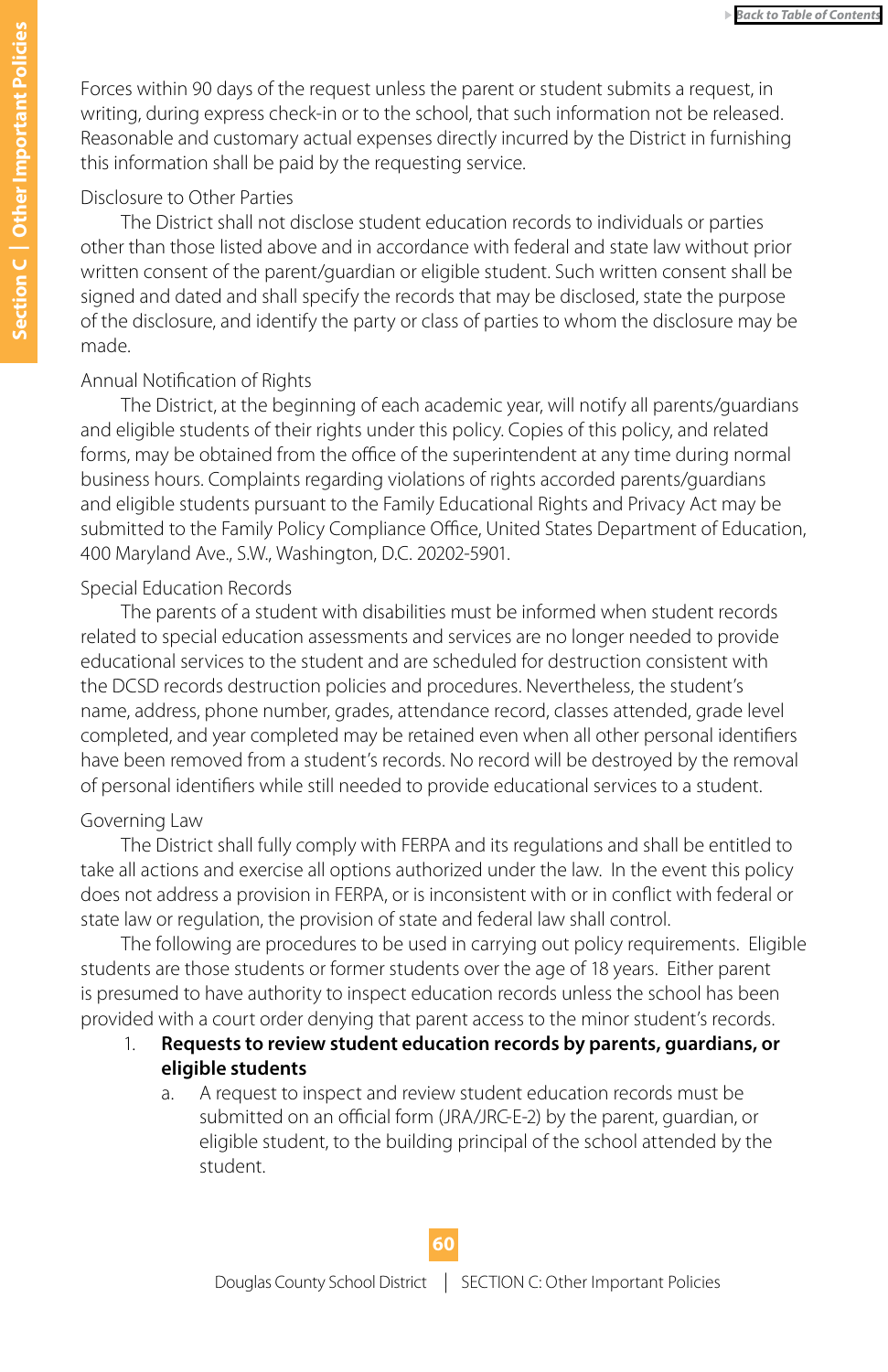- b. Upon receiving the request, the building principal shall collect the student's education records. If the student whose records are requested is or has been identified as a student with disabilities, the principal shall provide a copy of the request to the special education imaging clerk within 24 hours of receipt of the request. The special education records clerk shall assist the principal in securing the records requested.
- c. Upon receiving the request, the building principal will set a date (usually within three working days after the request has been made) and time for inspection and review of the records.
- d. The parent, guardian, or eligible student shall examine the student's education records in the presence of the principal and/or the principal's designee. The record itself shall not be taken from the school building.
- e. If the parent, guardian, or eligible student requests, one copy of the student's education record(s) shall be provided within a reasonable time at a cost not to exceed \$.25 per page in accordance with the policy.

#### 2. **Challenges to content of records**

- a. A parent, guardian, or eligible student's challenge to a student's education records as inaccurate, misleading, or violating the privacy or other rights of the student must be submitted in writing to the building principal (or director of Special Education) within ten school days of the date the records were first examined, unless additional time is granted by the District for good cause shown. In all instances where challenges are made, the principal or director of special education shall notify the superintendent.
- b. If the parent/guardian or eligible student challenges any part of the student's education record, the principal (or, in the case of psychological test data, the director of Special Education) should review the part of the record being challenged and may, by mutual agreement with the person making the challenge, destroy, delete, or add the information in question.
- c. If the principal (or director of Special Education) does not agree with the challenge, the principal (or director of Special Education) shall provide written notice of the decision and of the parent/guardian or eligible student's right to request a hearing. In all instances where challenges are made, principals are to notify the superintendent.
- d. Hearings on challenges will be held in accordance with the following procedures:
	- i. The hearing shall be held within 25 calendar days after receipt of the request. Notice of the date, place, and time of the hearing will be forwarded to the parent/guardian or eligible student by hand-delivery or certified mail.
	- ii. The hearing will be conducted by a building principal or higher administrative official as designated in writing by the superintendent. The official conducting the hearing shall not have a direct interest in the outcome of the hearing.
	- iii. Parents/guardians or eligible students shall be afforded a full and fair opportunity to present evidence relevant to the issues raised and may be assisted or represented by individuals of their choice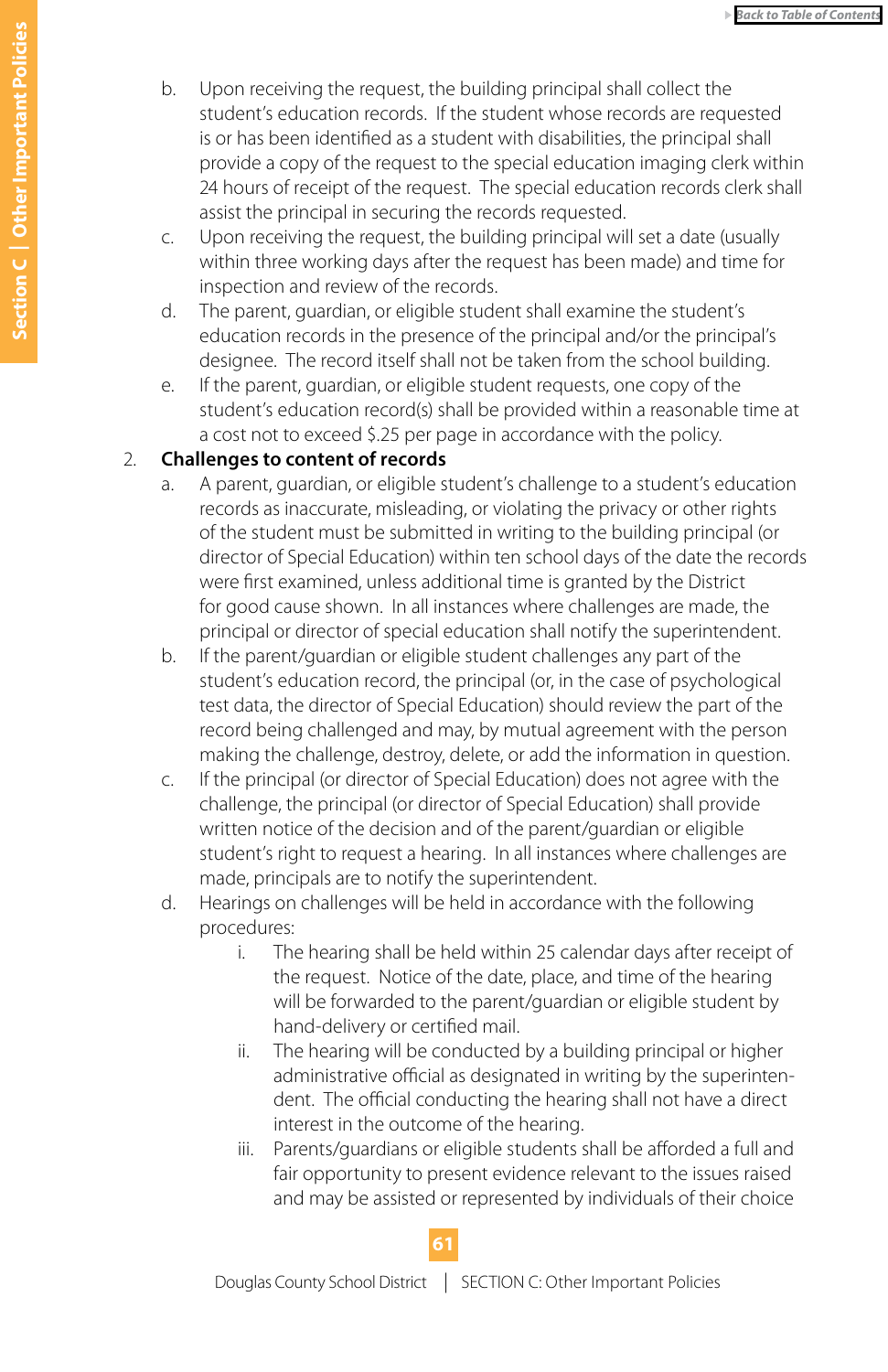at their own expense, including an attorney.

- <span id="page-61-0"></span>iv. The hearing official shall issue a decision in writing within 20 calendar days following the conclusion of the hearing and shall notify the parent/guardian or eligible student of that decision by certified mail.
- v. The decision of the hearing official shall be based upon the evidence presented at the hearing and shall include a summary of the evidence and the reasons for the decision.
- vi. The hearing official's decision shall include a statement informing the parents/guardians or eligible student of their right to place in the student's records a statement commenting upon the information in the records and/or setting forth any reason for disagreement. Any explanation placed in the records shall be maintained as a part of the records as long as the record itself is maintained by the District. If the education record is disclosed by the District to any other party, the explanation shall also be disclosed to that party.

#### 3. **Records of access and of requests**

- a. All completed request, authorization, and permission forms to view and receive student education records will be filed in the student's file.
- b. The principal (or, in the case of inactive files, the supervisor of pupil records) shall keep a composite of all requests for inspection and copies of education records.
- c. Written authorization is not required to be included in a student's education records when the request is made by a parent/guardian, eligible student, or school official within the District having a legitimate educational interest in the records.

#### 4. **Requesting records from other districts/schools**

When a student transfers to this School District from another district, the principal of the receiving school will ask the parent (or student if the student is of age) to sign an authorization for release of education records which will be completed by the principal and forwarded to the school of previous attendance.

## SCREENING/TESTING OF STUDENTS (Policy JRA/JRC)

#### *Physical Screenings*

The sight and hearing of all students in kindergarten, first, second, third, fifth, seventh and ninth grades or students in comparable age groups referred for testing shall be tested during the school year by the school nurse, teacher, principal or other qualified person authorized by the District, as required by law. The parent/guardian shall be informed when a deficiency is found. This provision shall not apply to any student whose parent objects on religious or personal grounds.

Parents/guardians and students 18 years of age or older shall receive notice and have the opportunity to opt out of any non-emergency invasive physical examination or any physical screening (such as routine hearing, vision and dental screenings) that is: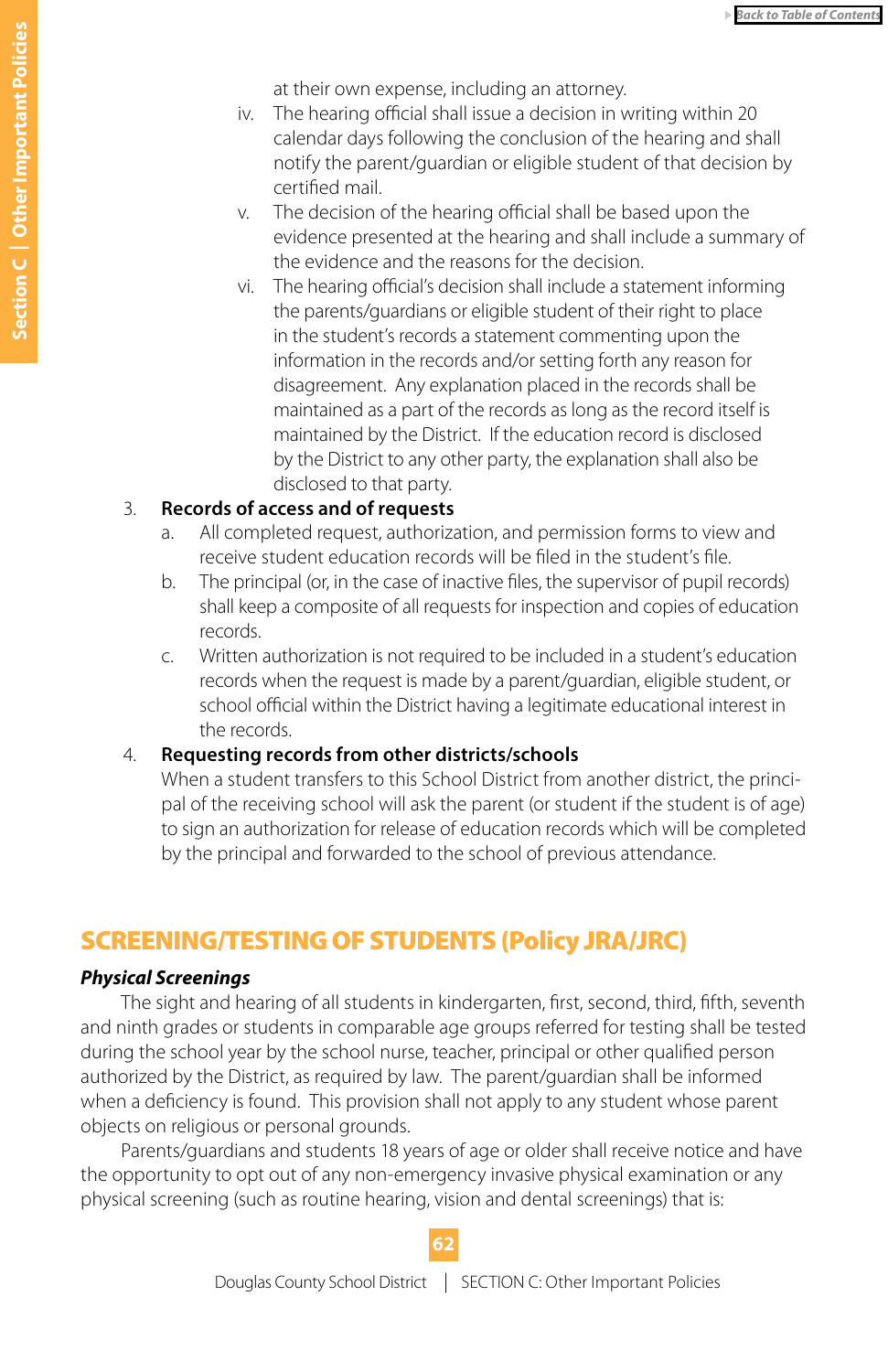- 1. normally required as a condition of attendance;
- 2. administered by the school and scheduled by the school in advance; and
- 3. not necessary to protect the immediate health and safety of the student, or other students.

#### *Survey, Analysis or Evaluation of Students*

Except as otherwise permitted by law, students shall not be required to submit to a survey, analysis, or evaluation related to curriculum or other school activities that is intended to reveal information, whether the information is personally identifiable or not concerning the student or the student's parents/guardians, without written parental consent, that reveals information concerning:

- 1. political affiliations
- 2. mental or psychological problems potentially embarrassing to the student or the student's family
- 3. sex behavior or attitudes
- 4. illegal, anti-social, self-incriminating and demeaning behavior
- 5. critical appraisals of other individuals with whom the student has a close family relationship
- 6. legally recognized privileged or analogous relationships, such as those with lawyers, physicians and ministers
- 7. income (other than that required by law to determine eligibility for participation in a program or for receiving financial assistance under such program)
- 8. religious practices, affiliations or beliefs of the student or the student's parents/ guardians

School personnel responsible for administering any such survey, analysis or evaluation shall give written notice at least two weeks in advance to the student's parent/ guardian or to the eligible student, if he/she is 18 years old or older. For purposes of this policy, such student 18 years or older shall be referred to as an "eligible student." The notice shall offer to provide the following written information to the parent/guardian or eligible student upon request:

- 1. records or information that may be examined and required in the survey, analysis or evaluation;
- 2. the means by which the records or information shall be examined, reviewed, or disseminated;
- 3. the means by which the information is to be obtained;
- 4. the purposes for which the records or information is needed;
- 5. the entities or persons, regardless of affiliation, who will have access to the information; and
- 6. a method by which a parent/guardian can grant or deny permission to access or examine the records or information.

Parents/guardians and eligible students shall receive notice and have the opportunity to opt a student out of activities involving the collection, disclosure or use of personal information collected from the student for the purpose of marketing or selling that information or otherwise providing the information to others for that purpose.

Parents/guardians and eligible students have the right to review, upon request, any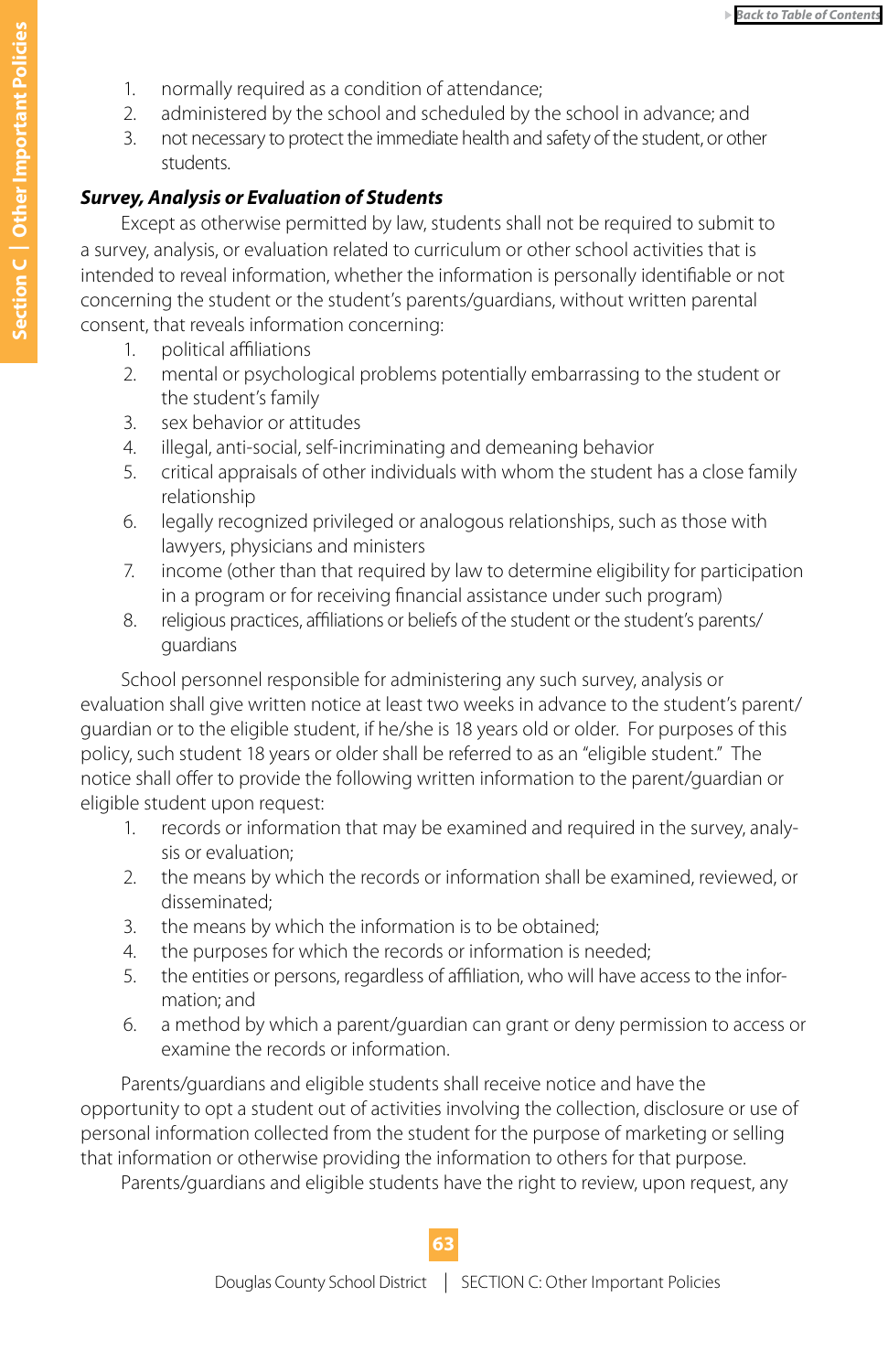survey, analysis or evaluation administered or distributed by a school to students whether created by the District or a third party.

Nothing in this policy shall:

- prevent a student who is working under the supervision of a journalism teacher or sponsor from preparing or participating in a survey, analysis or evaluation without obtaining consent as long as such participation is not otherwise prohibited by federal law
- 2. be construed to prevent a District employee from reporting known or suspected child abuse or neglect as required by state law
- 3. be construed to limit the ability of a health professional that is acting as an agent of the District to evaluate an individual child
- 4. be construed to require parental notice or consent for a survey, analysis or evaluation related to educational products or services for or to students or educational institutions. These products and services include, but are not limited to, the following:
	- college or other postsecondary education recruitment or military recruitment activities
	- book clubs, magazines and programs providing access to low-cost literary products
	- curriculum and instructional materials used by District schools
	- tests and assessments used by District schools to provide cognitive, evaluative, diagnostic, clinical, aptitude, or achievement information about students
	- the sale by students of products or services to raise funds for school-related or education-related activities
	- student recognition programs

#### *Confidentiality*

Any survey, analysis or evaluation administered or distributed by a school to students shall be subject to applicable state and federal laws protecting the confidentiality of student records.

### *Treatment/Testing for Behavior Issues*

School personnel are prohibited under state law from recommending or requiring the use of psychotropic drugs for students. They are also prohibited from testing or requiring testing for a student's behavior without giving notice to the parent/guardian describing the recommended testing and how any test results will be used. Prior to conducting any such testing, school personnel shall obtain written permission from the student or the student's parent/guardian in accordance with applicable law. School personnel are encouraged to discuss concerns about a student's behavior with the parent/guardian and such discussions may include a suggestion that the parent/guardian speak with an appropriate health care professional regarding any behavior concerns school personnel may have.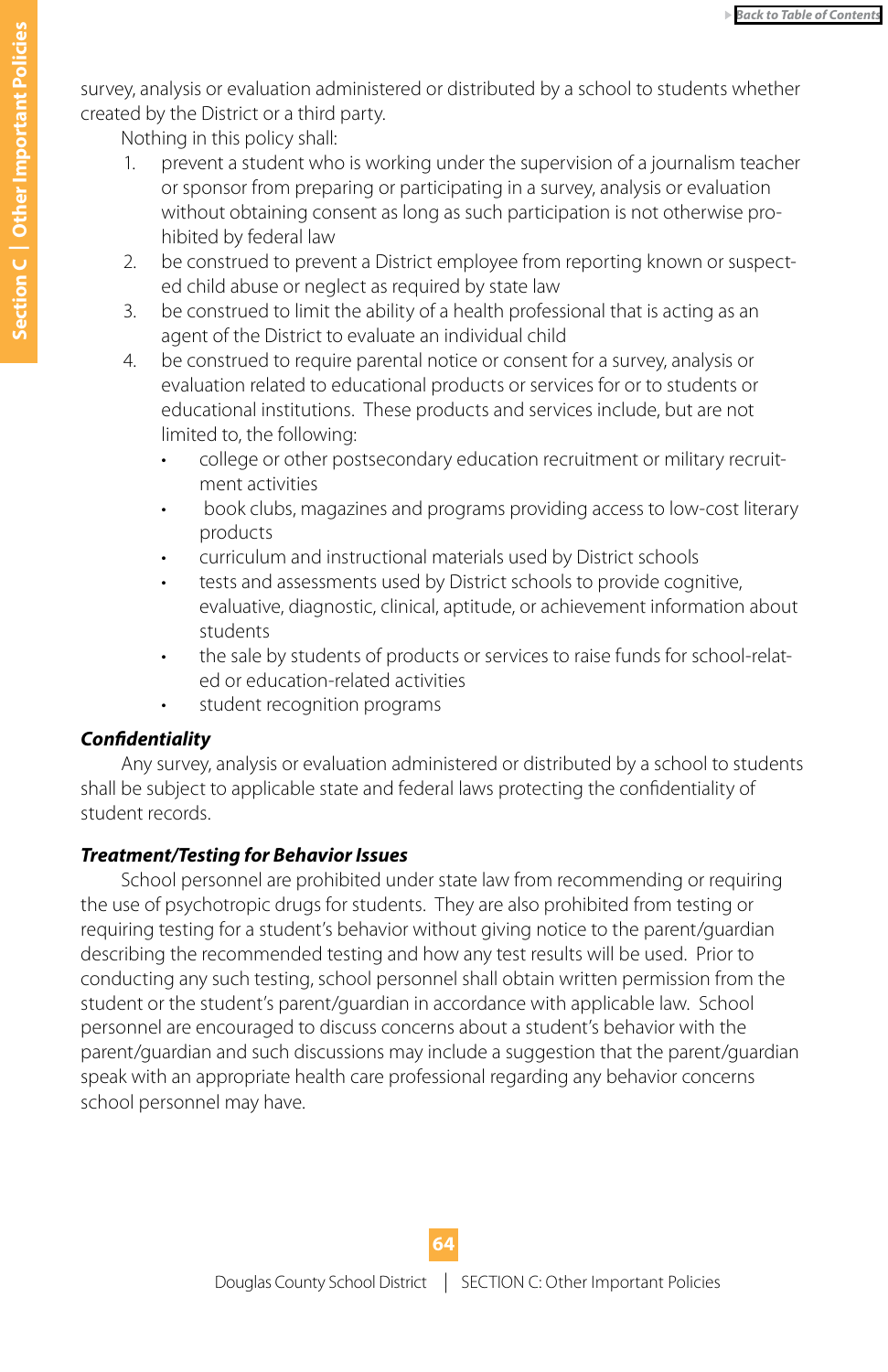## <span id="page-64-0"></span>Public Conduct on School Property (Policy KFAA)

Douglas County School District welcomes students, parents and the public to visit and use school grounds and facilities when such visitation or use does not interfere with educational, co-curricular or extra curricular use. Persons using or upon School District property for any purpose shall not engage in:

- 1. Any conduct that obstructs, disrupts or interferes with or threatens to obstruct, disrupt of interfere with teaching, research, service, administrative or disciplinary functions, or any activity sponsored or approved by the School District.
- 2. Coarse and obviously offensive utterances, gestures or displays and the utterance, gesture or display tends to incite an immediate breach of peace, or engage in activities that make unreasonable noise which disrupts the educational process.
- 3. Physical abuse of or threats of harm to any person on School District owned or controlled property, or at School District sponsored or supervised functions.
- 4. Damage to property of the School District, or engaging in activity that may cause damage to property of the School District.
- 5. Entering or remaining on school property during hours of closure without authorization. Hours of closure are 10:00 p.m. to 5:00 a.m., unless otherwise posted. Use of playgrounds, fields, tracks or recreational equipment during the school day or within 30 minutes prior to the start of school or 30 minutes after the dismissal of school without authorization of the principal or designee.
- 6. Unauthorized entry of school or district facilities and/or grounds, including failure to follow visitor check-in procedures, or unauthorized use of facilities or grounds in violation of Administrative Policy KF Community Use of School Facilities and KFR- 1 Community Use of School Facilities Administrative Procedures and Regulations.
- 7. Unlawful use, possession, distribution or sale of illegal drugs and other controlled or other illegal substances on School District property, at school sponsored functions, on any School District bus transporting students.
- 8. Consumption of, being under the influence of, or impaired by alcohol or illicit drugs while in or on a District property or premises, or while attending any District sponsored event or activity.
- 9. Any use of tobacco products.
- 10. Violation of parking requirements, restrictions or regulations.
- 11. Operation or use of motorized vehicles on any location other than designated parking lots or roadways, except as specifically authorized by the superintendent, principal, chief security officer, or designee. Operation or use of unlicensed motorized vehicles on any School District property except as specifically authorized by the superintendent, principal, chief security officer, or designee.
- 12. Bringing animals onto school property with the exception of guide or assistance dogs, or except as specifically authorized by the building principal or other school official.
- 13. Open or concealed possession of a dangerous or deadly weapon, as defined in state law, on school property or in school buildings or vehicles unless the person falls within one of the exceptions below:
	- a. He/she is a peace officer certified in the state of Colorado.